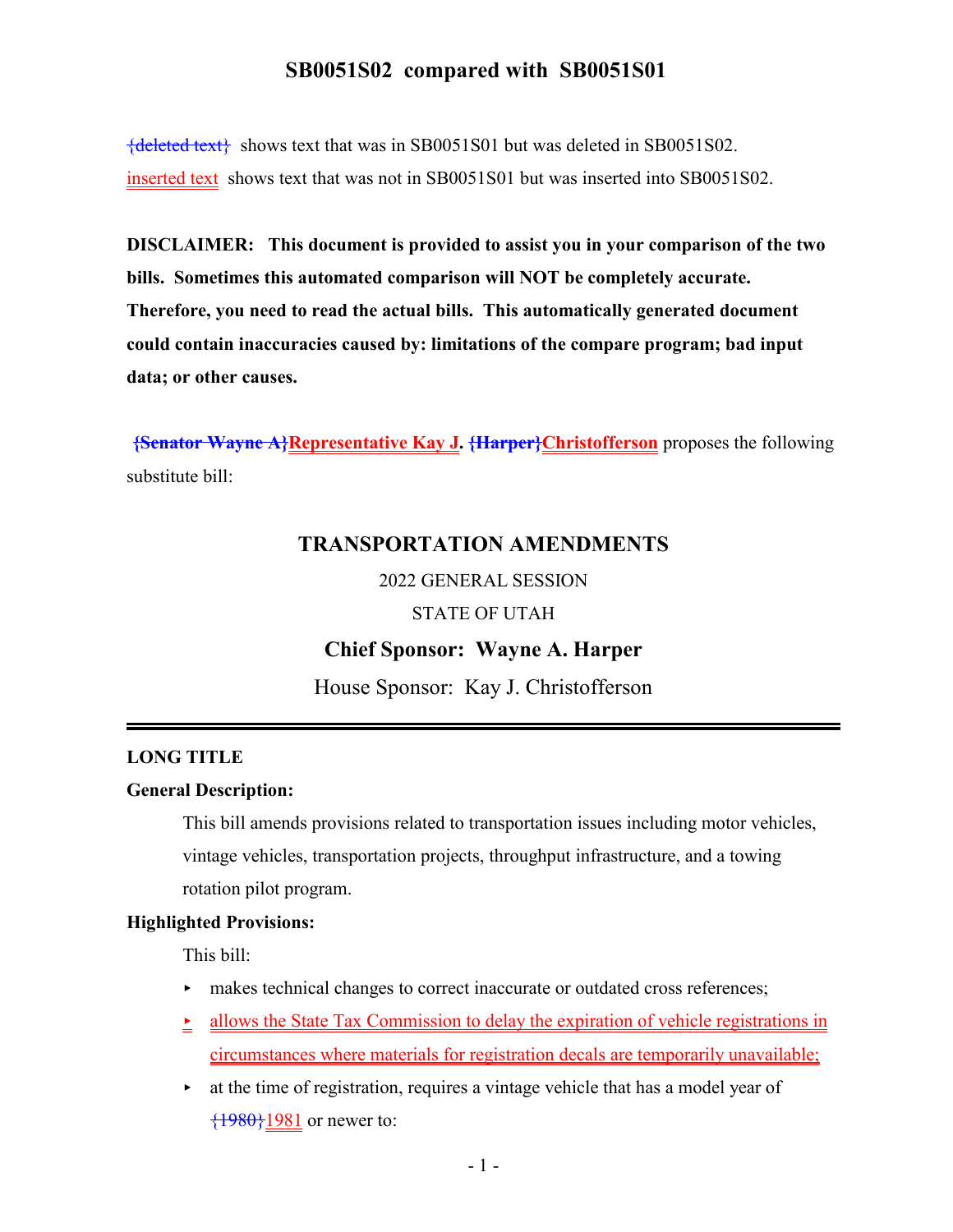- provide proof of an emissions inspection; or
- provide proof of vehicle insurance that is a type specific to a collector vehicle;
- for a vintage vehicle that has a model year of  $\{1980\}$  1981 or newer:
	- increases the registration fee by 50 cents;  $\{\text{and}\}\$
	- allows the State Tax Commission to use 50 cents of the increased registration fee to cover the costs to administer the vintage vehicle registration program; and
	- allows certain vintage vehicles to display a historical support special group license plate instead of a vintage vehicle license plate;
- $\triangleright$  for a vintage vehicle, removes the requirement to display a front license plate;
- { < amends provisions related to the Throughput Infrastructure Fund;
	- allows the Legislature to appropriate certain money in the Throughput Infrastructure Fund for a road project primarily used to transport hydrocarbons;
- $\diamond$  amends provisions related to the Office of the Attorney General in prosecution of certain cases related to motor vehicle enforcement;
	- $\rightarrow$  allows the Department of Public Safety to establish a pilot program to establish a public-private partnership to manage certain tow rotation dispatch services;
	- $\rightarrow$  amends certain allocations of funding for transportation projects;
	- $\triangleright$  clarifies a definition related to local option sales and use taxes for public transit; and
	- $\blacktriangleright$  makes technical changes.

## **Money Appropriated in this Bill:**

This bill appropriates in fiscal year 2023:

- ▶ to the Office of the Attorney General -- Internal Service Fund -- Attorney General:
	- from the Dedicated Credits Revenue Temporary Permit Account, \$192,000.

## **Other Special Clauses:**

This bill provides a special effective date.

## **Utah Code Sections Affected:**

AMENDS:

**17B-2a-807.2**, as enacted by Laws of Utah 2019, Chapter 479

**{35A-8-302}41-1a-201**, as last amended by Laws of Utah {2021}2019, Chapter

{339}459

{ **35A-8-309**, as last amended by Laws of Utah 2021, Chapter 367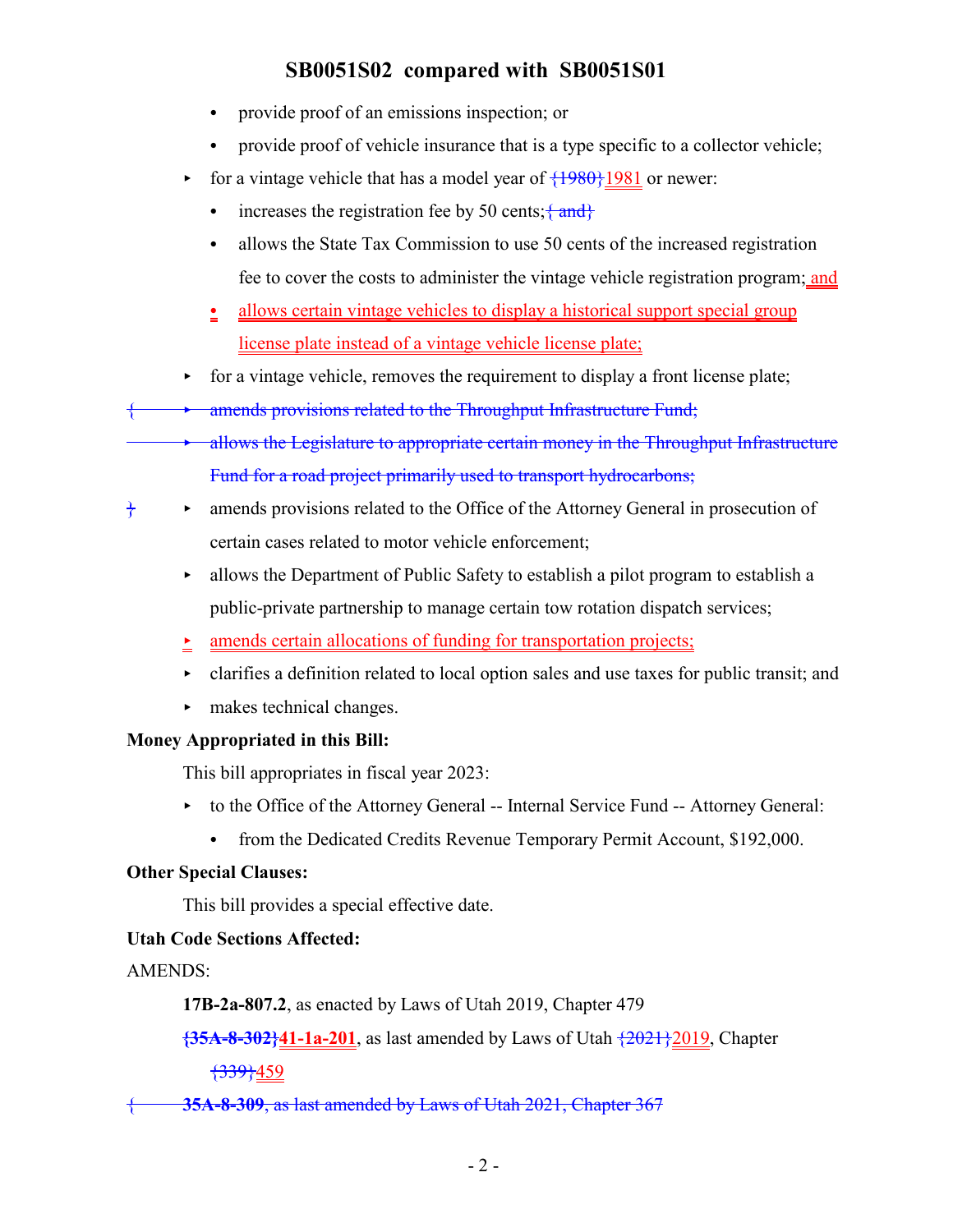} **41-1a-226**, as last amended by Laws of Utah 2017, Chapter 406 **41-1a-401**, as last amended by Laws of Utah 2018, Chapters 260, 260, and 454 **41-1a-404**, as last amended by Laws of Utah 2015, Chapters 81 and 412 **41-1a-422**, as last amended by Laws of Utah 2021, Chapters 219, 280, and 378 **41-1a-1201**, as last amended by Laws of Utah 2018, Chapter 424 **41-1a-1206**, as last amended by Laws of Utah 2020, Chapter 377 **41-3-105**, as last amended by Laws of Utah 2020, Chapters 354 and 396 **41-6a-1642**, as last amended by Laws of Utah 2021, Chapter 322 **41-21-1**, as last amended by Laws of Utah 2016, Chapter 40 **53-3-105**, as last amended by Laws of Utah 2021, Chapter 284 **53-3-219**, as last amended by Laws of Utah 2021, Chapter 262 **59-12-2220**, as last amended by Laws of Utah 2019, Chapter 479 **63B-31-103**, as enacted by Laws of Utah 2021, Chapter 420 **63I-1-272**, as last amended by Laws of Utah 2021, Chapter 420 **63I-2-272**, as last amended by Laws of Utah 2021, Chapter 358 **72-1-213**, as last amended by Laws of Utah 2019, Chapter 479 **72-1-213.1**, as last amended by Laws of Utah 2021, Chapter 222 **72-1-213.2**, as enacted by Laws of Utah 2021, Chapters 222 and 222 **72-2-121**, as last amended by Laws of Utah 2021, Chapters 239, 239, 420, and 420 **72-5-309**, as last amended by Laws of Utah 2021, Chapter 162 **72-5-403**, as last amended by Laws of Utah 2012, Chapter 121

ENACTS:

**53-1-106.2**, Utah Code Annotated 1953

#### REPEALS:

**72-1-213**, as last amended by Laws of Utah 2019, Chapter 479

*Be it enacted by the Legislature of the state of Utah:*

Section 1. Section **17B-2a-807.2** is amended to read:

#### **17B-2a-807.2. Existing large public transit district board of trustees --**

#### **Appointment -- Quorum -- Compensation -- Terms.**

(1) (a) (i) For a large public transit district created before January 1, 2019, and except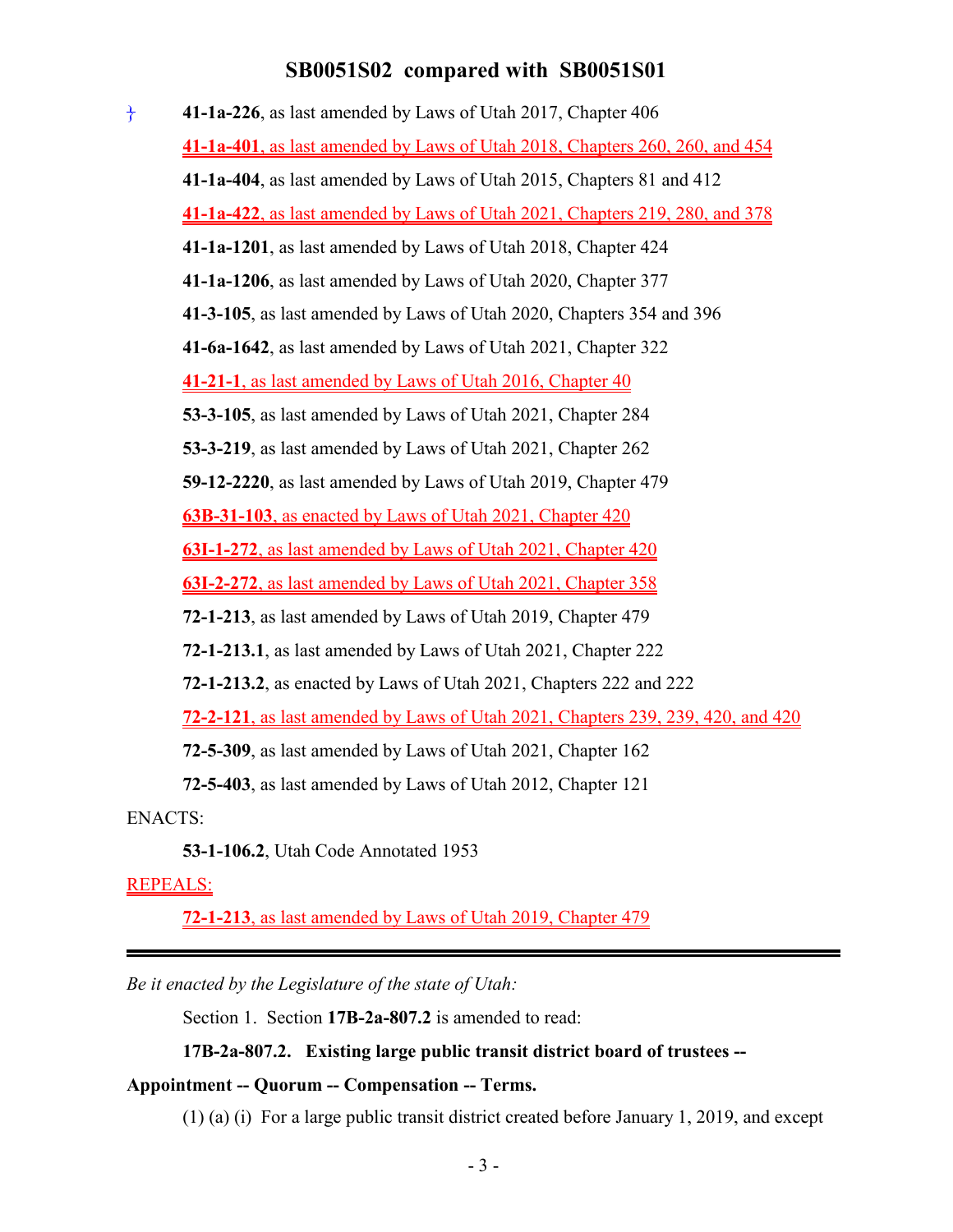as provided in Subsection (7), the board of trustees shall consist of three members appointed as described in Subsection (1)(b).

(ii) For purposes of a large public transit district created before January 1, 2019, the nominating regions are as follows:

(A) a central region that is Salt Lake County;

(B) a southern region that is comprised of Utah County and the portion of Tooele County that is part of the large public transit district; and

(C) a northern region that is comprised of Davis County, Weber County, and the portion of Box Elder County that is part of the large public transit district.

(iii) (A) If a large public transit district created before January 1, 2019, annexes an additional county into the large public transit district pursuant to Section 17B-1-402, following the issuance of the certificate of annexation by the lieutenant governor, the political subdivisions making up the large public transit district shall submit to the Legislature for approval a proposal for the creation of three regions for nominating members to the board of trustees of the large public transit district.

(B) If a large public transit district created before January 1, 2019, has a change to the boundaries of the large public transit district, the Legislature, after receiving and considering the proposal described in Subsection (1)(a)(iii)(A), shall designate the three regions for nominating members to the board of trustees of the large public transit district.

(b) (i) Except as provided in Subsection (5), the governor, with advice and consent of the Senate, shall appoint the members of the board of trustees, making:

(A) one appointment from individuals nominated from the central region as described in Subsection (2);

(B) one appointment from individuals nominated from the southern region described in Subsection (3); and

(C) one appointment from individuals nominated from the northern region described in Subsection (4).

(2) For the appointment from the central region, the governor shall appoint one individual selected from five individuals nominated as follows:

(a) two individuals nominated by the council of governments of Salt Lake County; and

(b) three individuals nominated by the mayor of Salt Lake County, with approval of the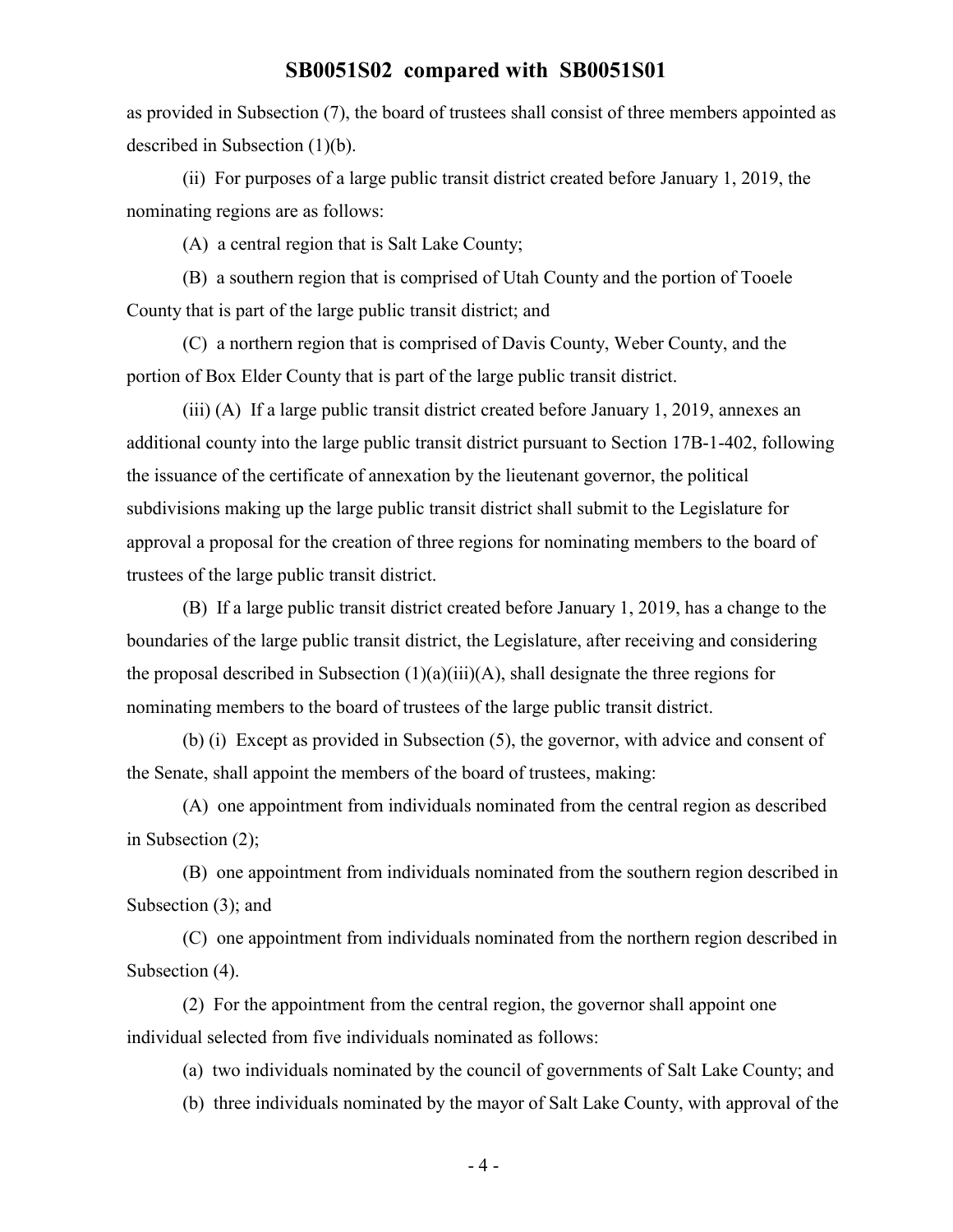Salt Lake County council.

(3) For the appointment from the southern region, the governor shall appoint one individual selected from five individuals nominated as follows:

(a) two individuals nominated by the council of governments of Utah County;

(b) two individuals nominated by the county commission of Utah County; and

(c) one individual nominated by the county commission of Tooele County.

(4) For the appointment from the northern region, the governor shall appoint one individual selected from five individuals nominated as follows:

(a) one individual nominated by the council of governments of Davis County;

(b) one individual nominated by the council of governments of Weber County;

(c) one individual nominated by the county commission of Davis County;

(d) one individual nominated by the county commission of Weber County; and

(e) one individual nominated by the county commission of Box Elder County.

(5) (a) The nominating counties described in Subsections (2) through (4) shall ensure that nominations are submitted to the governor no later than June 1 of each respective nominating year.

 $[\frac{1}{5}]$  (b) If the governor fails to appoint one of the individuals nominated as described in Subsection (2), (3), or (4), as applicable, within 60 days of the nominations, the following appointment procedures apply:

 $[(a)]$  (i) for an appointment for the central region, the Salt Lake County council shall appoint an individual, with confirmation by the Senate;

 $[(\theta)]$  (ii) for an appointment for the southern region, the Utah County commission shall appoint an individual, in consultation with the Tooele County commission, with confirmation by the Senate; and

 $[\text{e}(\text{e})]$  (iii) for an appointment for the northern region, the Davis County commission and the Weber County commission, collectively, and in consultation with the Box Elder County commission, shall appoint an individual, with confirmation by the Senate.

(6) (a) Each nominee shall be a qualified executive with technical and administrative experience and training appropriate for the position.

(b) The board of trustees of a large public transit district shall be full-time employees of the public transit district.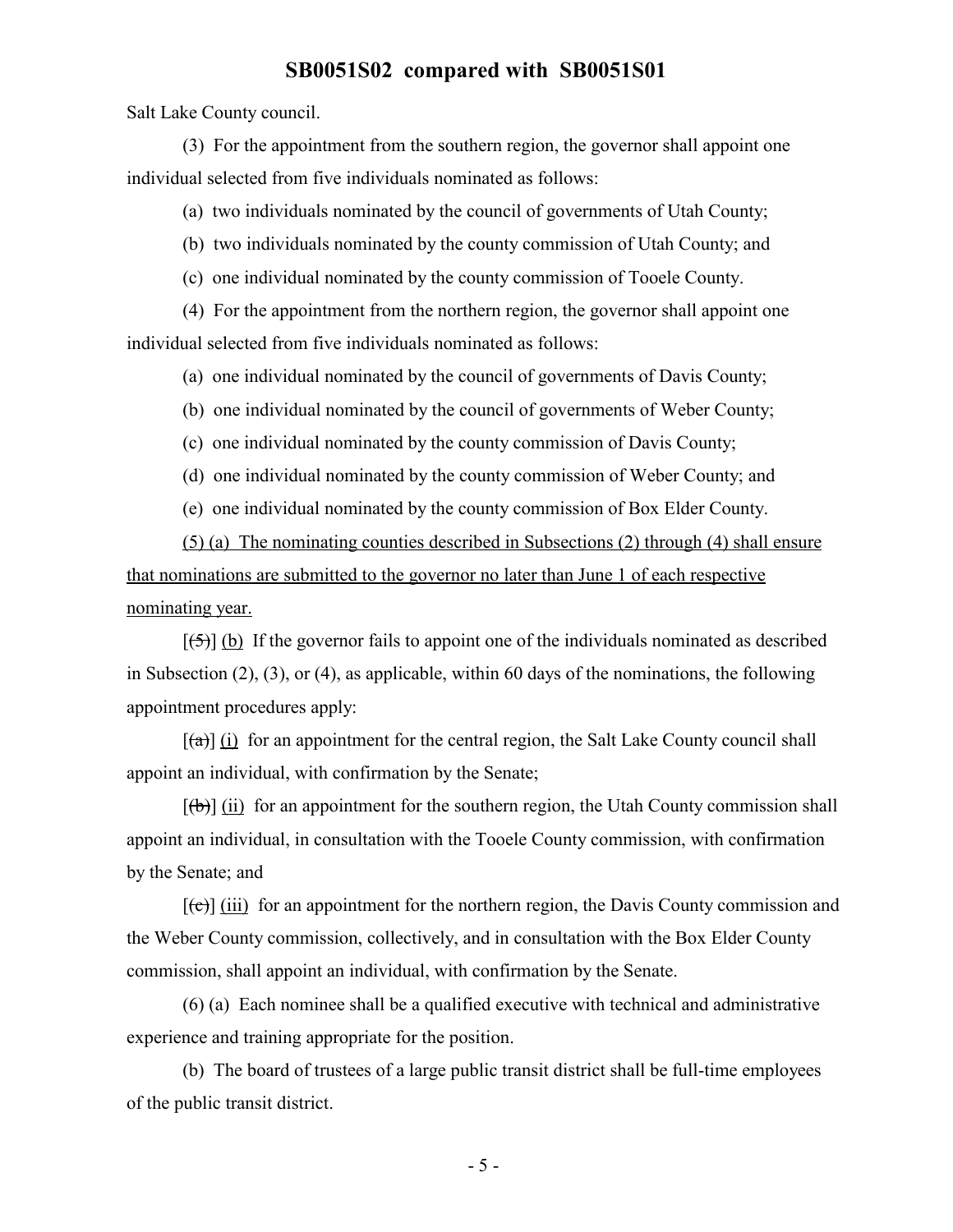(c) The compensation package for the board of trustees shall be determined by the local advisory council as described in Section 17B-2a-808.2.

(d) (i) Subject to Subsection  $(6)(d)(iii)$ , for a board of trustees of a large public transit district, "quorum" means at least two members of the board of trustees.

(ii) Action by a majority of a quorum constitutes an action of the board of trustees.

(iii) A meeting of a quorum of a board of trustees of a large public transit district is subject to Section 52-4-103 regarding convening of a three-member board of trustees and what constitutes a public meeting.

(7) (a) Subject to Subsection (8), each member of the board of trustees of a large public transit district shall serve for a term of four years.

(b) A member of the board of trustees may serve an unlimited number of terms.

(c) Notwithstanding Subsection (2), (3), or (4), as applicable, at the expiration of a term of a member of the board of trustees, if the respective nominating entities and individuals for the respective region described in Subsection (2), (3), or (4), unanimously agree to retain the existing member of the board of trustees, the respective nominating individuals or bodies described in Subsection (2), (3), or (4) are not required to make nominations to the governor, and the governor may reappoint the existing member to the board of trustees.

(8) Each member of the board of trustees of a large public transit district shall serve at the pleasure of the governor.

(9) Subject to Subsections (7) and (8), a board of trustees of a large public transit district that is in place as of February 1, 2019, may remain in place.

(10) The governor shall designate one member of the board of trustees as chair of the board of trustees.

(11) (a) If a vacancy occurs, the nomination and appointment procedures to replace the individual shall occur in the same manner described in Subsection (2), (3), or (4), and, if applicable, Subsection (5), for the respective member of the board of trustees creating the vacancy.

(b) If a vacancy occurs on the board of trustees of a large public transit district, the respective nominating region shall nominate individuals to the governor as described in this section within 60 days after the vacancy occurs.

(c) If the respective nominating region does not nominate to fill the vacancy within 60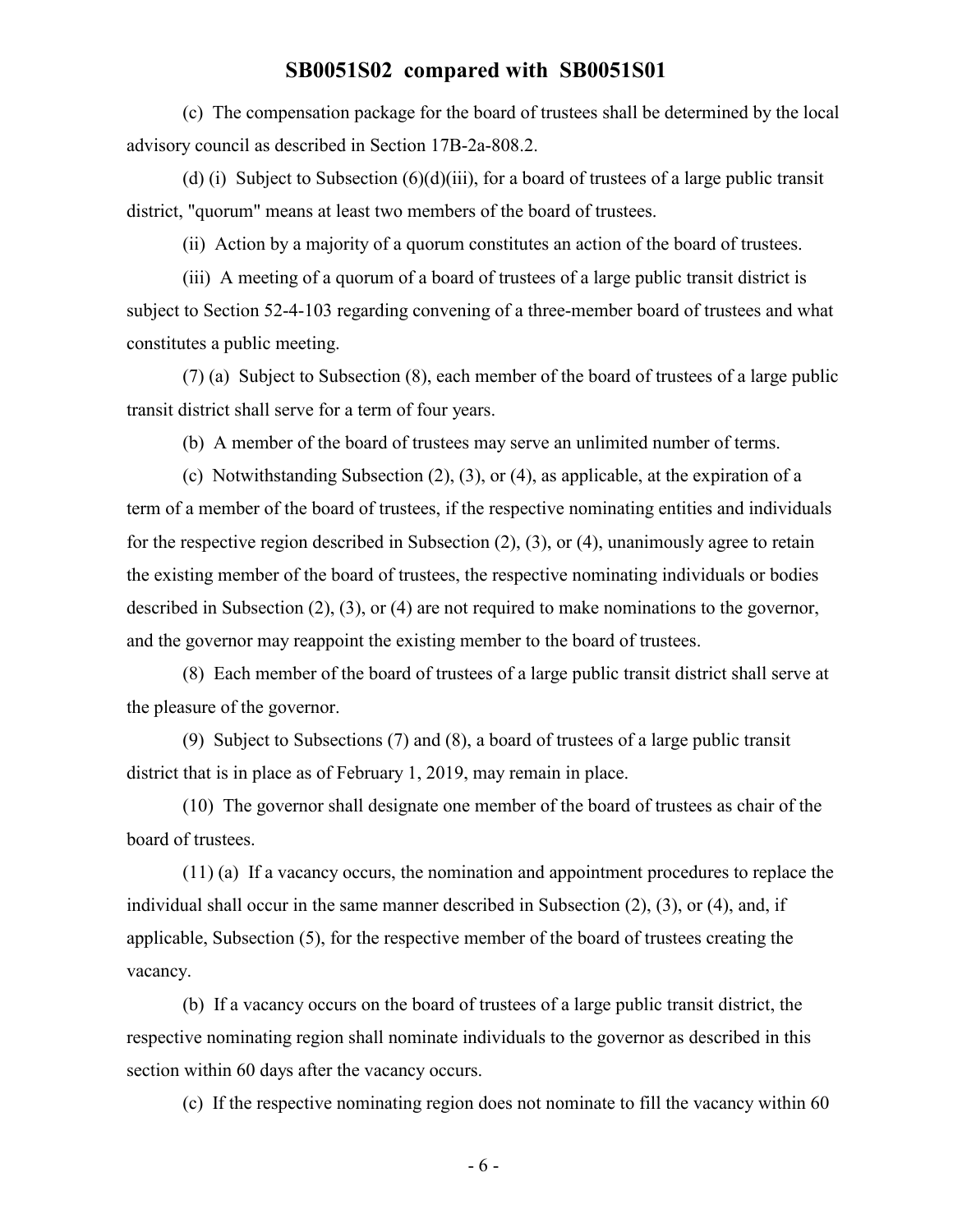days, the governor shall appoint an individual to fill the vacancy.

(d) A replacement board member shall serve for the remainder of the unexpired term, but may serve an unlimited number of terms as provided in Subsection (7)(b).

Section 2. Section **{35A-8-302}41-1a-201** is amended to read:

{ **35A-8-302. Definitions.**

As used in this part:

(1) "Bonus payments" means that portion of the bonus payments received by the United States government under the Leasing Act paid to the state under Section 35 of the Leasing Act, 30 U.S.C. Sec. 191, together with any interest that had accrued on those payments.

(2) "Impact board" means the Permanent Community Impact Fund Board created under Section 35A-8-304.

(3) "Impact fund" means the Permanent Community Impact Fund established by this chapter.

(4) "Interlocal agency" means a legal or administrative entity created by a subdivision or combination of subdivisions under the authority of Title 11, Chapter 13, Interlocal Cooperation Act.

(5) "Leasing Act" means the Mineral Lands Leasing Act of 1920, 30 U.S.C. Sec. 181 et seq.

(6) "Qualifying sales and use tax distribution reduction" means that, for the calendar year beginning on January 1, 2008, the total sales and use tax distributions a city received under Section 59-12-205 were reduced by at least 15% from the total sales and use tax distributions the city received under Section 59-12-205 for the calendar year beginning on January 1, 2007.

 $(7)$  (a) "Planning" means any of the following performed by or on behalf of the state, a subdivision, or an interlocal entity:

(i) a study, analysis, plan, or survey; or

(ii) activities necessary to obtain a permit or land use approval, including review to determine the need, cost, or feasibility of obtaining a permit or land use approval.

(b) "Planning" includes:

(i) the preparation of maps and guidelines;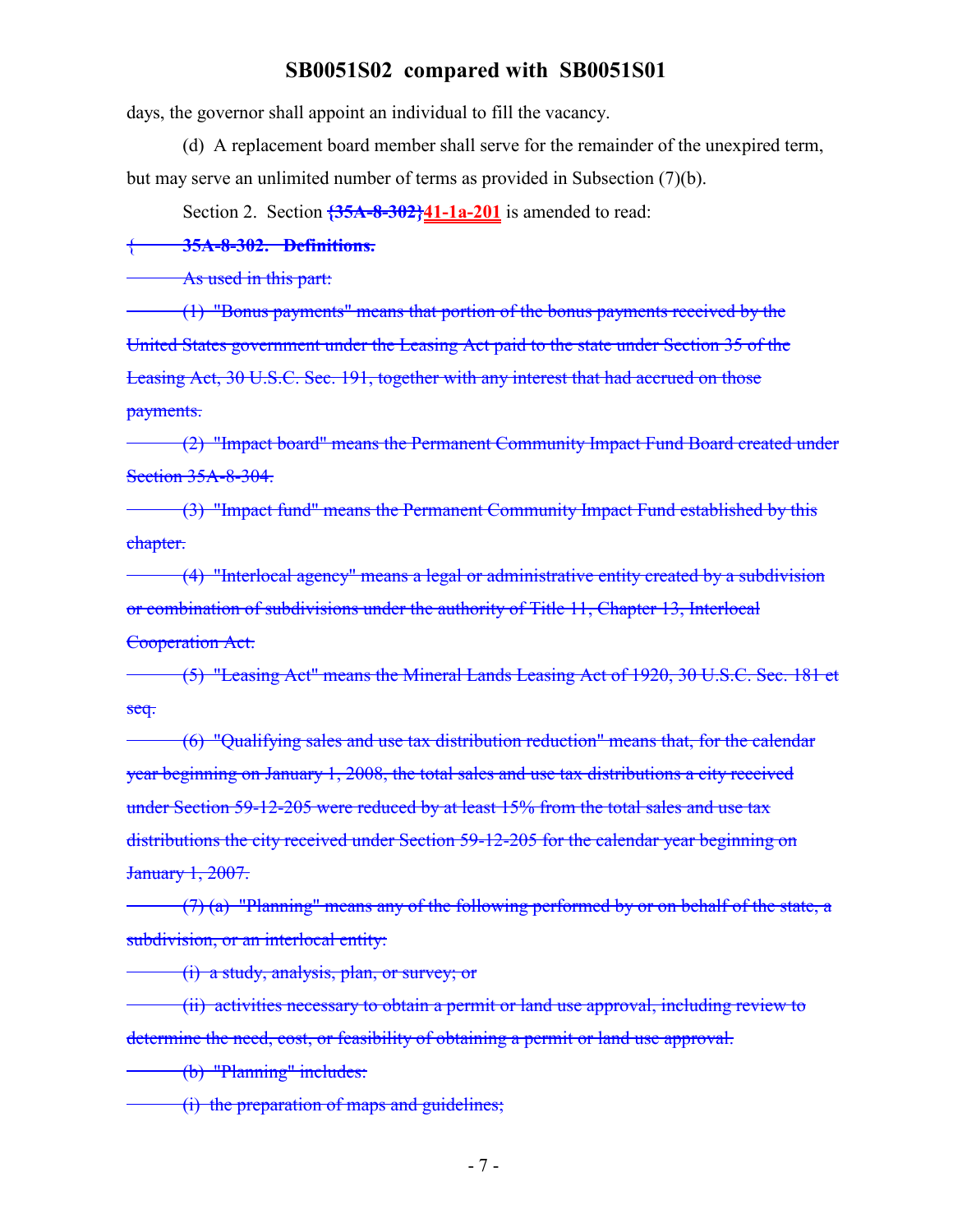(ii) land use planning;

(iii) a study or analysis of:

(A) the social or economic impacts associated with natural resource development;

(B) the demand for the transportation of individuals or goods;

(C) state, regional, and local development and growth;

(D) population and employment;

(E) development related to natural resources; and

(F) as related to any other activity described in this Subsection (7), engineering,

financial analysis, legal analysis, or any other analysis helpful to the state, subdivision, or interlocal agency; and

(iv) any activity described in this Subsection (7) regardless of whether the activity is for a public facility or a public service.

(8) "Public facility" means a facility:

(a) in whole or in part, owned, controlled, or operated by the state, a subdivision, or an interlocal agency; and

(b) that serves a public purpose.

(9) (a) "Public service" means a service that:

(i) is provided, in whole or in part, by or on behalf of the state, a subdivision, or an interlocal agency; and

(ii) serves a public purpose.

(b) "Public service" includes:

(i) a service described in Subsection  $(9)(a)$  regardless of whether the service is provided in connection with a public facility;

(ii) the cost of providing a service described in Subsection  $(9)(a)$ , including administrative costs, wages, and legal fees; and

(iii) a contract with a public postsecondary institution to fund research, education, or a public service program.

(10) "Subdivision" means a county, city, town, county service area, special service district, special improvement district, water conservancy district, water improvement district, sewer improvement district, housing authority, building authority, school district, or public postsecondary institution organized under the laws of this state.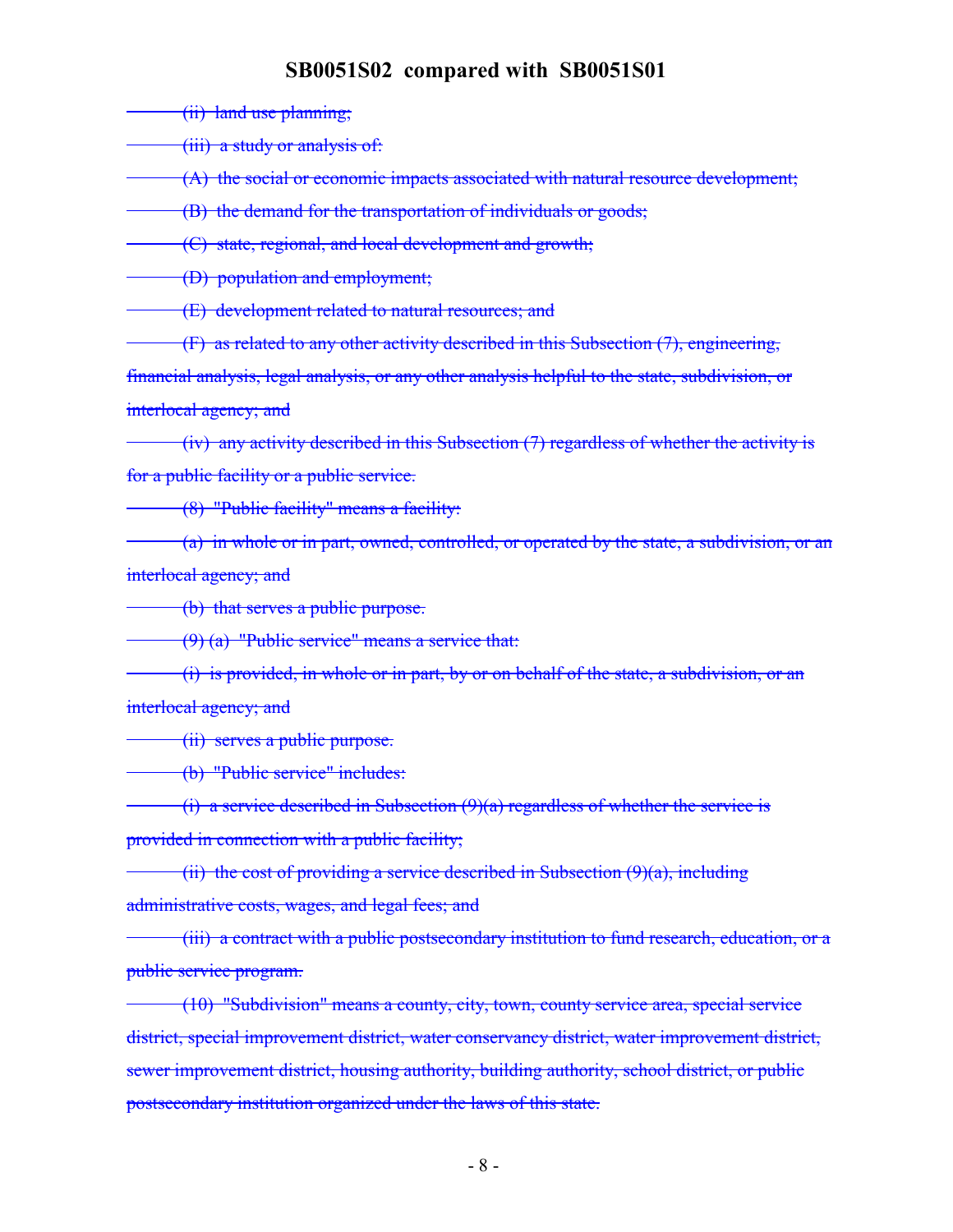(11) (a) "Throughput infrastructure project" means the following facilities, whether located within, partially within, or outside of the state:

(i) a bulk commodities ocean terminal;

(ii) a pipeline for the transportation of liquid or gaseous hydrocarbons;

(iii) a highway used primarily for the transportation of hydrocarbons;

 $[f(iii)]$   $(iv)$  electric transmission lines and ancillary facilities;

 $[f(iv)] (v)$  a shortline freight railroad and ancillary facilities;

[(v)] (vi) a plant or facility for storing, distributing, or producing hydrogen, including the liquification of hydrogen, for use as a fuel in zero emission motor vehicles, for electricity generation, or for industrial use; or

 $[(vi)]$  (vii) a plant for the production of zero emission hydrogen fueled trucks.

(b) "Throughput infrastructure project" includes:

(i) an ownership interest or a joint or undivided ownership interest in a facility;

(ii) a membership interest in the owner of a facility; or

(iii) a contractual right, whether secured or unsecured, to use all or a portion of the throughput, transportation, or transmission capacity of a facility.

Section 3. Section **35A-8-309** is amended to read:

**35A-8-309. Throughput Infrastructure Fund administered by impact board -- Uses -- Review by board -- Annual report -- First project.**

 $(1)$  (a) [The] Subject to Subsection (1)(b), the impact board shall:

 $\frac{f(a)}{i}$  make grants and loans from the Throughput Infrastructure Fund created in Section 35A-8-308 for a throughput infrastructure project;

[(b)] (ii) use money transferred to the Throughput Infrastructure Fund in accordance with statute to provide a loan or grant to finance the cost of acquisition or construction of a throughput infrastructure project to one or more local political subdivisions, including a Utah interlocal agency created under Title 11, Chapter 13, Interlocal Cooperation Act;

[(c)] (iii) administer the Throughput Infrastructure Fund in a manner that will keep a portion of the fund revolving;

[(d)] (iv) determine provisions for repayment of loans;

 $[(e)] (v)$  establish criteria for awarding loans and grants; and

[(f)] (vi) establish criteria for determining eligibility for assistance under this section.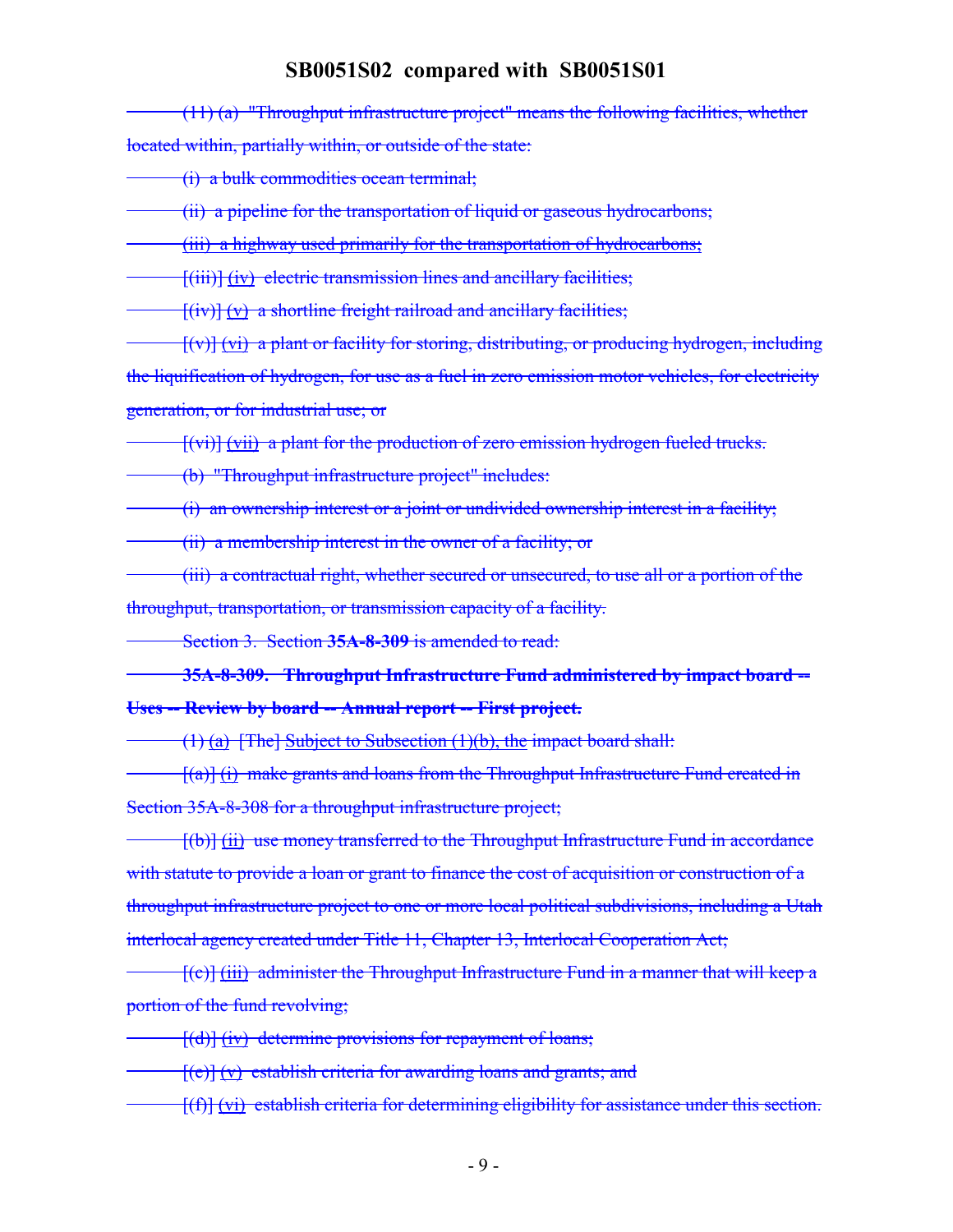(b) Notwithstanding Subsection (1)(a), the Legislature may appropriate money in the Throughput Infrastructure Fund created in Section 35A-8-308 for a throughput infrastructure project.

(2) The cost of acquisition or construction of a throughput infrastructure project includes amounts for working capital, reserves, transaction costs, and other amounts determined by the impact board to be allocable to a throughput infrastructure project.

(3) The impact board may restructure or forgive all or part of a local political subdivision's or interlocal agency's obligation to repay loans for extenuating circumstances.

(4) To receive assistance under this section, a local political subdivision or an interlocal agency shall submit a formal application containing the information that the impact board requires.

 $(5)$  (a) The impact board shall:

(i) review the proposed uses of the Throughput Infrastructure Fund for a loan or grant before approving the loan or grant and may condition its approval on whatever assurances the impact board considers necessary to ensure that proceeds of the loan or grant will be used in accordance with this section;

(ii) ensure that each loan specifies terms for interest deferments, accruals, and scheduled principal repayment; and

(iii) ensure that repayment terms are evidenced by bonds, notes, or other obligations of the appropriate local political subdivision or interlocal agency issued to the impact board and payable from the net revenues of a throughput infrastructure project.

(b) An instrument described in Subsection  $(5)(a)(iii)$  may be:

(i) non-recourse to the local political subdivision or interlocal agency; and

(ii) limited to a pledge of the net revenues from a throughput infrastructure project.  $(6)$  (a) Subject to the restriction in Subsection  $(6)(b)$ , the impact board shall allocate from the Throughput Infrastructure Fund to the board those amounts that are appropriated by the Legislature for the administration of the Throughput Infrastructure Fund.

(b) The amount described in Subsection  $(6)(a)$  may not exceed 2% of the annual receipts to the fund.

(7) The board shall include in the annual written report described in Section 35A-1-109: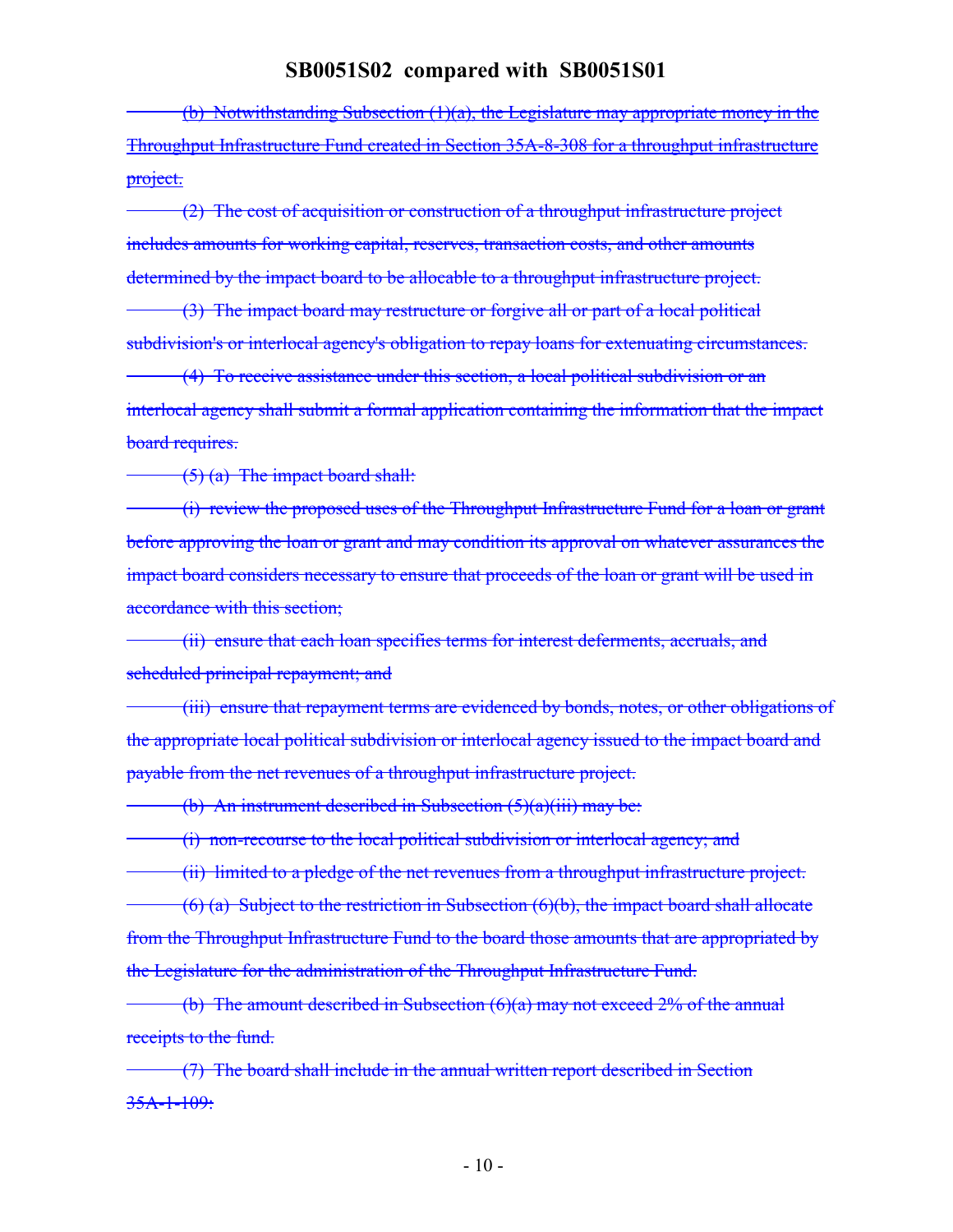(a) the number and type of loans and grants made under this section; and

(b) a list of local political subdivisions or interlocal agencies that received assistance under this section.

 $(8)$  (a) [The] Subject to Subsection (1)(b), the first throughput infrastructure project considered by the impact board shall be a bulk commodities ocean terminal project.

(b) Upon receipt of an application from an interlocal agency created for the sole purpose of undertaking a throughput infrastructure project that is a bulk commodities ocean terminal project, the impact board shall:

(i) grant up to 2% of the money in the Throughput Infrastructure Fund to the interlocal agency to pay or reimburse costs incurred by the interlocal agency preliminary to its acquisition of the throughput infrastructure project; and

(ii) fund the interlocal agency's application if the application meets all criteria established by the impact board.

### } **41-1a-201. Function of registration -- Registration required -- Penalty.**

(1) Unless exempted, a person or automated driving system may not operate and an owner may not engage an automated driving system, give another person permission to engage an automated driving system, or give another person permission to operate a motor vehicle, combination of vehicles, trailer, semitrailer, vintage vehicle, off-highway vehicle, vessel, or park model recreational vehicle in this state unless it has been registered in accordance with this chapter, Title 41, Chapter 22, Off-Highway Vehicles, or Title 73, Chapter 18, State Boating Act.

(2) Subject to Subsection 53-8-209(3), a violation of this section is an infraction.

(3) (a) In the event that materials are temporarily unavailable for registration items required under Section 41-1a-402, the commission may delay initial vehicle registration or renewal of vehicle registrations.

(b) In a circumstance described in Subsection (3)(a), a person does not violate Subsection (1) for failure to register a vehicle during a delay period described in Subsection  $(3)(a)$ .

Section {4}3. Section **41-1a-226** is amended to read:

#### **41-1a-226. Vintage vehicle -- Signed statement -- Registration.**

(1) The owner of a vintage vehicle who applies for registration under this part shall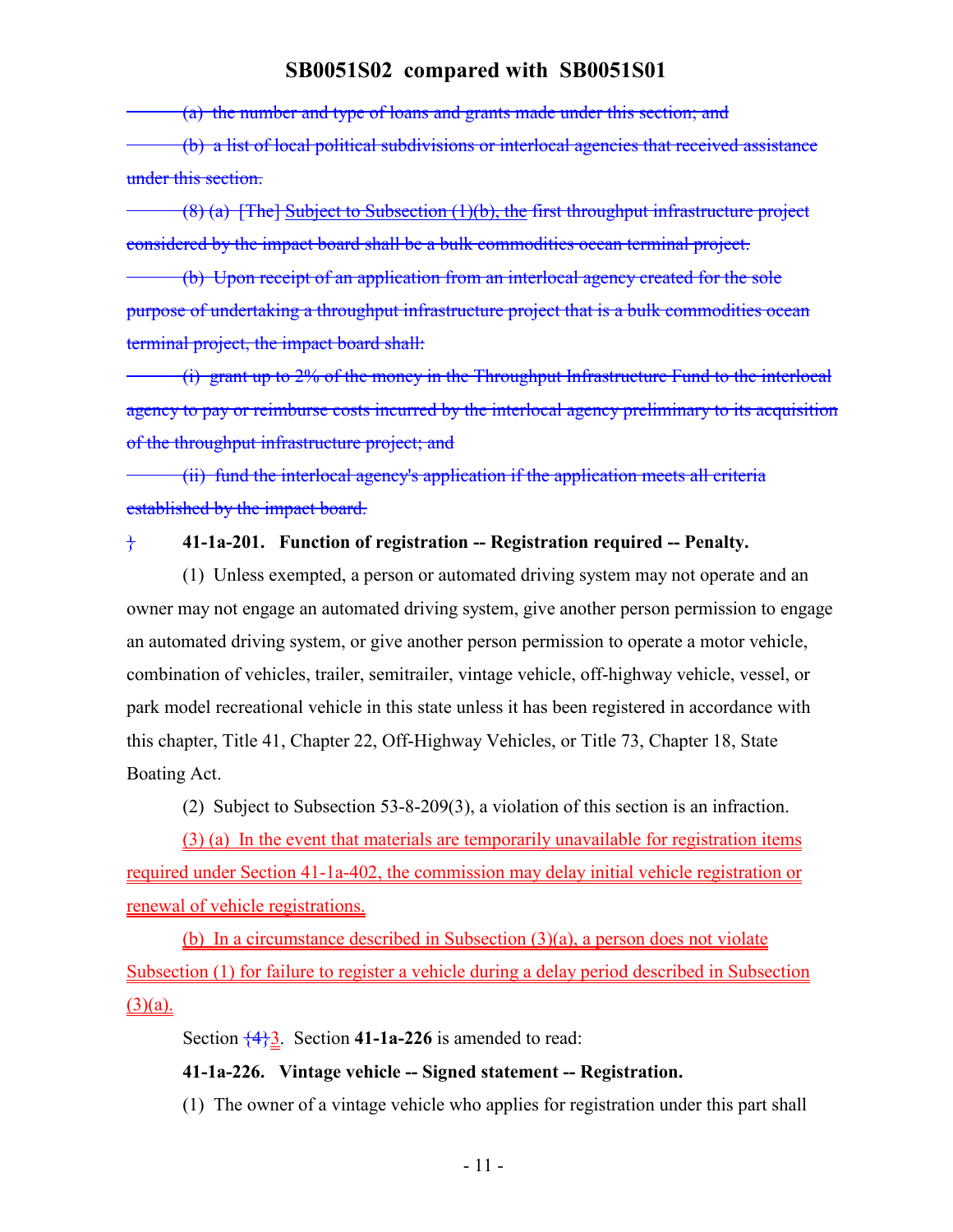provide a signed statement that the vintage vehicle:

(a) is owned and operated for the purposes described in Section 41-21-1; and

(b) is safe to operate on the highways of this state as described in Section 41-21-4.

(2) [The] For a vintage vehicle with a model year of 1980 or older, the signed statement described in Subsection (1) is in lieu of an emissions inspection, from which a vintage vehicle is exempt under Subsection 41-6a-1642(4).

(3) Before registration of a vintage vehicle that has a model year of 1981 or newer, an owner shall:

(a) obtain a certificate of emissions inspection as provided in Section 41-6a-1642; or

(b) provide proof of vehicle insurance coverage for the vintage vehicle that is a type specific to a vehicle collector.

Section 4. Section **41-1a-401** is amended to read:

**41-1a-401. License plates -- Number of plates -- Reflectorization -- Indicia of registration in lieu of or used with plates.**

(1) (a) Except as provided in Subsection  $(1)(c)$ , the division upon registering a vehicle shall issue to the owner:

(i) one license plate for a motorcycle, trailer, or semitrailer;

(ii) one decal for a park model recreational vehicle, in lieu of a license plate, which shall be attached in plain sight to the rear of the park model recreational vehicle;

(iii) one decal for a camper, in lieu of a license plate, which shall be attached in plain sight to the rear of the camper; and

(iv) two identical license plates for every other vehicle.

(b) The license plate or decal issued under Subsection (1)(a) is for the particular vehicle registered and may not be removed during the term for which the license plate or decal is issued or used upon any other vehicle than the registered vehicle.

(c) (i) Notwithstanding Subsections (1)(a) and (b) and except as provided in Subsection  $(1)(c)(ii)$ , the division, upon registering a motor vehicle that has been sold, traded, or the ownership of which has been otherwise released, shall transfer the license plate issued to the person applying to register the vehicle if:

(A) the previous registered owner has included the license plate as part of the sale, trade, or ownership release; and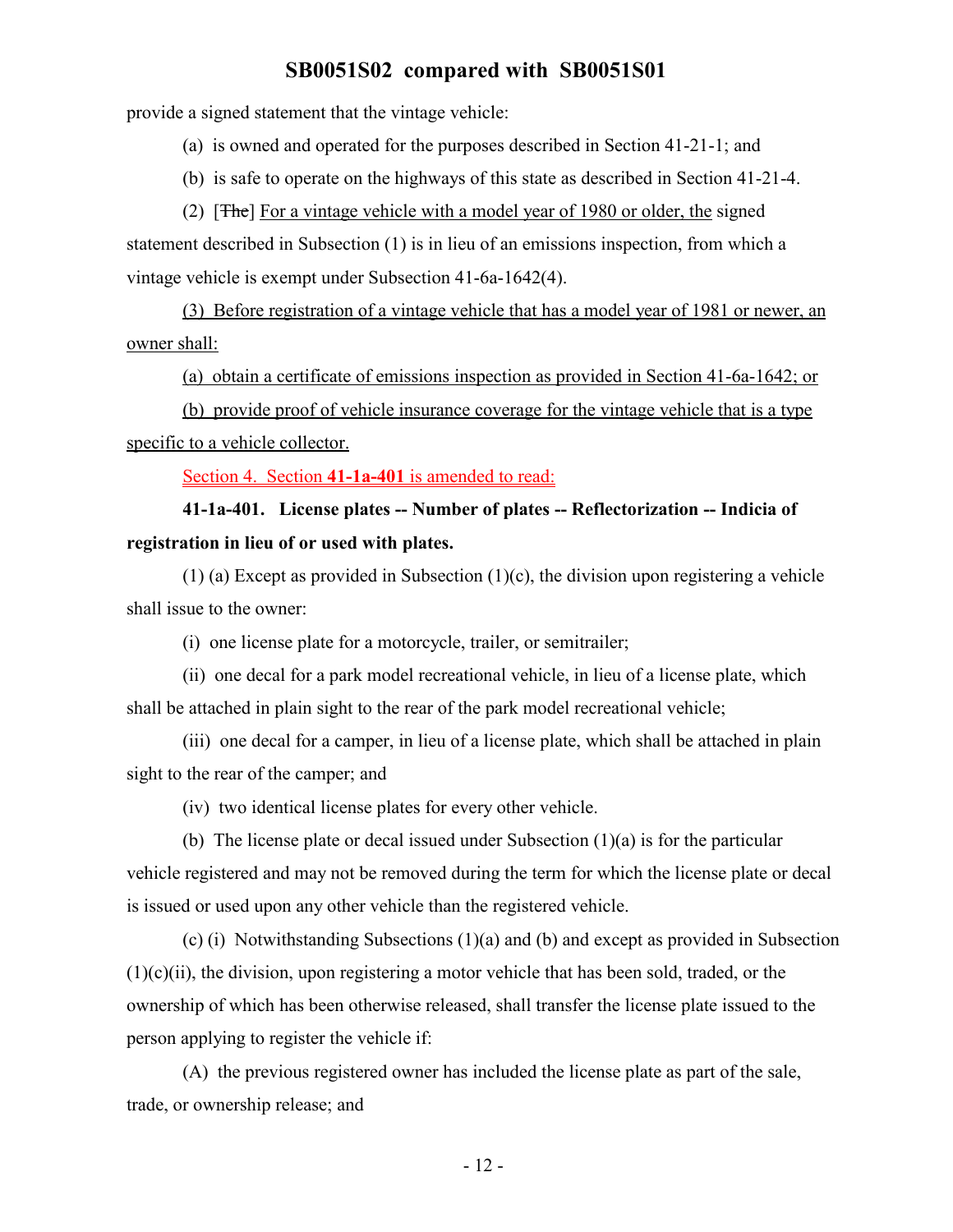(B) the person applying to register the vehicle applies to transfer the license plate to the new registered owner of the vehicle.

(ii) The division may not transfer a personalized or special group license plate to a new registered owner under this Subsection (1)(c) if the new registered owner does not meet the qualification or eligibility requirements for that personalized or special group license plate under Sections 41-1a-410 through 41-1a-422.

(2) The division may receive applications for registration renewal, renew registration, and issue new license plates or decals at any time prior to the expiration of registration.

(3) (a) (i)  $\left[ \frac{\text{AH}}{\text{H}} \right]$  Except as provided in Subsection (3)(a)(iii), all license plates to be manufactured and issued by the division shall be treated with a fully reflective material on the plate face that provides effective and dependable reflective brightness during the service period of the license plate.

(ii)  $[For] Except as provided in Subsection (3)(a)(iii)$ , for a historical support special group license plate created under this part, the division shall procure reflective material to satisfy the requirement under Subsection  $(3)(a)(i)$  as soon as such material is available at a reasonable cost.

(iii) Notwithstanding the reflectivity requirement described in Subsection  $(3)(a)(i)$ , the division may manufacture and issue a historical support special group license plate without a fully reflective plate face if:

(A) the historical special group license plate is requested for a vintage vehicle that has a model year of 1980 or older; and

(B) the division has manufacturing equipment and technology available to produce the plate in small quantities.

(b) The division shall prescribe all license plate material specifications and establish and implement procedures for conforming to the specifications.

(c) The specifications for the materials used such as the aluminum plate substrate, the reflective sheeting, and glue shall be drawn in a manner so that at least two manufacturers may qualify as suppliers.

(d) The granting of contracts for the materials shall be by public bid.

(4) (a) The commission may issue, adopt, and require the use of indicia of registration it considers advisable in lieu of or in conjunction with license plates as provided in this part.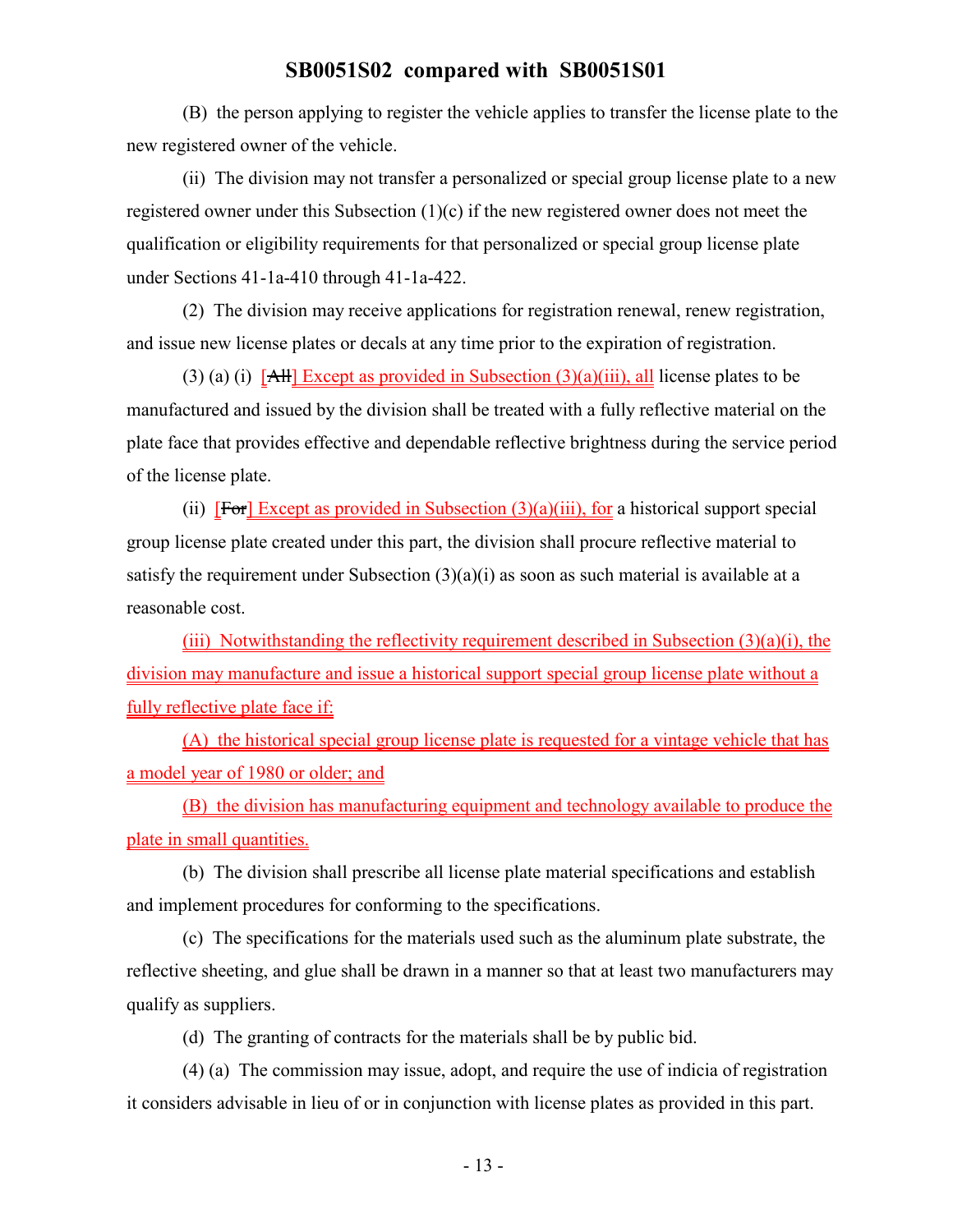(b) All provisions of this part relative to license plates apply to these indicia of registration, so far as the provisions are applicable.

(5) A violation of this section is an infraction.

Section 5. Section **41-1a-404** is amended to read:

#### **41-1a-404. Location and position of plates -- Visibility of plates -- Exceptions.**

(1) License plates issued for a vehicle other than a motorcycle, trailer, vintage vehicle, or semitrailer shall be attached to the vehicle, one in the front and the other in the rear.

(2) (a) The license plate issued for a motorcycle, trailer, or semitrailer shall be attached to the rear of the motorcycle, trailer, or semitrailer.

(b) (i) An owner of a vintage vehicle shall ensure that a license plate is attached to the rear of the vintage vehicle.

(ii) An owner of a vintage vehicle is not required to display a license plate on the front of the vintage vehicle.

(3) Except as provided in Subsection (5), a license plate shall at all times be:

(a) securely fastened:

(i) in a horizontal position to the vehicle for which it is issued to prevent the plate from swinging;

(ii) at a height of not less than 12 inches from the ground, measuring from the bottom of the plate; and

(iii) in a place and position to be clearly visible; and

(b) maintained:

(i) free from foreign materials; and

(ii) in a condition to be clearly legible.

(4) Enforcement by a state or local law enforcement officer of the requirement under Subsection (1) to attach a license plate to the front of a vehicle shall be only as a secondary action when the vehicle has been detained for a suspected violation by any person in the vehicle of Title 41, Motor Vehicles, other than the requirement under Subsection (1) to attach a license plate to the front of the vehicle, or for another offense.

(5) The provisions of Subsections  $(3)(a)(iii)$  and  $(3)(b)$  do not apply to a license plate that is obscured exclusively by one or more of the following devices or by the cargo the device is carrying, if the device is installed according to manufacturer specifications or generally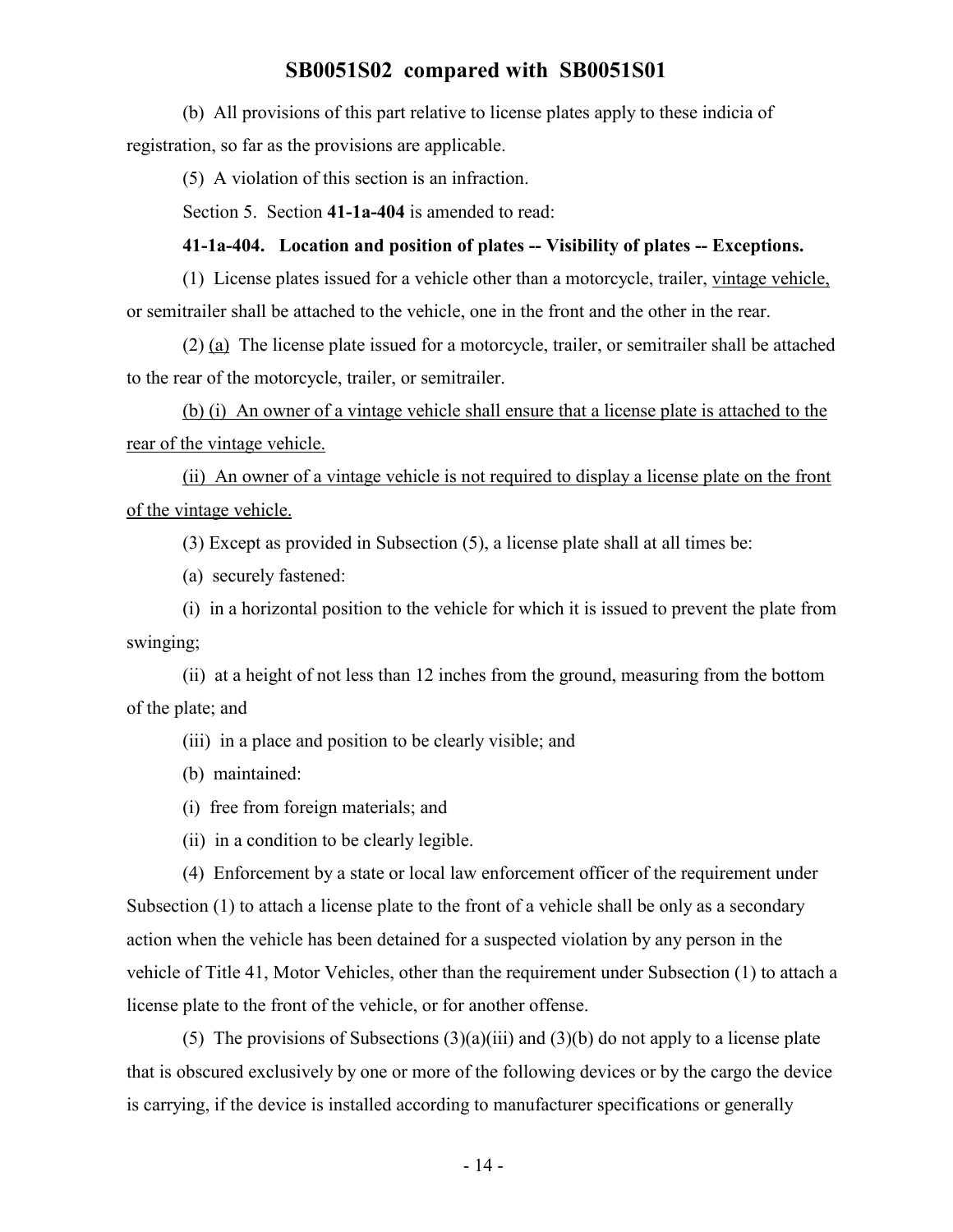accepted installation practices:

- (a) a trailer hitch;
- (b) a wheelchair lift or wheelchair carrier;
- (c) a trailer being towed by the vehicle;
- (d) a bicycle rack, ski rack, or luggage rack; or
- (e) a similar cargo carrying device.
- (6) A violation of this section is an infraction.

Section 6. Section **41-1a-422** is amended to read:

# **41-1a-422. Support special group license plates -- Contributor -- Voluntary**

## **contribution collection procedures.**

(1) As used in this section:

(a) (i) except as provided in Subsection  $(1)(a)(ii)$ , "contributor" means a person who has donated or in whose name at least \$25 has been donated to:

(A) a scholastic scholarship fund of a single named institution;

(B) the Department of Veterans and Military Affairs for veterans programs;

(C) the Division of Wildlife Resources for the Wildlife Resources Account created in

Section 23-14-13, for conservation of wildlife and the enhancement, preservation, protection, access, and management of wildlife habitat;

(D) the Department of Agriculture and Food for the benefit of conservation districts;

(E) the Division of Recreation for the benefit of snowmobile programs;

(F) the Guardian Ad Litem Services Account and the Children's Museum of Utah, with the donation evenly divided between the two;

(G) the Boy Scouts of America for the benefit of a Utah Boy Scouts of America council as specified by the contributor;

(H) No More Homeless Pets in Utah for distribution to organizations or individuals that provide spay and neuter programs that subsidize the sterilization of domestic animals;

(I) the Utah Alliance of Boys and Girls Clubs, Inc. to provide and enhance youth development programs;

(J) the Utah Association of Public School Foundations to support public education;

(K) the Utah Housing Opportunity Restricted Account created in Section 61-2-204 to assist people who have severe housing needs;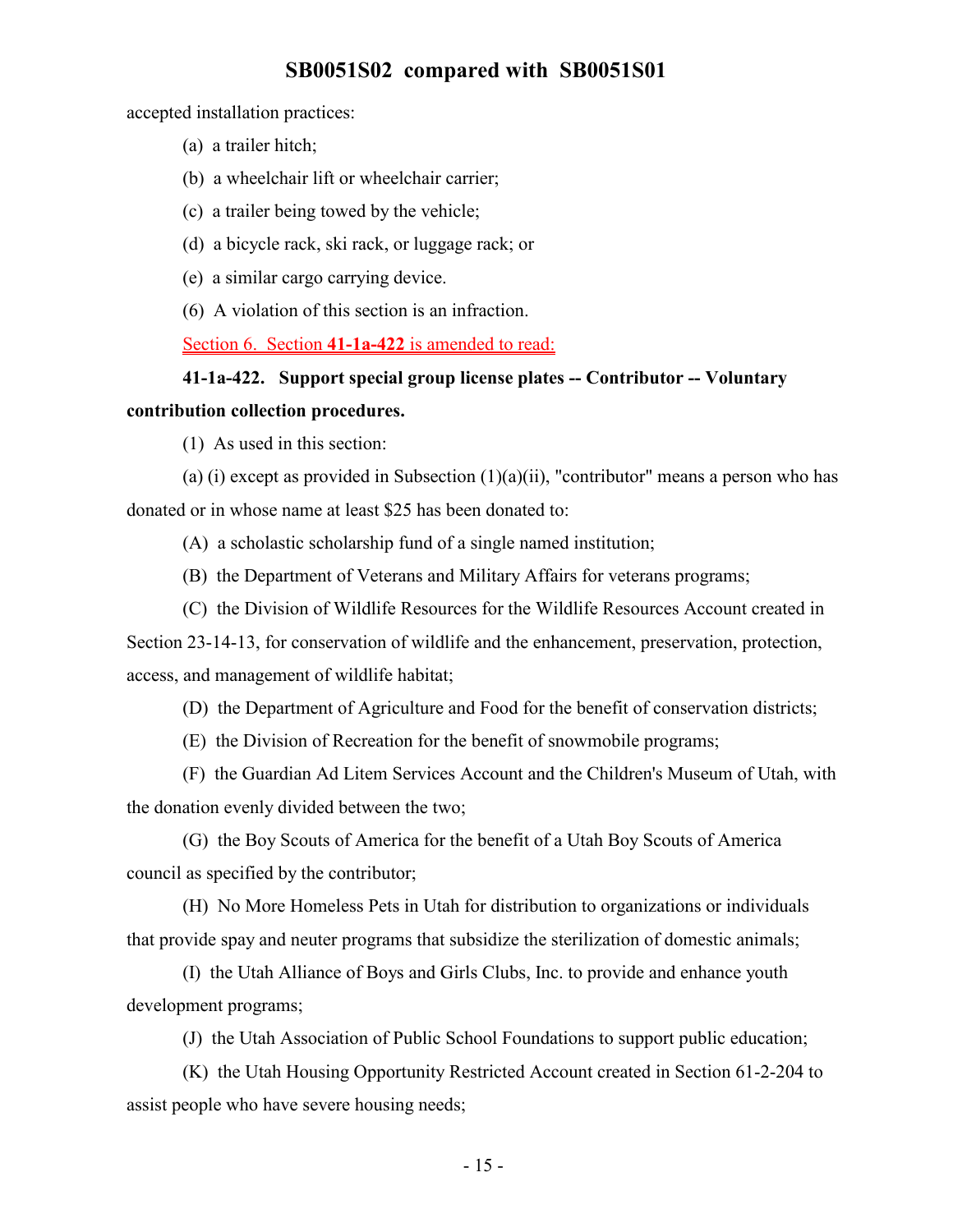(L) the Public Safety Honoring Heroes Restricted Account created in Section 53-1-118 to support the families of fallen Utah Highway Patrol troopers and other Department of Public Safety employees;

(M) the Division of State Parks for distribution to organizations that provide support for Zion National Park;

(N) the Firefighter Support Restricted Account created in Section 53-7-109 to support firefighter organizations;

(O) the Share the Road Bicycle Support Restricted Account created in Section 72-2-127 to support bicycle operation and safety awareness programs;

(P) the Cancer Research Restricted Account created in Section 26-21a-302 to support cancer research programs;

(Q) Autism Awareness Restricted Account created in Section 53F-9-401 to support autism awareness programs;

(R) Humanitarian Service and Educational and Cultural Exchange Restricted Account created in Section 9-17-102 to support humanitarian service and educational and cultural programs;

(S) Upon renewal of a prostate cancer support special group license plate, to the Cancer Research Restricted Account created in Section 26-21a-302 to support cancer research programs;

(T) the Choose Life Adoption Support Restricted Account created in Section 62A-4a-608 to support programs that promote adoption;

(U) the National Professional Men's Basketball Team Support of Women and Children Issues Restricted Account created in Section 62A-1-202;

(V) the Utah Law Enforcement Memorial Support Restricted Account created in Section 53-1-120;

(W) the Children with Cancer Support Restricted Account created in Section 26-21a-304 for programs that provide assistance to children with cancer;

(X) the National Professional Men's Soccer Team Support of Building Communities Restricted Account created in Section 9-19-102;

(Y) the Children with Heart Disease Support Restricted Account created in Section 26-58-102;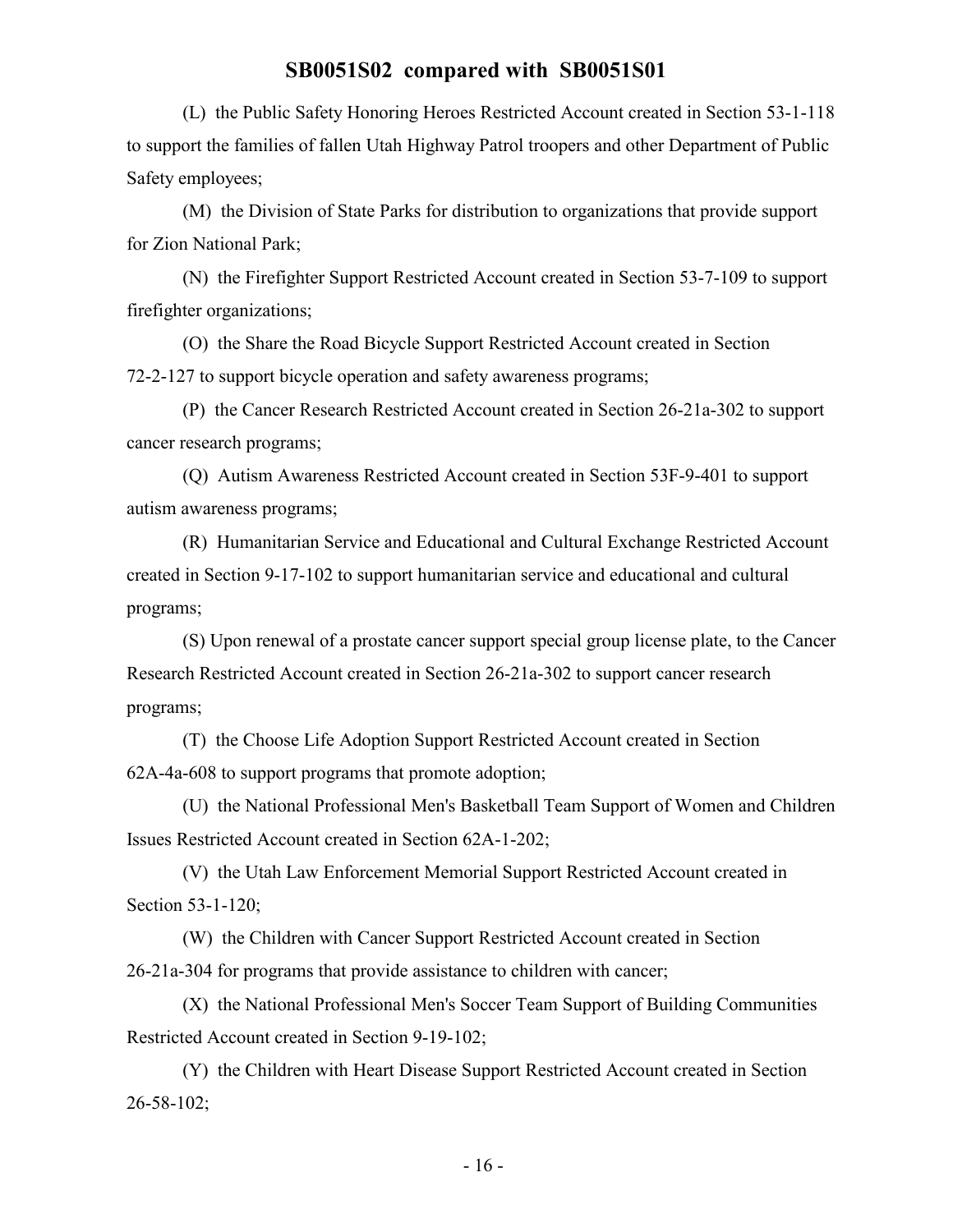(Z) the Utah Intracurricular Student Organization Support for Agricultural Education and Leadership Restricted Account created in Section 4-42-102;

(AA) the Division of Wildlife Resources for the Support for State-Owned Shooting Ranges Restricted Account created in Section 23-14-13.5, for the creation of new, and operation and maintenance of existing, state-owned firearm shooting ranges;

(BB) the Utah State Historical Society to further the mission and purpose of the Utah State Historical Society;

(CC) the Motorcycle Safety Awareness Support Restricted Account created in Section 72-2-130;

(DD) the Transportation of Veterans to Memorials Support Restricted Account created in Section 71-14-102;

(EE) clean air support causes, with half of the donation deposited into the Clean Air Support Restricted Account created in Section 19-1-109, and half of the donation deposited into the Clean Air Fund created in Section 59-10-1319;

(FF) the Latino Community Support Restricted Account created in Section 13-1-16;

(GG) the Allyson Gamble Organ Donation Contribution Fund created in Section 26-18b-101; or

(HH) public education on behalf of the Kiwanis International clubs, with the amount of the donation required to cover the costs of issuing, ordering, or reordering Kiwanis support special group plates, as determined by the State Tax Commission, deposited into the Kiwanis Education Support Fund created in Section 53F-9-403, and all remaining donation amounts deposited into the Education Fund.

(ii) (A) For a veterans special group license plate described in Subsection  $41$ -1a- $421(1)(a)(v)$  or  $41$ -1a- $422(4)$ , "contributor" means a person who has donated or in whose name at least a \$25 donation at the time of application and \$10 annual donation thereafter has been made.

(B) For a Utah Housing Opportunity special group license plate, "contributor" means a person who:

(I) has donated or in whose name at least \$30 has been donated at the time of application and annually after the time of application; and

(II) is a member of a trade organization for real estate licensees that has more than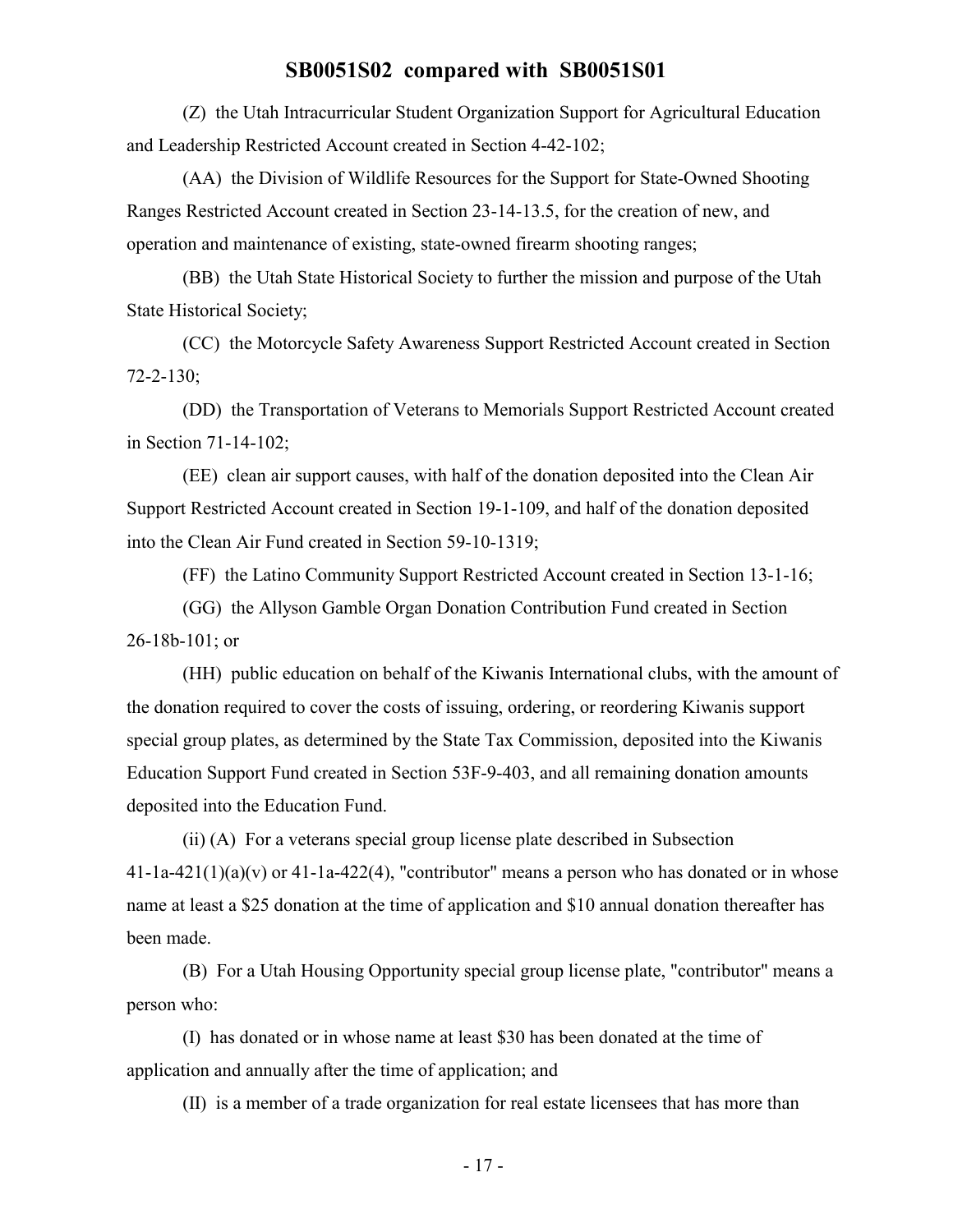15,000 Utah members.

(C) For an Honoring Heroes special group license plate, "contributor" means a person who has donated or in whose name at least \$35 has been donated at the time of application and annually thereafter.

(D) For a firefighter support special group license plate, "contributor" means a person who:

(I) has donated or in whose name at least \$15 has been donated at the time of application and annually after the time of application; and

(II) is a currently employed, volunteer, or retired firefighter.

(E) For a cancer research special group license plate, "contributor" means a person who has donated or in whose name at least \$35 has been donated at the time of application and annually after the time of application.

(F) For a Utah Law Enforcement Memorial Support special group license plate, "contributor" means a person who has donated or in whose name at least \$35 has been donated at the time of application and annually thereafter.

(b) "Institution" means a state institution of higher education as defined under Section 53B-3-102 or a private institution of higher education in the state accredited by a regional or national accrediting agency recognized by the United States Department of Education.

(2) (a) An applicant for original or renewal collegiate special group license plates under Subsection  $(1)(a)(i)$  must be a contributor to the institution named in the application and present the original contribution verification form under Subsection (2)(b) or make a contribution to the division at the time of application under Subsection (3).

(b) An institution with a support special group license plate shall issue to a contributor a verification form designed by the commission containing:

(i) the name of the contributor;

(ii) the institution to which a donation was made;

(iii) the date of the donation; and

(iv) an attestation that the donation was for a scholastic scholarship.

(c) The state auditor may audit each institution to verify that the money collected by the institutions from contributors is used for scholastic scholarships.

(d) After an applicant has been issued collegiate license plates or renewal decals, the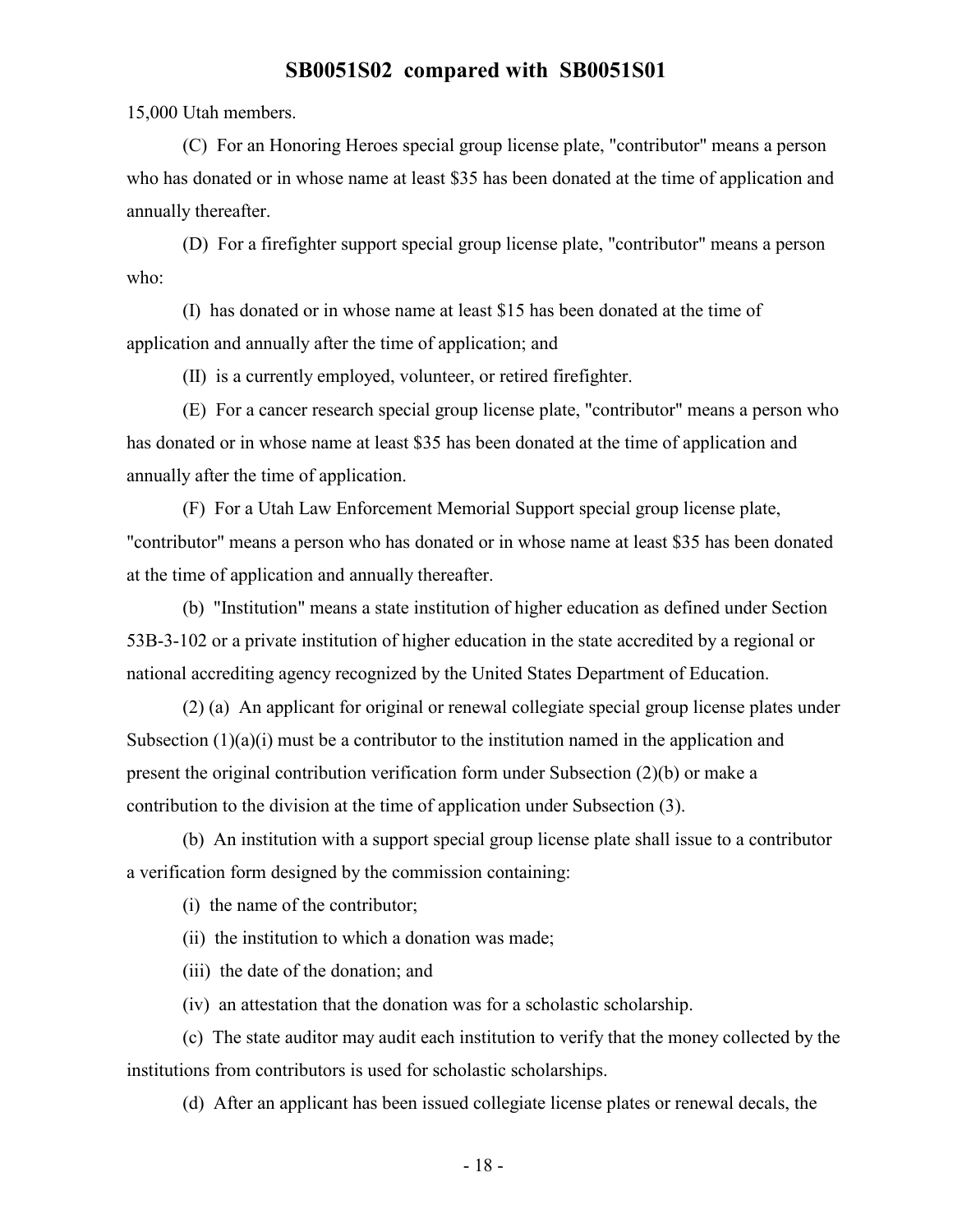commission shall charge the institution whose plate was issued, a fee determined in accordance with Section 63J-1-504 for management and administrative expenses incurred in issuing and renewing the collegiate license plates.

(e) If the contribution is made at the time of application, the contribution shall be collected, treated, and deposited as provided under Subsection (3).

(3) (a) (i)  $[An]$  Except as provided in Subsection (3)(a)(ii), an applicant for original or renewal support special group license plates under this section must be a contributor to the sponsoring organization associated with the license plate.

(ii) An applicant for a historical special group license plate is not required to make a donation to the Utah State Historical Society if the historical special group license plate is for a vintage vehicle that has a model year of 1980 or older.

(b) This contribution shall be:

(i) unless collected by the named institution under Subsection (2), collected by the division;

(ii) considered a voluntary contribution for the funding of the activities specified under this section and not a motor vehicle registration fee;

(iii) deposited into the appropriate account less actual administrative costs associated with issuing the license plates; and

(iv) for a firefighter special group license plate, deposited into the appropriate account less:

(A) the costs of reordering firefighter special group license plate decals; and

(B) the costs of replacing recognition special group license plates with new license plates under Subsection 41-1a-1211(13).

(c) The donation described in Subsection (1)(a) must be made in the 12 months prior to registration or renewal of registration.

(d) The donation described in Subsection (1)(a) shall be a one-time donation made to the division when issuing original:

(i) snowmobile license plates; or

(ii) conservation license plates.

(4) Veterans license plates shall display one of the symbols representing the Army, Navy, Air Force, Marines, Coast Guard, or American Legion.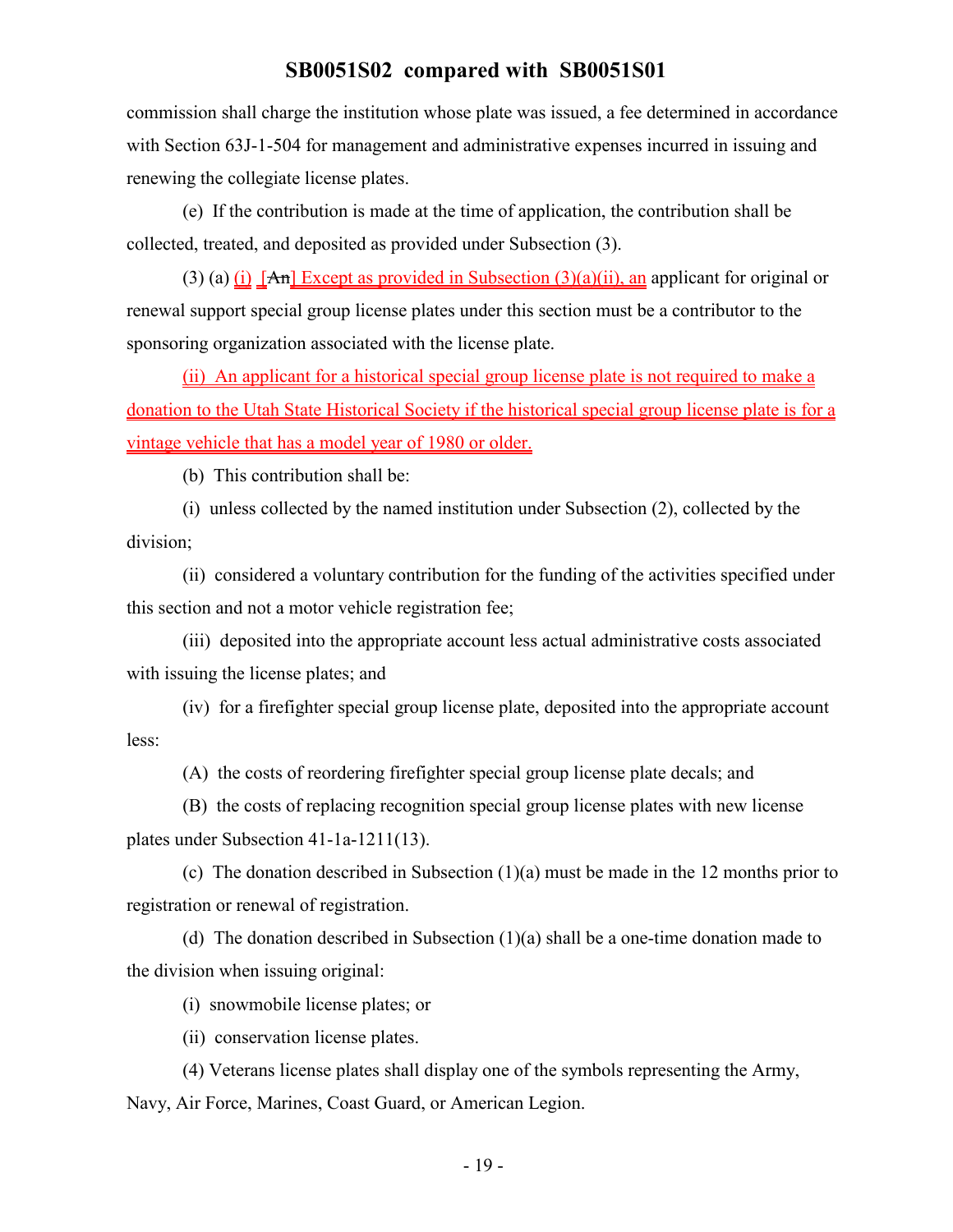Section  $\overline{\{6\}}$ 7. Section **41-1a-1201** is amended to read:

#### **41-1a-1201. Disposition of fees.**

(1) All fees received and collected under this part shall be transmitted daily to the state treasurer.

(2) Except as provided in Subsections (3), (6), (7), (8), and (9) and Sections 41-1a-422, 41-1a-1220, 41-1a-1221, and 41-1a-1223 all fees collected under this part shall be deposited  $[\overline{\text{im}}]$  into the Transportation Fund.

(3) Funds generated under Subsections  $41$ -1a-1211(1)(b)(ii), (6)(b)(ii), and (7) and Section 41-1a-1212 may be used by the commission to cover the costs incurred in issuing license plates under Part 4, License Plates and Registration Indicia.

(4) In accordance with Section 63J-1-602.2, all funds available to the commission for the purchase and distribution of license plates and decals are nonlapsing.

(5) (a) Except as provided in Subsections (3) and (5)(b) and Section 41-1a-1205, the expenses of the commission in enforcing and administering this part shall be provided for by legislative appropriation from the revenues of the Transportation Fund.

(b) Three dollars of the registration fees imposed under Subsections 41-1a-1206(2)(a) and (b) for each vehicle registered for a six-month registration period under Section 41-1a-215.5 may be used by the commission to cover the costs incurred in enforcing and administering this part.

(c) Fifty cents of the registration fee imposed under Subsection 41-1a-1206(1)( $\frac{1}{2}$ i) for each vintage vehicle that has a model year of 1981 or newer may be used by the commission to cover the costs incurred in enforcing and administering this part.

(6) (a) The following portions of the registration fees imposed under Section 41-1a-1206 for each vehicle shall be deposited  $\overline{[m]}$  into the Transportation Investment Fund of 2005 created under Section 72-2-124:

(i) \$30 of the registration fees imposed under Subsections  $41$ -1a-1206(1)(a), (1)(b),  $(1)(f)$ ,  $(4)$ , and  $(7)$ ;

(ii) \$21 of the registration fees imposed under Subsections  $41$ -1a-1206(1)(c)(i) and  $(1)(c)(ii);$ 

(iii) \$2.50 of the registration fee imposed under Subsection 41-1a-1206(1)(e)(ii);

(iv) \$23 of the registration fee imposed under Subsection 41-1a-1206(1)(d)(i);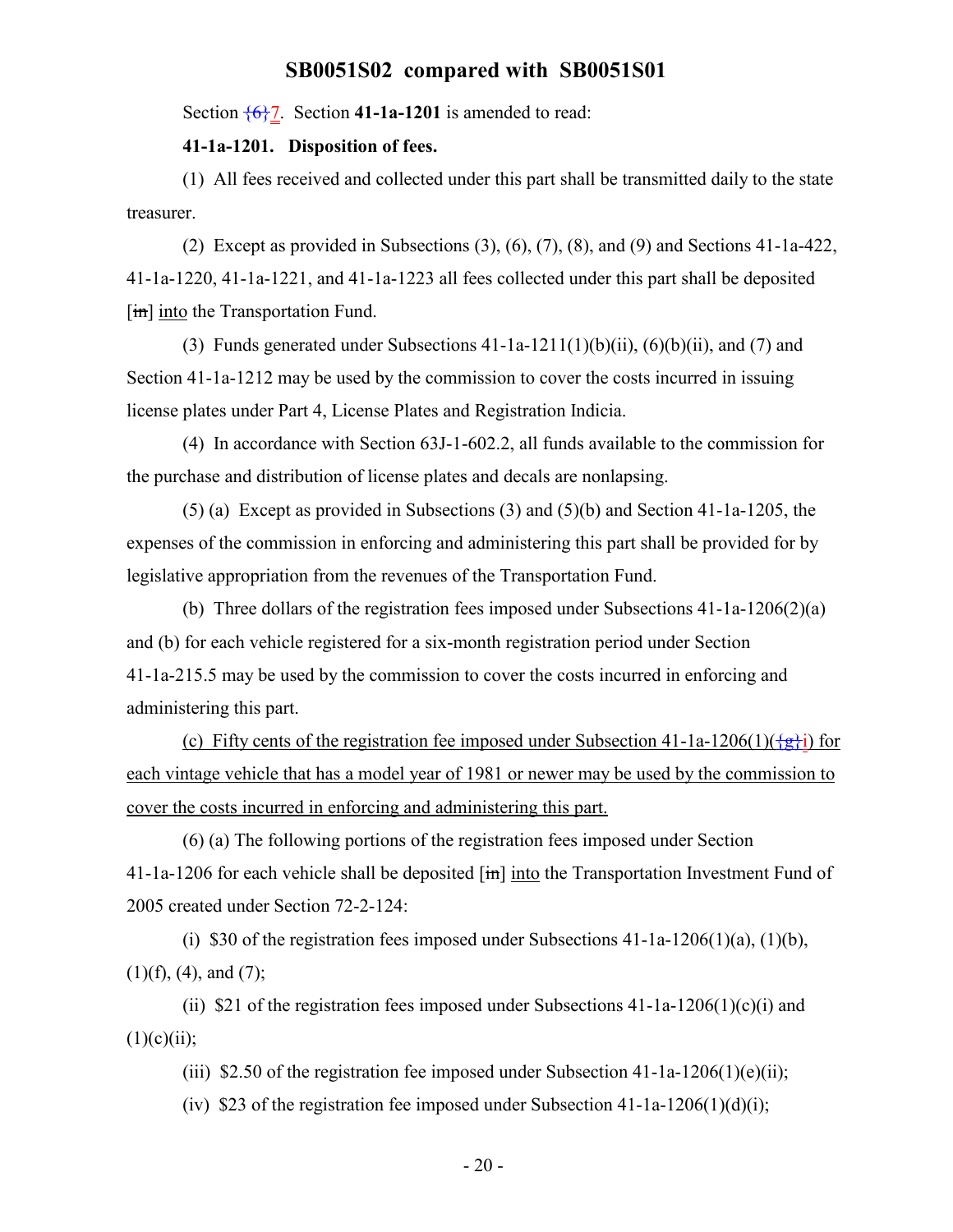(v) \$24.50 of the registration fee imposed under Subsection 41-1a-1206(1)(e)(i); and

(vi) \$1 of the registration fee imposed under Subsection  $41$ -1a-1206(1)(d)(ii).

(b) The following portions of the registration fees collected for each vehicle registered for a six-month registration period under Section 41-1a-215.5 shall be deposited  $\overline{[m]}$  into the Transportation Investment Fund of 2005 created by Section 72-2-124:

(i) \$23.25 of each registration fee collected under Subsection 41-1a-1206(2)(a)(i); and

(ii) \$23 of each registration fee collected under Subsection  $41$ -1a-1206(2)(a)(ii).

(7) (a) Ninety-four cents of each registration fee imposed under Subsections 41-1a-1206(1)(a) and (b) for each vehicle shall be deposited  $\lim$  into the Public Safety Restricted Account created in Section 53-3-106.

(b) Seventy-one cents of each registration fee imposed under Subsections 41-1a-1206(2)(a) and (b) for each vehicle registered for a six-month registration period under Section 41-1a-215.5 shall be deposited  $\overline{\text{im}}$  into the Public Safety Restricted Account created in Section 53-3-106.

(8) (a) One dollar of each registration fee imposed under Subsections 41-1a-1206(1)(a) and (b) for each vehicle shall be deposited into the Motor Vehicle Safety Impact Restricted Account created in Section 53-8-214.

(b) One dollar of each registration fee imposed under Subsections 41-1a-1206(2)(a) and (b) for each vehicle registered for a six-month registration period under Section 41-1a-215.5 shall be deposited into the Motor Vehicle Safety Impact Restricted Account created in Section 53-8-214.

(9) Fifty cents of each registration fee imposed under Subsection 41-1a-1206(1)(a) for each motorcycle shall be deposited  $\left[\frac{1}{n}\right]$  into the Spinal Cord and Brain Injury Rehabilitation Fund created in Section 26-54-102.

Section  $\frac{7}{28}$ . Section 41-1a-1206 is amended to read:

#### **41-1a-1206. Registration fees -- Fees by gross laden weight.**

(1) Except as provided in Subsections (2) and (3), at the time application is made for registration or renewal of registration of a vehicle or combination of vehicles under this chapter, a registration fee shall be paid to the division as follows:

(a) \$46.00 for each motorcycle;

(b) \$44 for each motor vehicle of 12,000 pounds or less gross laden weight, excluding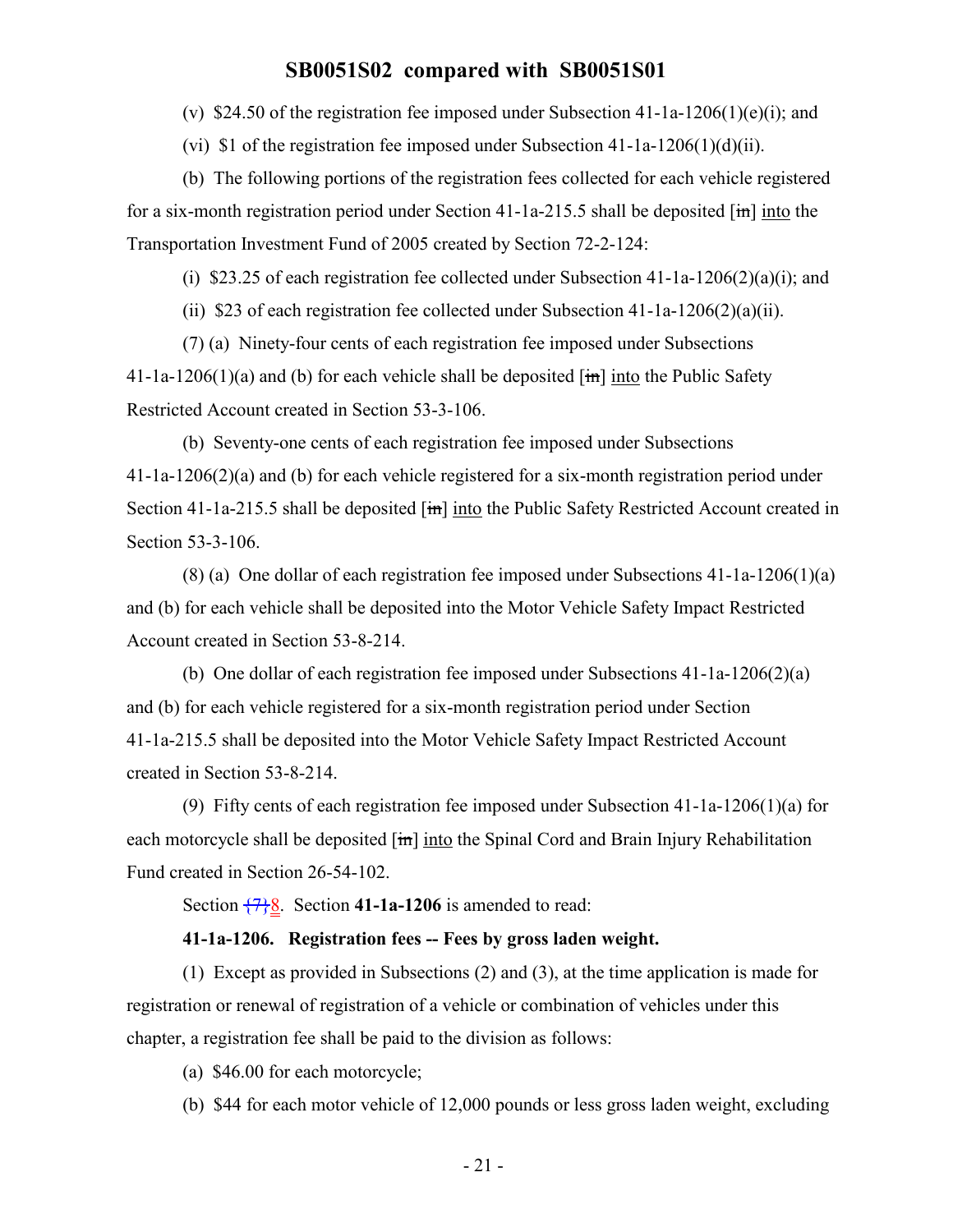motorcycles;

(c) unless the semitrailer or trailer is exempt from registration under Section 41-1a-202 or is registered under Section 41-1a-301:

(i) \$31 for each trailer or semitrailer over 750 pounds gross unladen weight; or

(ii) \$28.50 for each commercial trailer or commercial semitrailer of 750 pounds or less gross unladen weight;

(d) (i) \$53 for each farm truck over 12,000 pounds, but not exceeding 14,000 pounds gross laden weight; plus

(ii) \$9 for each 2,000 pounds over 14,000 pounds gross laden weight;

(e) (i) \$69.50 for each motor vehicle or combination of motor vehicles, excluding farm trucks, over 12,000 pounds, but not exceeding 14,000 pounds gross laden weight; plus

(ii) \$19 for each 2,000 pounds over 14,000 pounds gross laden weight;

(f) (i) \$69.50 for each park model recreational vehicle over 12,000 pounds, but not exceeding 14,000 pounds gross laden weight; plus

(ii) \$19 for each 2,000 pounds over 14,000 pounds gross laden weight;

(g)  $\{\{\}\$ \$45 $\{\}\$ \$45.50}</sub> for each vintage vehicle that [is less than 40 years old; and ] has a model year of 1981 or newer;  $\{; \text{and} \}$ 

(h) in addition to the fee described in Subsection  $(1)(b)$ :

(i) for each electric motor vehicle:

(A) \$90 during calendar year 2020; and

(B) \$120 beginning January 1, 2021, and thereafter;

(ii) for each hybrid electric motor vehicle:

(A) \$15 during calendar year 2020; and

(B) \$20 beginning January 1, 2021, and thereafter;

(iii) for each plug-in hybrid electric motor vehicle:

(A) \$39 during calendar year 2020; and

(B) \$52 beginning January 1, 2021, and thereafter; and

(iv) for any motor vehicle not described in Subsections  $(1)(h)(i)$  through (iii) that is

fueled exclusively by a source other than motor fuel, diesel fuel, natural gas, or propane:

(A) \$90 during calendar year 2020; and

(B) \$120 beginning January 1, 2021, and thereafter[.]; and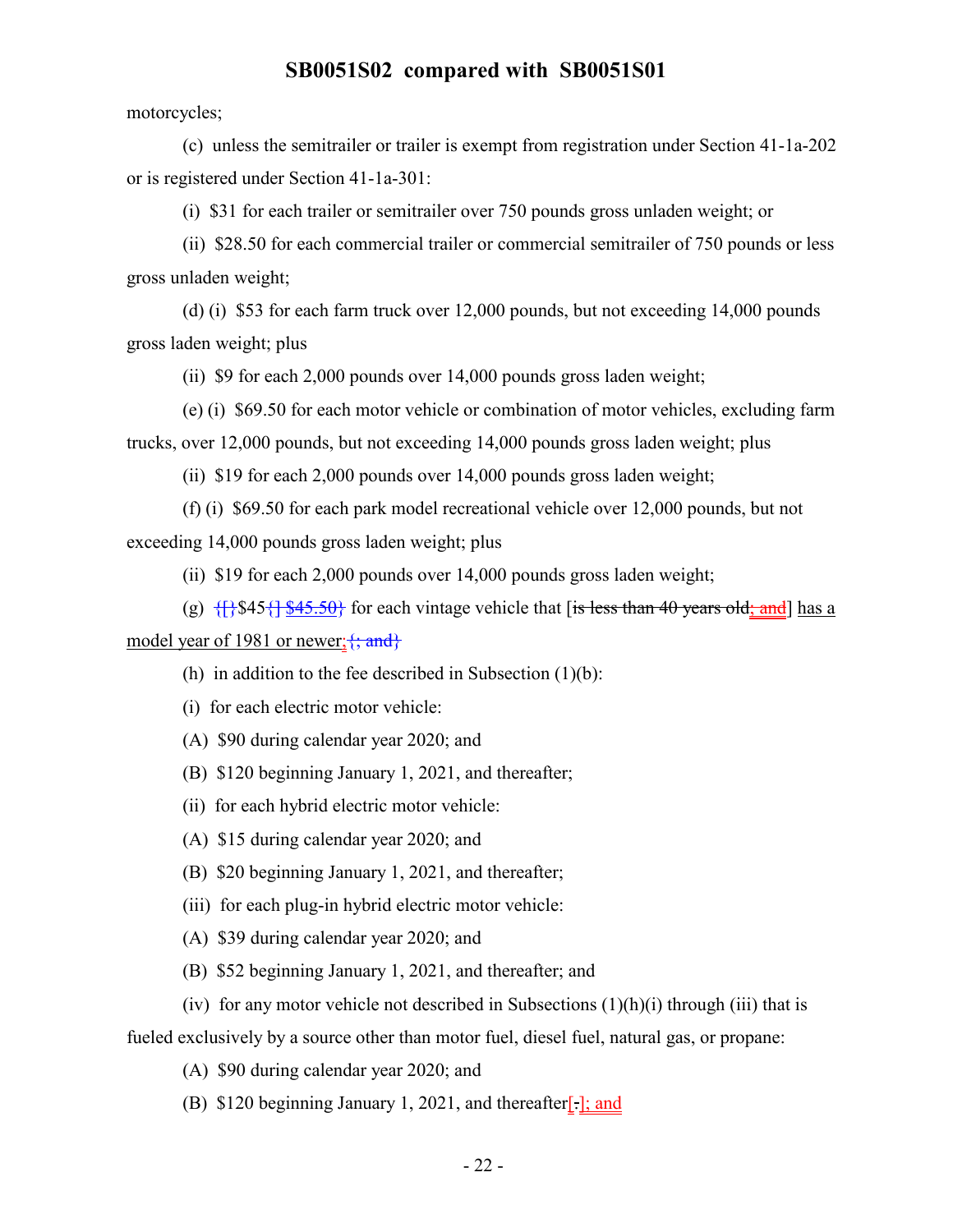(i) in addition to the fee described in Subsection  $(1)(g)$ , for a vintage vehicle that has a model year of 1981 or newer, 50 cents.

(2) (a) At the time application is made for registration or renewal of registration of a vehicle under this chapter for a six-month registration period under Section 41-1a-215.5, a registration fee shall be paid to the division as follows:

(i) \$34.50 for each motorcycle; and

(ii) \$33.50 for each motor vehicle of 12,000 pounds or less gross laden weight,

excluding motorcycles.

(b) In addition to the fee described in Subsection  $(2)(a)(ii)$ , for registration or renewal of registration of a vehicle under this chapter for a six-month registration period under Section 41-1a-215.5 a registration fee shall be paid to the division as follows:

(i) for each electric motor vehicle:

- (A) \$69.75 during calendar year 2020; and
- (B) \$93 beginning January 1, 2021, and thereafter;
- (ii) for each hybrid electric motor vehicle:
- (A) \$11.25 during calendar year 2020; and
- (B) \$15 beginning January 1, 2021, and thereafter;
- (iii) for each plug-in hybrid electric motor vehicle:
- (A) \$30 during calendar year 2020; and
- (B) \$40 beginning January 1, 2021, and thereafter; and
- (iv) for each motor vehicle not described in Subsections  $(2)(b)(i)$  through (iii) that is fueled by a source other than motor fuel, diesel fuel, natural gas, or propane:

(A) \$69.75 during calendar year 2020; and

(B) \$93 beginning January 1, 2021, and thereafter.

(3) (a) (i) Beginning on January 1, 2019, the commission shall, on January 1, annually adjust the registration fees described in Subsections  $(1)(a)$ ,  $(1)(b)$ ,  $(1)(c)(i)$ ,  $(1)(c)(ii)$ ,  $(1)(d)(i)$ ,  $(1)(e)(i)$ ,  $(1)(f)(i)$ ,  $(1)(g)$ ,  $(2)(a)$ ,  $(4)(a)$ , and  $(7)$ , by taking the registration fee rate for the previous year and adding an amount equal to the greater of:

(A) an amount calculated by multiplying the registration fee of the previous year by the actual percentage change during the previous fiscal year in the Consumer Price Index; and

(B) 0.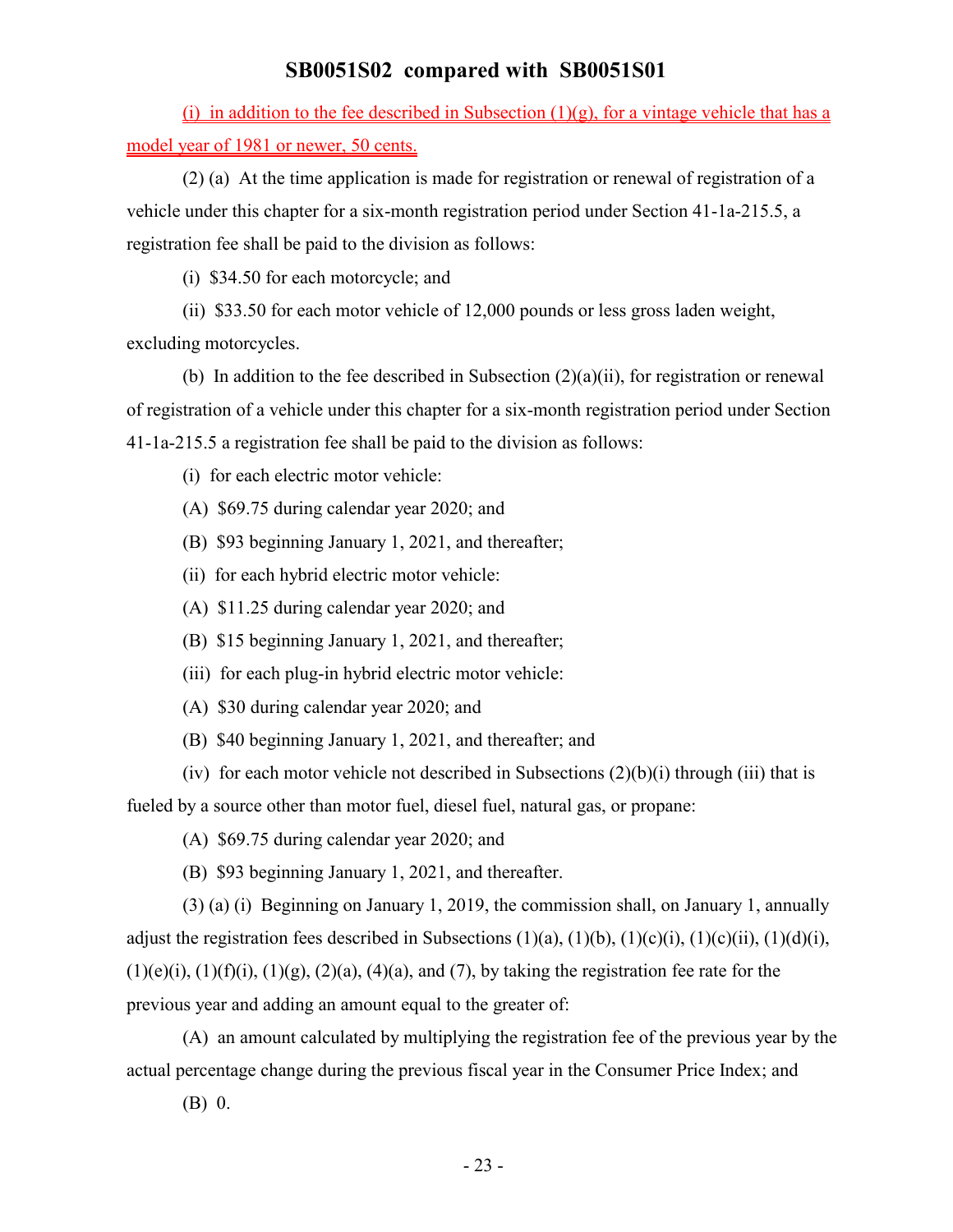(ii) Beginning on January 1, 2022, the commission shall, on January 1, annually adjust the registration fees described in Subsections  $(1)(h)(i)(B)$ ,  $(1)(h)(ii)(B)$ ,  $(1)(h)(iii)(B)$ ,  $(1)(h)(iv)(B), (2)(b)(i)(B), (2)(b)(ii)(B), (2)(b)(iii)(B), and (2)(b)(iv)(B) by taking the$ registration fee rate for the previous year and adding an amount equal to the greater of:

(A) an amount calculated by multiplying the registration fee of the previous year by the actual percentage change during the previous fiscal year in the Consumer Price Index; and

(B) 0.

(b) The amounts calculated as described in Subsection (3)(a) shall be rounded up to the nearest 25 cents.

(4) (a) The initial registration fee for a vintage vehicle that  $[i\sin 40 \text{ years old}]$  has a model year of 1980 or older is \$40.

(b) A vintage vehicle that  $[is 40 years old]$  has a model year of 1980 or older is exempt from the renewal of registration fees under Subsection (1).

(c) A vehicle with a Purple Heart special group license plate issued in accordance with Section 41-1a-421 is exempt from the registration fees under Subsection (1).

(d) A camper is exempt from the registration fees under Subsection (1).

(5) If a motor vehicle is operated in combination with a semitrailer or trailer, each motor vehicle shall register for the total gross laden weight of all units of the combination if the total gross laden weight of the combination exceeds 12,000 pounds.

(6) (a) Registration fee categories under this section are based on the gross laden weight declared in the licensee's application for registration.

(b) Gross laden weight shall be computed in units of 2,000 pounds. A fractional part of 2,000 pounds is a full unit.

(7) The owner of a commercial trailer or commercial semitrailer may, as an alternative to registering under Subsection (1)(c), apply for and obtain a special registration and license plate for a fee of \$130.

(8) Except as provided in Section 41-6a-1642, a truck may not be registered as a farm truck unless:

(a) the truck meets the definition of a farm truck under Section 41-1a-102; and

(b) (i) the truck has a gross vehicle weight rating of more than 12,000 pounds; or

(ii) the truck has a gross vehicle weight rating of 12,000 pounds or less and the owner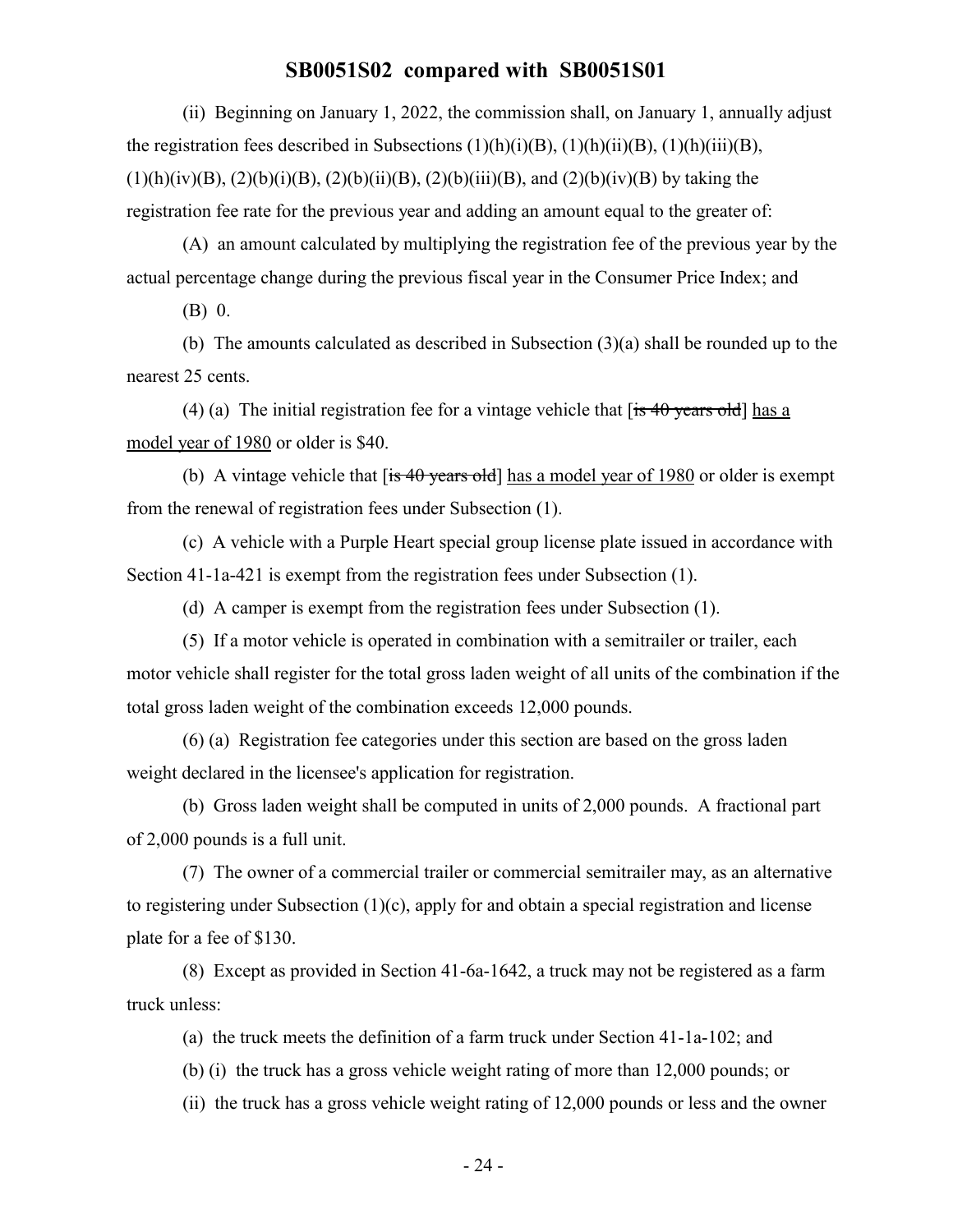submits to the division a certificate of emissions inspection or a waiver in compliance with Section 41-6a-1642.

(9) A violation of Subsection (8) is an infraction that shall be punished by a fine of not less than \$200.

(10) Trucks used exclusively to pump cement, bore wells, or perform crane services with a crane lift capacity of five or more tons, are exempt from 50% of the amount of the fees required for those vehicles under this section.

Section {8}9. Section **41-3-105** is amended to read:

# **41-3-105. Administrator's powers and duties -- Administrator and investigators to be law enforcement officers.**

(1) The administrator may make rules to carry out the purposes of this chapter and Sections 41-1a-1001 through 41-1a-1006 according to the procedures and requirements of Title 63G, Chapter 3, Utah Administrative Rulemaking Act.

(2) (a) The administrator may employ clerks, deputies, and assistants necessary to discharge the duties under this chapter and may designate the duties of those clerks, deputies, and assistants.

(b) The administrator, assistant administrator, and all investigators shall be law enforcement officers certified by peace officer standards and training as required by Section 53-13-103.

(3) (a) The administrator may investigate any suspected or alleged violation of:

(i) this chapter;

(ii) Title 41, Chapter 1a, Motor Vehicle Act;

(iii) any law concerning motor vehicle fraud; or

(iv) any rule made by the administrator.

(b) The administrator may bring an action in the name of the state against any person to enjoin a violation found under Subsection (3)(a).

(4) (a) The administrator may prescribe forms to be used for applications for licenses.

(b) The administrator may require information from the applicant concerning the applicant's fitness to be licensed.

(c) Each application for a license shall contain:

(i) if the applicant is an individual, the name and residence address of the applicant and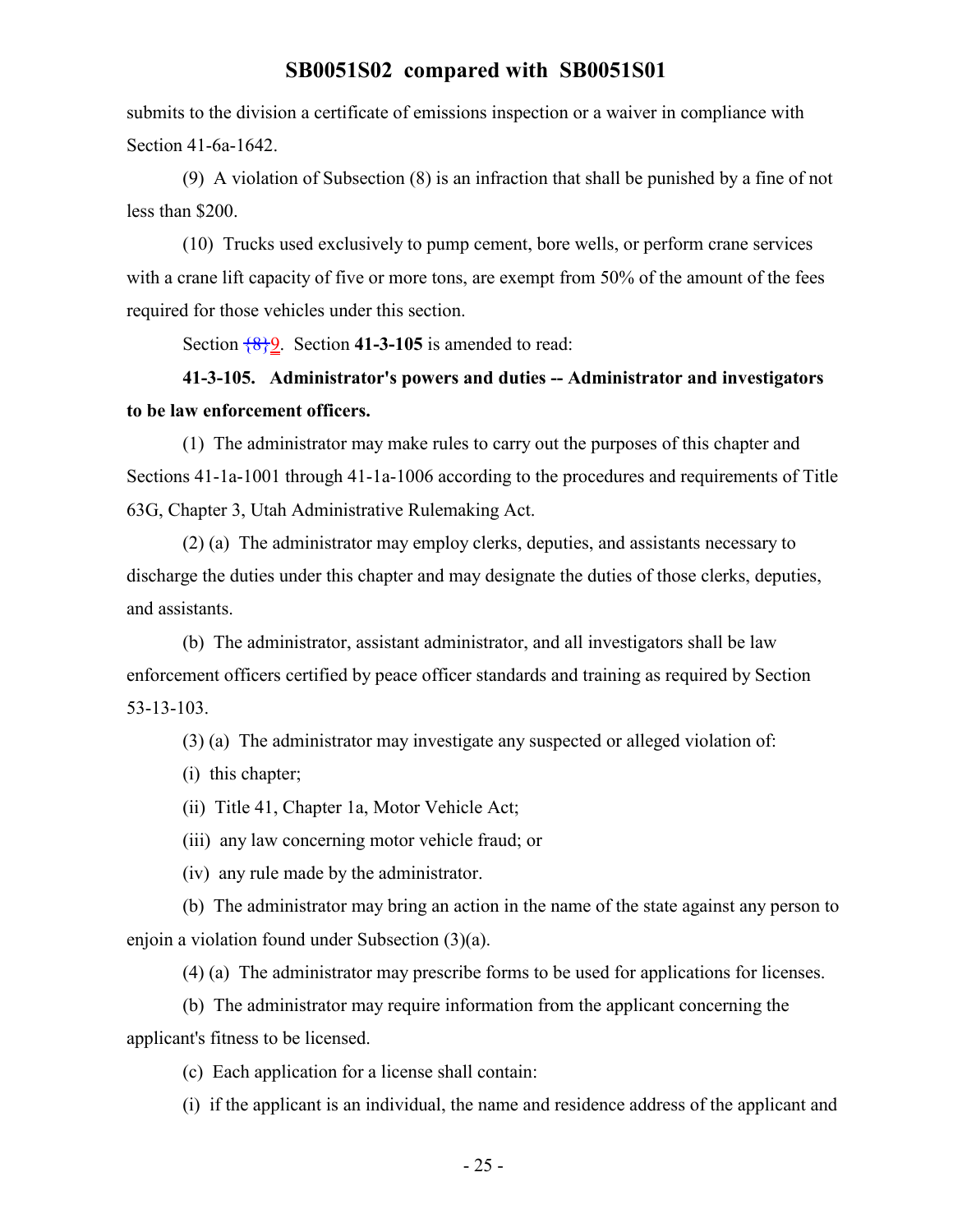the trade name, if any, under which the applicant intends to conduct business;

(ii) if the applicant is a partnership, the name and residence address of each partner, whether limited or general, and the name under which the partnership business will be conducted;

(iii) if the applicant is a corporation, the name of the corporation, and the name and residence address of each of its principal officers and directors;

(iv) a complete description of the principal place of business, including:

(A) the municipality, with the street and number, if any;

(B) if located outside of any municipality, a general description so that the location can be determined; and

(C) any other places of business operated and maintained by the applicant in conjunction with the principal place of business;

(v) if the application is for a new motor vehicle dealer's license, the name of each motor vehicle the applicant has been enfranchised to sell or exchange, the name and address of the manufacturer or distributor who has enfranchised the applicant, and the name and address of each individual who will act as a salesperson under authority of the license;

(vi) at least five years of business history;

(vii) the federal tax identification number issued to the dealer;

(viii) the sales and use tax license number issued to the dealer under Title 59, Chapter 12, Sales and Use Tax Act; and

(ix) if the application is for a direct-sale manufacturer's license:

(A) the name of each line-make the applicant will sell, display for sale, or offer for sale or exchange;

(B) the name and address of each individual who will act as a direct-sale manufacturer salesperson under authority of the license;

(C) a complete description of the direct-sale manufacturer's authorized service center, including the address and any other place of business the applicant operates and maintains in conjunction with the authorized service center;

(D) a sworn statement that the applicant complies with each qualification for a direct-sale manufacturer under this chapter;

(E) a sworn statement that if at any time the applicant fails to comply with a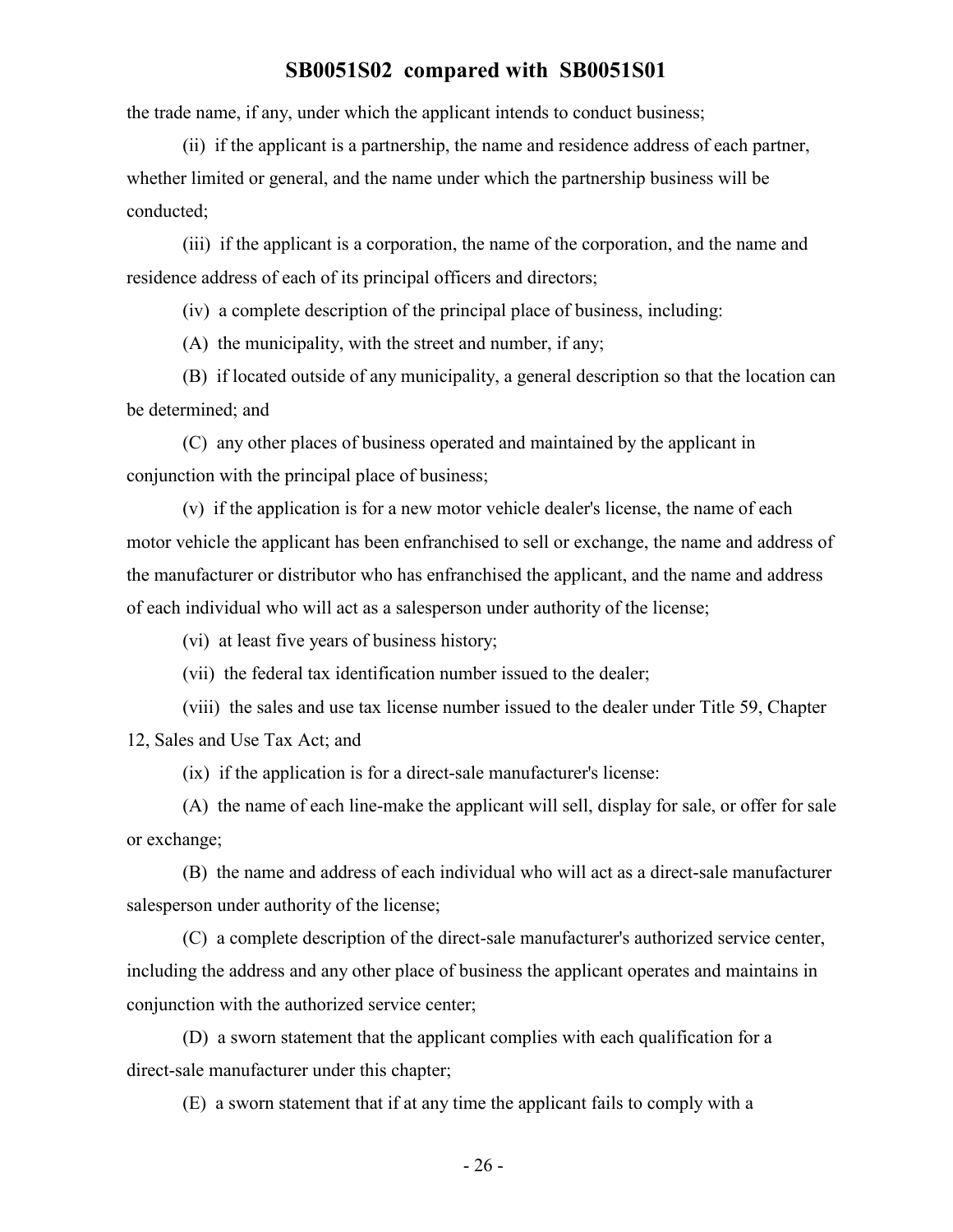qualification for a direct-sale manufacturer under this chapter, the applicant will inform the division in writing within 10 business days after the day on which the noncompliance occurs; and

(F) an acknowledgment that if the applicant fails to comply with a qualification for a direct-sale manufacturer under this chapter, the administrator will deny, suspend, or revoke the applicant's direct-sale manufacturer license in accordance with Section 41-3-209.

(5) The administrator may adopt a seal with the words "Motor Vehicle Enforcement Administrator, State of Utah," to authenticate the acts of the administrator's office.

(6) (a) The administrator may require that a licensee erect or post signs or devices on the licensee's principal place of business and any other sites, equipment, or locations operated and maintained by the licensee in conjunction with the licensee's business.

(b) The signs or devices shall state the licensee's name, principal place of business, type and number of licenses, and any other information that the administrator considers necessary to identify the licensee.

(c) The administrator may make rules in accordance with Title 63G, Chapter 3, Utah Administrative Rulemaking Act, determining allowable size and shape of signs or devices, lettering and other details of signs or devices, and location of signs or devices.

(7) (a) The administrator shall provide for quarterly meetings of the advisory board and may call special meetings.

(b) Notices of all meetings shall be sent to each member not fewer than five days before the meeting.

(8) The administrator, the officers and inspectors of the division designated by the commission, and peace officers shall:

(a) make arrests upon view and without warrant for any violation committed in their presence of any of the provisions of this chapter, or Title 41, Chapter 1a, Motor Vehicle Act;

(b) when on duty, upon reasonable belief that a motor vehicle, trailer, or semitrailer is being operated in violation of any provision of Title 41, Chapter 1a, Motor Vehicle Act, require the driver of the vehicle to stop, exhibit the person's driver license and the registration card issued for the vehicle, and submit to an inspection of the vehicle, the license plates, and registration card;

(c) serve all warrants relating to the enforcement of the laws regulating the operation of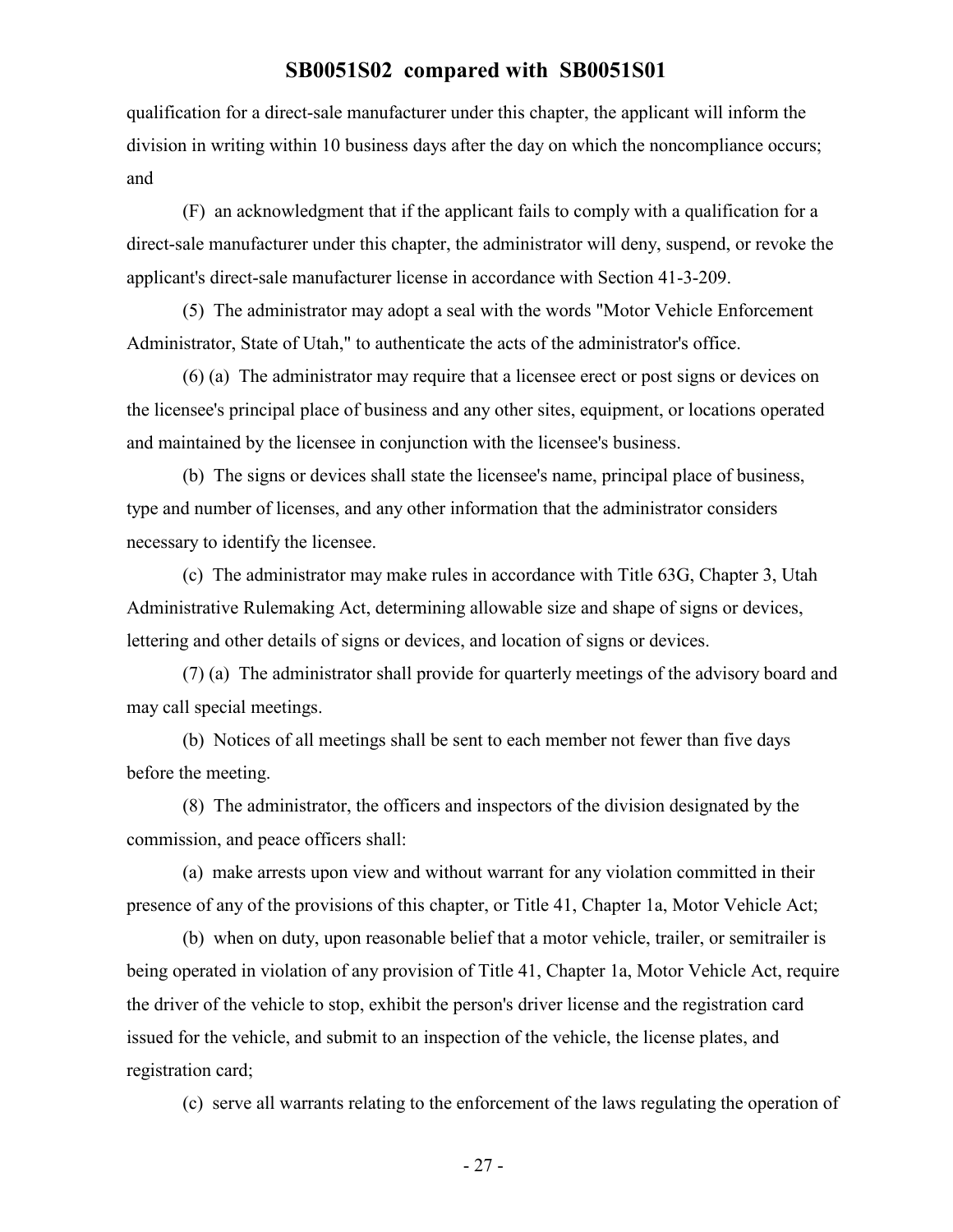motor vehicles, trailers, and semitrailers;

(d) investigate traffic accidents and secure testimony of any witnesses or persons involved; and

(e) investigate reported thefts of motor vehicles, trailers, and semitrailers.

(9) The administrator shall provide security for an area within the commission designated as a secure area under Section 76-8-311.1.

(10) [The administrator may contract with a public prosecutor to provide additional] The Office of the Attorney General shall provide prosecution of this chapter.

Section  $\frac{9}{10}$ . Section **41-6a-1642** is amended to read:

#### **41-6a-1642. Emissions inspection -- County program.**

(1) The legislative body of each county required under federal law to utilize a motor vehicle emissions inspection and maintenance program or in which an emissions inspection and maintenance program is necessary to attain or maintain any national ambient air quality standard shall require:

(a) a certificate of emissions inspection, a waiver, or other evidence the motor vehicle is exempt from emissions inspection and maintenance program requirements be presented:

(i) as a condition of registration or renewal of registration; and

(ii) at other times as the county legislative body may require to enforce inspection requirements for individual motor vehicles, except that the county legislative body may not routinely require a certificate of emissions inspection, or waiver of the certificate, more often than required under Subsection (9); and

(b) compliance with this section for a motor vehicle registered or principally operated in the county and owned by or being used by a department, division, instrumentality, agency, or employee of:

(i) the federal government;

(ii) the state and any of its agencies; or

(iii) a political subdivision of the state, including school districts.

(2) A vehicle owner subject to Subsection (1) shall obtain a motor vehicle emissions inspection and maintenance program certificate of emissions inspection as described in Subsection (1), but the program may not deny vehicle registration based solely on the presence of a defeat device covered in the Volkswagen partial consent decrees or a United States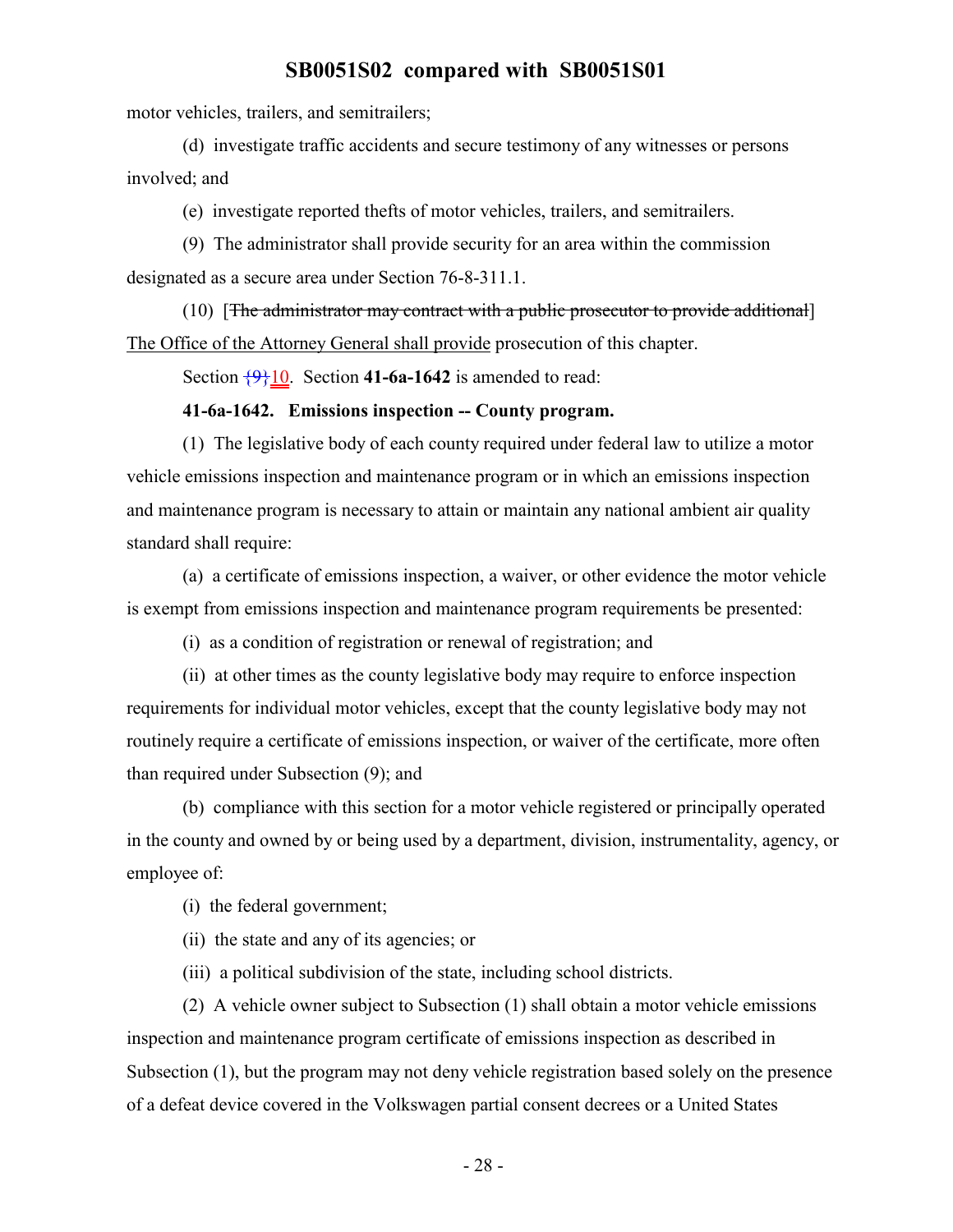Environmental Protection Agency-approved vehicle modification in the following vehicles:

(a) a 2.0-liter diesel engine motor vehicle in which its lifetime nitrogen oxide emissions are mitigated in the state pursuant to a partial consent decree, including:

(i) Volkswagen Jetta, model years 2009, 2010, 2011, 2012, 2013, 2014, and 2015;

(ii) Volkswagen Jetta Sportwagen, model years 2009, 2010, 2011, 2012, 2013, and

2014;

(iii) Volkswagen Golf, model years 2010, 2011, 2012, 2013, 2014, and 2015;

(iv) Volkswagen Golf Sportwagen, model year 2015;

(v) Volkswagen Passat, model years 2012, 2013, 2014, and 2015;

(vi) Volkswagen Beetle, model years 2013, 2014, and 2015;

(vii) Volkswagen Beetle Convertible, model years 2013, 2014, and 2015; and

(viii) Audi A3, model years 2010, 2011, 2012, 2013, and 2015; and

(b) a 3.0-liter diesel engine motor vehicle in which its lifetime nitrogen oxide emissions are mitigated in the state to a settlement, including:

(i) Volkswagen Touareg, model years 2009, 2010, 2011, 2012, 2013, 2014, 2015, and 2016;

(ii) Audi Q7, model years 2009, 2010, 2011, 2012, 2013, 2014, 2015, and 2016;

(iii) Audi A6 Quattro, model years 2014, 2015, and 2016;

(iv) Audi A7 Quattro, model years 2014, 2015, and 2016;

(v) Audi A8, model years 2014, 2015, and 2016;

(vi) Audi A8L, model years 2014, 2015, and 2016;

(vii) Audi Q5, model years 2014, 2015, and 2016; and

(viii) Porsche Cayenne Diesel, model years 2013, 2014, 2015, and 2016.

(3) (a) The legislative body of a county identified in Subsection (1), in consultation with the Air Quality Board created under Section 19-1-106, shall make regulations or ordinances regarding:

(i) emissions standards;

(ii) test procedures;

(iii) inspections stations;

(iv) repair requirements and dollar limits for correction of deficiencies; and

(v) certificates of emissions inspections.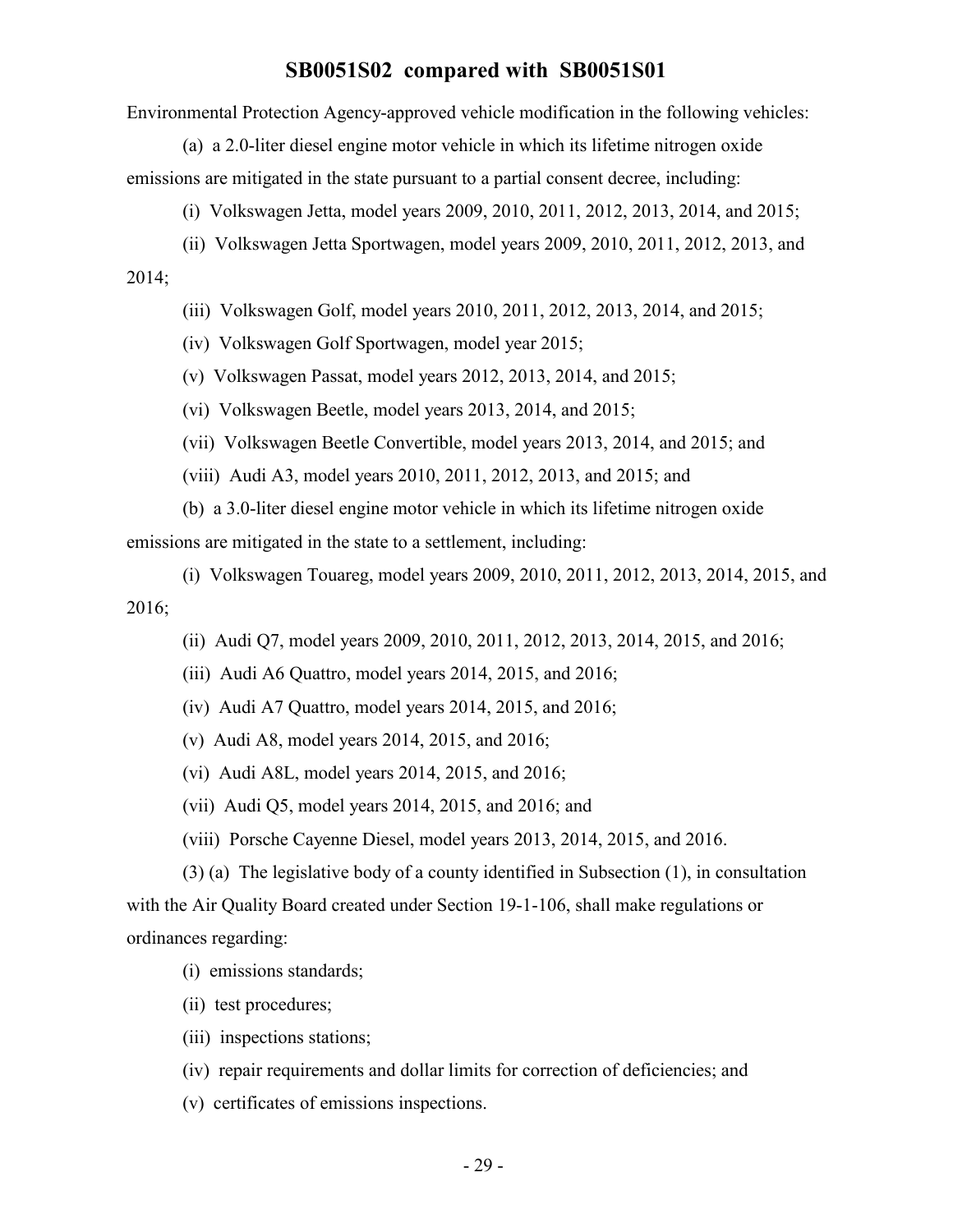(b) In accordance with Subsection (3)(a), a county legislative body:

(i) shall make regulations or ordinances to attain or maintain ambient air quality standards in the county, consistent with the state implementation plan and federal requirements;

(ii) may allow for a phase-in of the program by geographical area; and

(iii) shall comply with the analyzer design and certification requirements contained in the state implementation plan prepared under Title 19, Chapter 2, Air Conservation Act.

(c) The county legislative body and the Air Quality Board shall give preference to an inspection and maintenance program that:

(i) is decentralized, to the extent the decentralized program will attain and maintain ambient air quality standards and meet federal requirements;

(ii) is the most cost effective means to achieve and maintain the maximum benefit with regard to ambient air quality standards and to meet federal air quality requirements as related to vehicle emissions; and

(iii) provides a reasonable phase-out period for replacement of air pollution emission testing equipment made obsolete by the program.

(d) The provisions of Subsection  $(3)(c)(iii)$  apply only to the extent the phase-out:

(i) may be accomplished in accordance with applicable federal requirements; and

(ii) does not otherwise interfere with the attainment and maintenance of ambient air quality standards.

(4) The following vehicles are exempt from an emissions inspection program and the provisions of this section:

(a) an implement of husbandry as defined in Section 41-1a-102;

(b) a motor vehicle that:

(i) meets the definition of a farm truck under Section 41-1a-102; and

(ii) has a gross vehicle weight rating of 12,001 pounds or more;

(c) a vintage vehicle as defined in Section 41-21-1[;]:

(i) if the vintage vehicle has a model year of 1980 or older; or

(ii) for a vintage vehicle that has a model year of 1981 or newer, if the owner provides proof of vehicle insurance that is a type specific to a vehicle collector;

(d) a custom vehicle as defined in Section 41-6a-1507;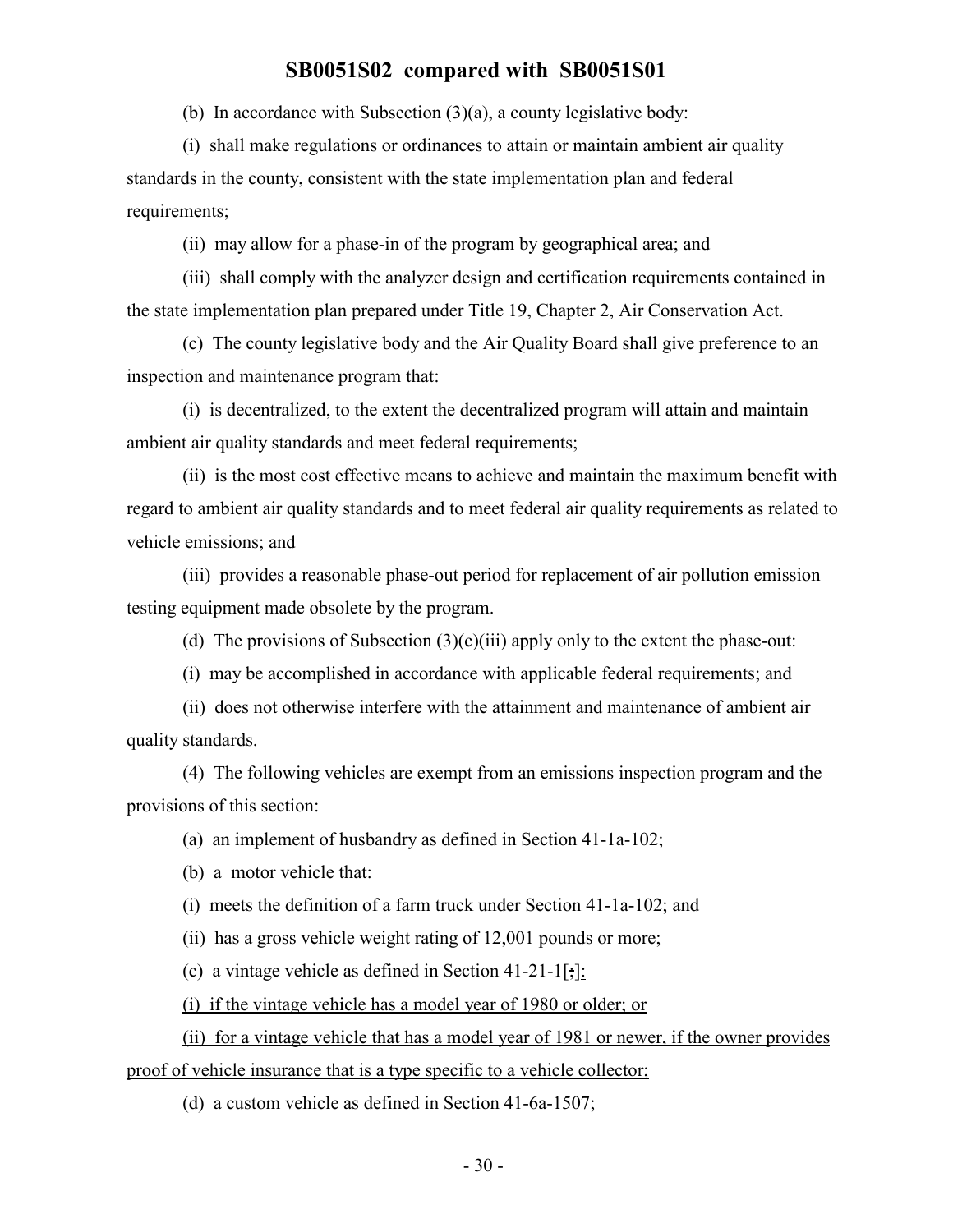(e) to the extent allowed under the current federally approved state implementation plan, in accordance with the federal Clean Air Act, 42 U.S.C. Sec. 7401, et seq., a motor vehicle that is less than two years old on January 1 based on the age of the vehicle as determined by the model year identified by the manufacturer;

(f) a pickup truck, as defined in Section 41-1a-102, with a gross vehicle weight rating of 12,000 pounds or less, if the registered owner of the pickup truck provides a signed statement to the legislative body stating the truck is used:

(i) by the owner or operator of a farm located on property that qualifies as land in agricultural use under Sections 59-2-502 and 59-2-503; and

(ii) exclusively for the following purposes in operating the farm:

(A) for the transportation of farm products, including livestock and its products, poultry and its products, floricultural and horticultural products; and

(B) in the transportation of farm supplies, including tile, fence, and every other thing or commodity used in agricultural, floricultural, horticultural, livestock, and poultry production and maintenance;

(g) a motorcycle as defined in Section 41-1a-102;

(h) an electric motor vehicle as defined in Section 41-1a-102; and

(i) a motor vehicle with a model year of 1967 or older.

(5) The county shall issue to the registered owner who signs and submits a signed statement under Subsection (4)(f) a certificate of exemption from emissions inspection requirements for purposes of registering the exempt vehicle.

(6) A legislative body of a county described in Subsection (1) may exempt from an emissions inspection program a diesel-powered motor vehicle with a:

(a) gross vehicle weight rating of more than 14,000 pounds; or

(b) model year of 1997 or older.

(7) The legislative body of a county required under federal law to utilize a motor vehicle emissions inspection program shall require:

(a) a computerized emissions inspection for a diesel-powered motor vehicle that has:

(i) a model year of 2007 or newer;

(ii) a gross vehicle weight rating of 14,000 pounds or less; and

(iii) a model year that is five years old or older; and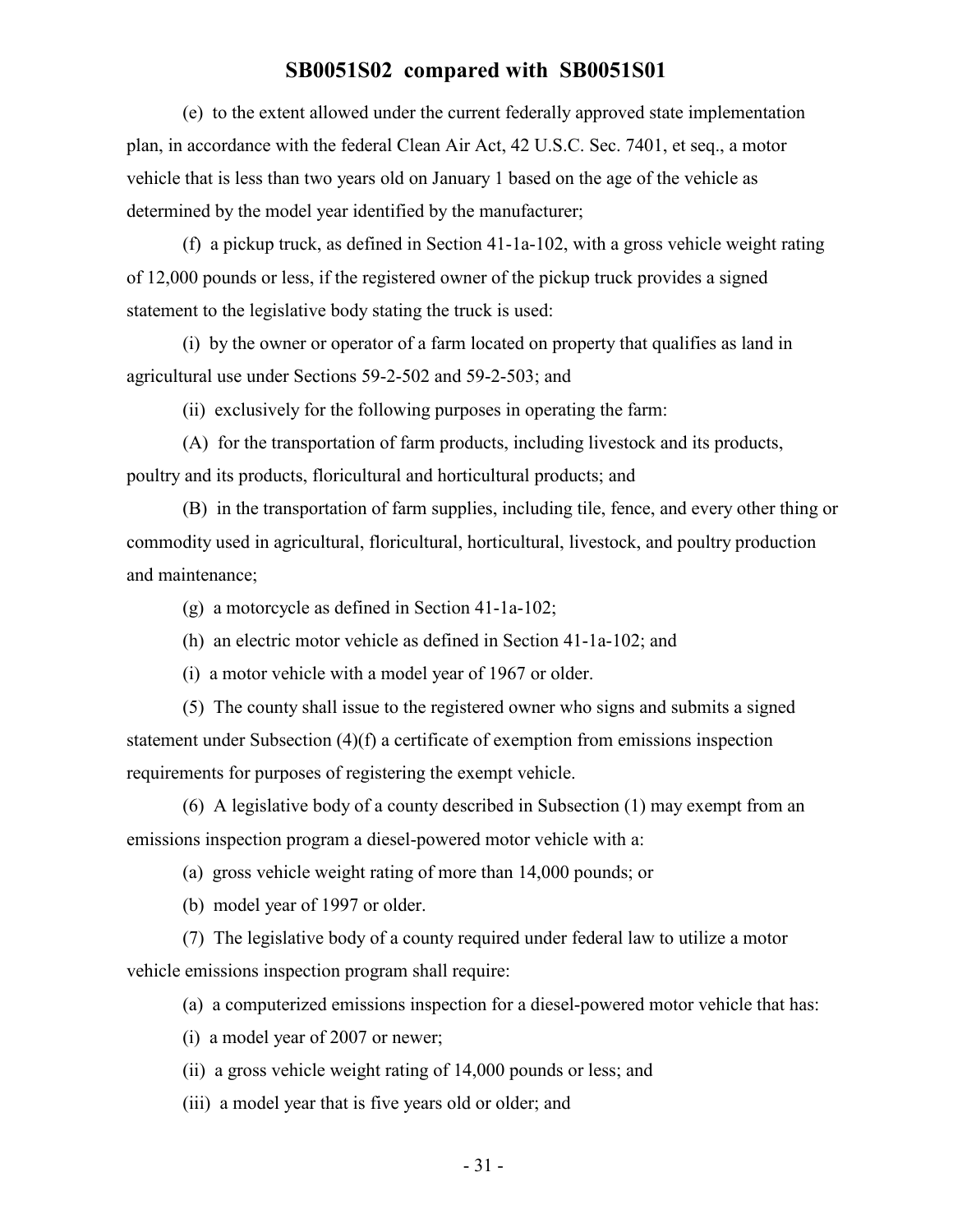- (b) a visual inspection of emissions equipment for a diesel-powered motor vehicle:
- (i) with a gross vehicle weight rating of 14,000 pounds or less;
- (ii) that has a model year of 1998 or newer; and
- (iii) that has a model year that is five years old or older.

(8) (a) Subject to Subsection (8)(c), the legislative body of each county required under federal law to utilize a motor vehicle emissions inspection and maintenance program or in which an emissions inspection and maintenance program is necessary to attain or maintain any national ambient air quality standard may require each college or university located in a county subject to this section to require its students and employees who park a motor vehicle not registered in a county subject to this section to provide proof of compliance with an emissions inspection accepted by the county legislative body if the motor vehicle is parked on the college or university campus or property.

(b) College or university parking areas that are metered or for which payment is required per use are not subject to the requirements of this Subsection (8).

(c) The legislative body of a county shall make the reasons for implementing the provisions of this Subsection (8) part of the record at the time that the county legislative body takes its official action to implement the provisions of this Subsection (8).

(9) (a) An emissions inspection station shall issue a certificate of emissions inspection for each motor vehicle that meets the inspection and maintenance program requirements established in [rules] regulations or ordinances made under Subsection (3).

(b) The frequency of the emissions inspection shall be determined based on the age of the vehicle as determined by model year and shall be required annually subject to the provisions of Subsection (9)(c).

(c) (i) To the extent allowed under the current federally approved state implementation plan, in accordance with the federal Clean Air Act, 42 U.S.C. Sec. 7401 et seq., the legislative body of a county identified in Subsection (1) shall only require the emissions inspection every two years for each vehicle.

(ii) The provisions of Subsection  $(9)(c)(i)$  apply only to a vehicle that is less than six years old on January 1.

(iii) For a county required to implement a new vehicle emissions inspection and maintenance program on or after December 1, 2012, under Subsection (1), but for which no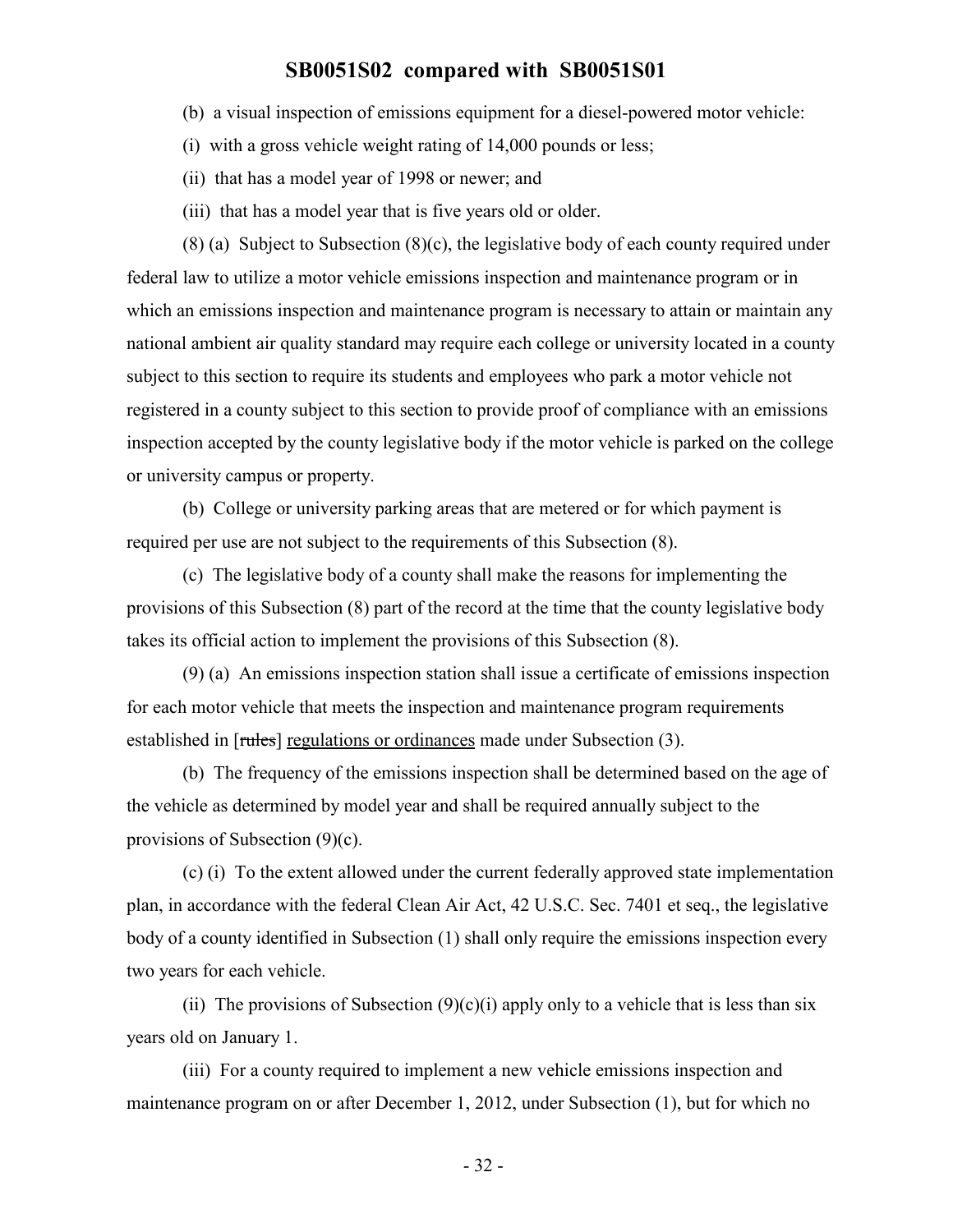current federally approved state implementation plan exists, a vehicle shall be tested at a frequency determined by the county legislative body, in consultation with the Air Quality Board created under Section 19-1-106, that is necessary to comply with federal law or attain or maintain any national ambient air quality standard.

(iv) If a county legislative body establishes or changes the frequency of a vehicle emissions inspection and maintenance program under Subsection (9)(c)(iii), the establishment or change shall take effect on January 1 if the State Tax Commission receives notice meeting the requirements of Subsection  $(9)(c)(v)$  from the county before October 1.

(v) The notice described in Subsection  $(9)(c)(iv)$  shall:

(A) state that the county will establish or change the frequency of the vehicle emissions inspection and maintenance program under this section;

(B) include a copy of the ordinance establishing or changing the frequency; and

(C) if the county establishes or changes the frequency under this section, state how frequently the emissions testing will be required.

(d) If an emissions inspection is only required every two years for a vehicle under Subsection  $(9)(c)$ , the inspection shall be required for the vehicle in:

(i) odd-numbered years for vehicles with odd-numbered model years; or

(ii) in even-numbered years for vehicles with even-numbered model years.

 $(10)$  (a) Except as provided in Subsections  $(9)(b)$ , (c), and (d), the emissions inspection required under this section may be made no more than two months before the renewal of registration.

(b) (i) If the title of a used motor vehicle is being transferred, the owner may use an emissions inspection certificate issued for the motor vehicle during the previous 11 months to satisfy the requirement under this section.

(ii) If the transferor is a licensed and bonded used motor vehicle dealer, the owner may use an emissions inspection certificate issued for the motor vehicle in a licensed and bonded motor vehicle dealer's name during the previous 11 months to satisfy the requirement under this section.

(c) If the title of a leased vehicle is being transferred to the lessee of the vehicle, the lessee may use an emissions inspection certificate issued during the previous 11 months to satisfy the requirement under this section.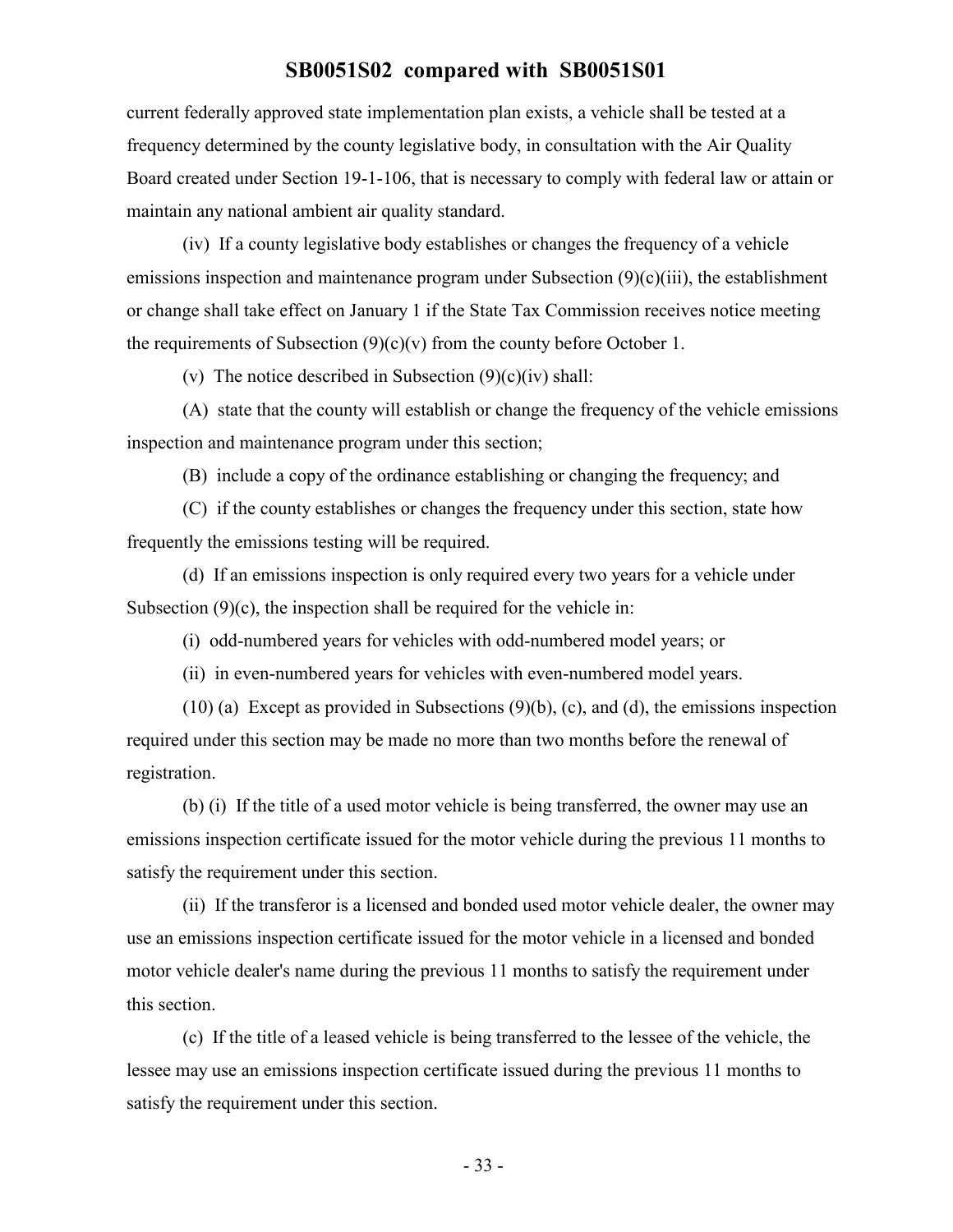(d) If the motor vehicle is part of a fleet of 101 or more vehicles, the owner may not use an emissions inspection made more than 11 months before the renewal of registration to satisfy the requirement under this section.

(e) If the application for renewal of registration is for a six-month registration period under Section 41-1a-215.5, the owner may use an emissions inspection certificate issued during the previous eight months to satisfy the requirement under this section.

(11) (a) A county identified in Subsection (1) shall collect information about and monitor the program.

(b) A county identified in Subsection (1) shall supply this information to an appropriate legislative committee, as designated by the Legislative Management Committee, at times determined by the designated committee to identify program needs, including funding needs.

(12) If approved by the county legislative body, a county that had an established emissions inspection fee as of January 1, 2002, may increase the established fee that an emissions inspection station may charge by \$2.50 for each year that is exempted from emissions inspections under Subsection (9)(c) up to a \$7.50 increase.

(13) (a) Except as provided in Subsection 41-1a-1223(1)(c), a county identified in Subsection (1) may impose a local emissions compliance fee on each motor vehicle registration within the county in accordance with the procedures and requirements of Section 41-1a-1223.

(b) A county that imposes a local emissions compliance fee may use revenues generated from the fee for the establishment and enforcement of an emissions inspection and maintenance program in accordance with the requirements of this section.

(c) A county that imposes a local emissions compliance fee may use revenues generated from the fee to promote programs to maintain a local, state, or national ambient air quality standard.

Section 11. Section **41-21-1** is amended to read:

#### **41-21-1. Definitions.**

(1) "Autocycle" means the same as that term is defined in Section 53-3-102.

(2) "Motorcycle" means:

(a) a motor vehicle having a saddle for the use of the rider and designed to travel on not more than three wheels in contact with the ground; or

(b) an autocycle.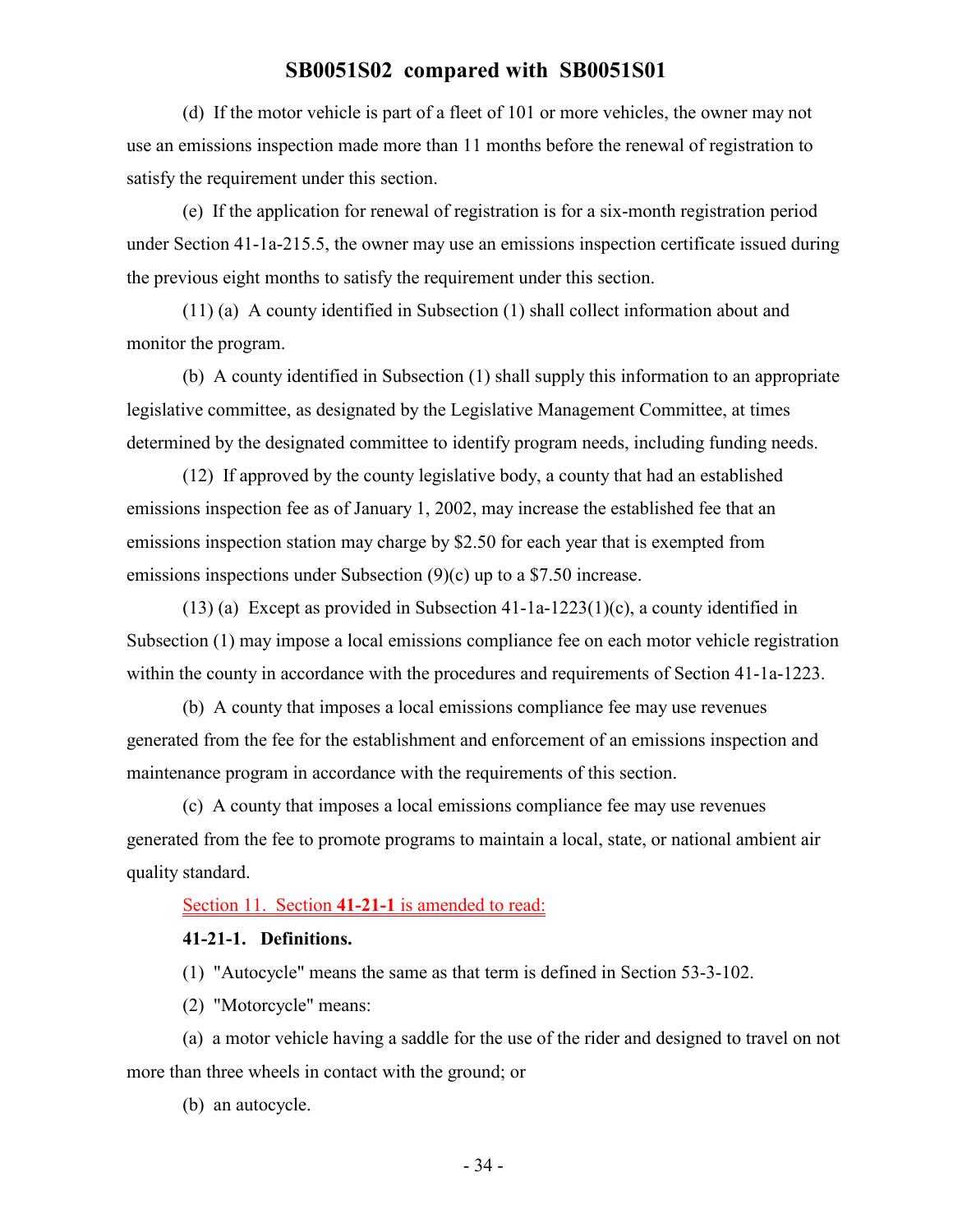- (3) (a) "Street rod" means a motor vehicle or motorcycle that:
- (i) (A) was manufactured in 1948 or before; or

(B) (I) was manufactured after 1948 to resemble a vehicle that was manufactured in 1948 or before; and

- (II) (Aa) has been altered from the manufacturer's original design; or
- (Bb) has a body constructed from non-original materials; and
- (ii) is primarily a collector's item that is used for:
- (A) club activities;
- (B) exhibitions;
- (C) tours;
- (D) parades;
- (E) occasional transportation; and
- (F) other similar uses.

(b) "Street rod" does not include a motor vehicle or motorcycle that is used for general, daily transportation.

(4) (a) "Vintage travel trailer" means a travel trailer, camping trailer, or fifth wheel trailer that is:

- (i) 30 years old or older, from the current year; and
- (ii) primarily a collector's item that is used for:
- (A) participation in club activities;
- (B) exhibitions;
- (C) tours;
- (D) parades;
- (E) occasional recreational or vacation use; and
- (F) other similar uses.
- (b) "Vintage travel trailer" does not include a travel trailer, camping trailer, or fifth

wheel trailer that is used for the general, daily transportation of persons or property.

(5) (a) "Vintage vehicle" means a motor vehicle or motorcycle that:

- (i) is 30 years old or older from the current year;
- (ii) displays:

(A) a unique vehicle type special group license plate issued in accordance with Section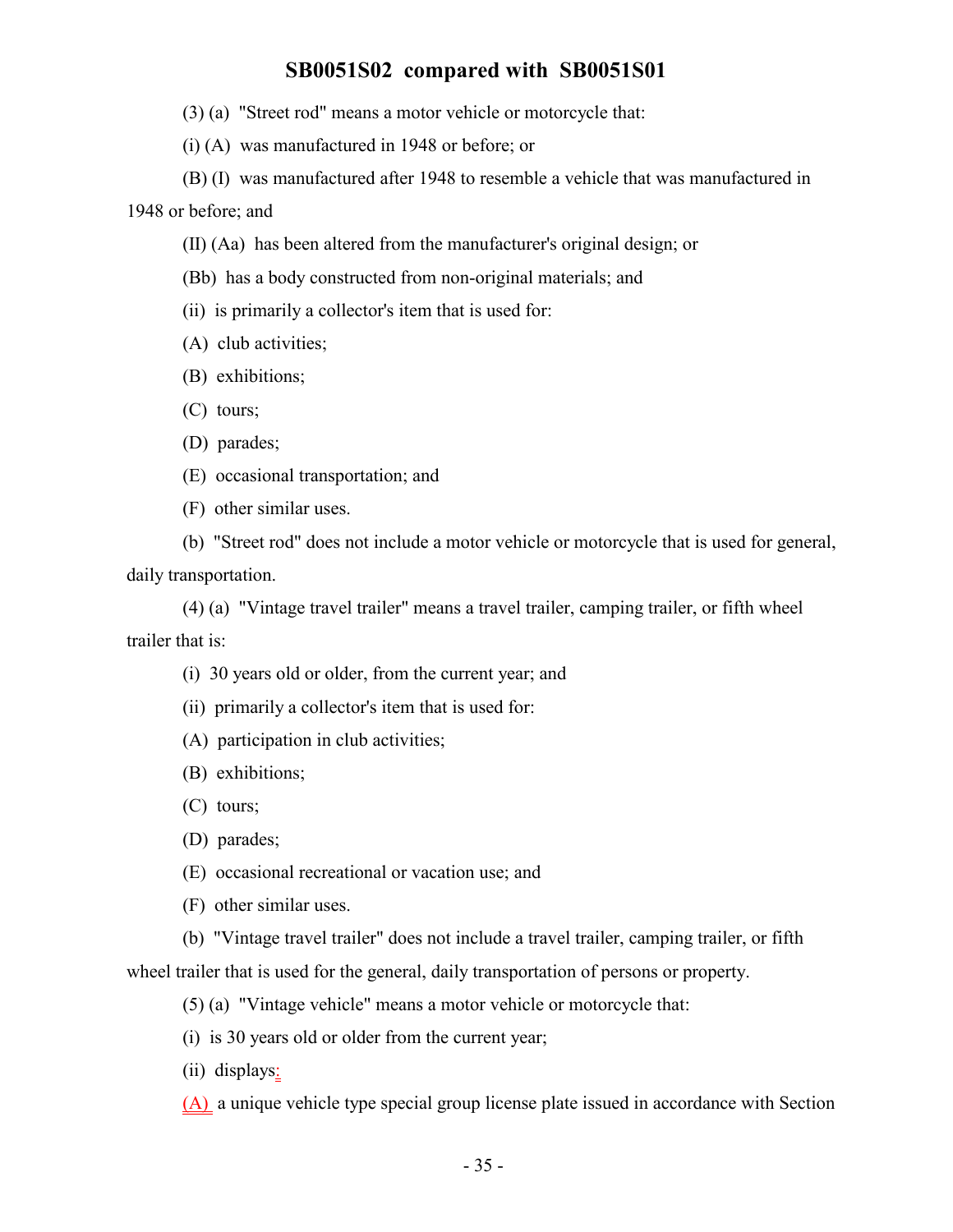41-1a-418; [and] or

(B) for a vintage vehicle that has a model year of 1980 or older, a historical support special group plate; and

(iii) is primarily a collector's item that is used for:

(A) participation in club activities;

(B) exhibitions;

(C) tours;

(D) parades;

(E) occasional transportation; and

(F) other similar uses.

(b) "Vintage vehicle" does not include a motor vehicle or motorcycle that is used for general, daily transportation.

(c) "Vintage vehicle" includes a:

(i) street rod; and

(ii) vintage travel trailer.

Section  $\{10\}$ 12. Section **53-1-106.2** is enacted to read:

#### **53-1-106.2. Towing dispatch pilot program.**

(1) The department shall evaluate the availability of vendors, products, and technology capable of increasing efficiency, effectiveness, and transparency in the dispatching of towing providers and management of towing rotations in counties of the first or second class as classified under Section 17-50-501 that experience high demand for tow truck services.

(2) The department shall evaluate vendors, products, and technology for:

(a) the following requirements and capabilities:

(i) decreasing delays associated with requesting and dispatching a tow truck motor carrier from an established tow rotation;

(ii) increasing information, transparency, and data collection associated with tow rotation operations, including dispatching, response time, completion, clearance, and storage; and

(iii) increasing responder and traffic safety by reducing secondary crashes, responder time on scene, and the impacts of traffic accidents on traffic flow and safety; and

(b) costs and distribution of costs for the implementation of product programs,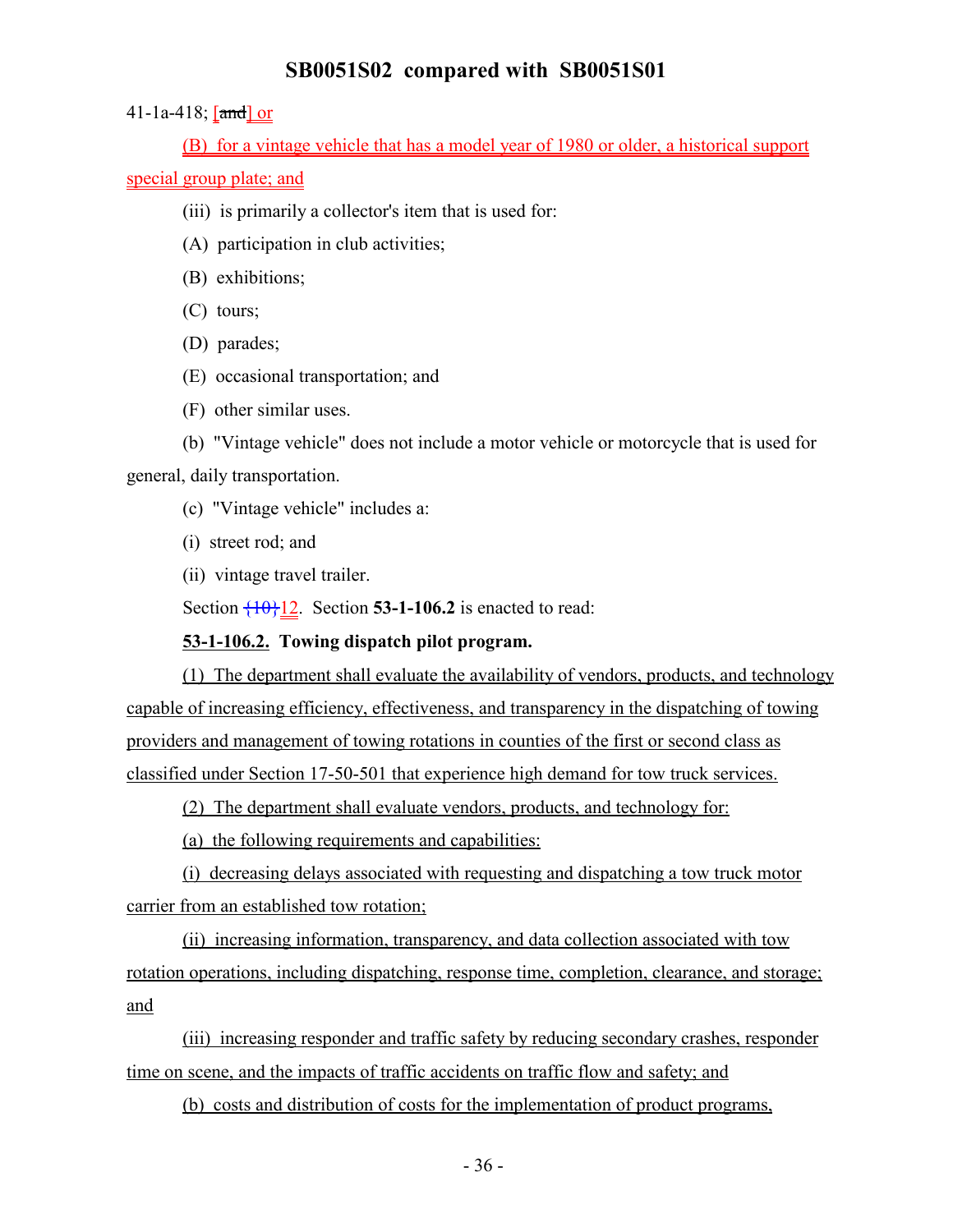equipment, technology, and other requirements.

(3) Based on the information and findings of the request for information described in this section, the department may:

(a) issue a request for proposals to establish a public-private partnership pilot program to achieve the goals described in Subsection (2); and

(b) establish a pilot program to contract with a vendor to provide towing dispatch management as described in this section.

Section  $\overline{11}\overline{1}13$ . Section **53-3-105** is amended to read:

# **53-3-105. Fees for licenses, renewals, extensions, reinstatements, rescheduling, and identification cards.**

The following fees apply under this chapter:

(1) An original class D license application under Section 53-3-205 is \$52.

(2) An original provisional license application for a class D license under Section 53-3-205 is \$39.

(3) An original limited term license application under Section 53-3-205 is \$32.

(4) An original application for a motorcycle endorsement under Section 53-3-205 is

\$18.

- (5) An original application for a taxicab endorsement under Section 53-3-205 is \$14.
- (6) A learner permit application under Section 53-3-210.5 is \$19.

(7) A renewal of a class D license under Section 53-3-214 is \$52 unless Subsection (12) applies.

(8) A renewal of a provisional license application for a class D license under Section 53-3-214 is \$52.

(9) A renewal of a limited term license application under Section 53-3-214 is \$32.

(10) A renewal of a motorcycle endorsement under Section 53-3-214 is \$18.

(11) A renewal of a taxicab endorsement under Section 53-3-214 is \$14.

(12) A renewal of a class D license for an individual 65 and older under Section 53-3-214 is \$27.

(13) An extension of a class D license under Section 53-3-214 is \$42 unless Subsection (17) applies.

(14) An extension of a provisional license application for a class D license under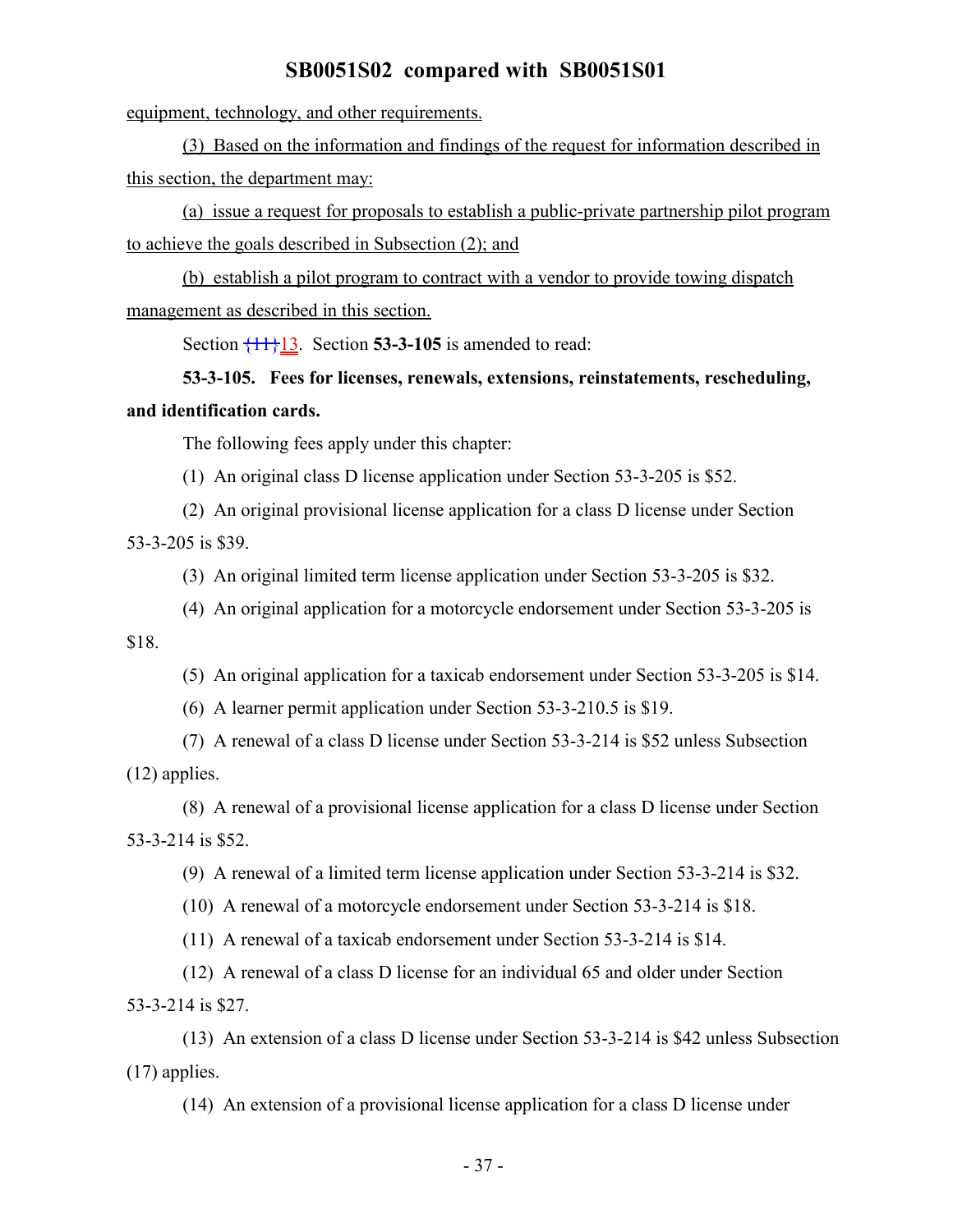Section 53-3-214 is \$42.

(15) An extension of a motorcycle endorsement under Section 53-3-214 is \$18.

(16) An extension of a taxicab endorsement under Section 53-3-214 is \$14.

(17) An extension of a class D license for an individual 65 and older under Section 53-3-214 is \$22.

(18) An original or renewal application for a commercial class A, B, or C license or an original or renewal of a provisional commercial class A or B license under Part 4, Uniform Commercial Driver License Act, is \$52.

(19) A commercial class A, B, or C license skills test is \$78.

(20) Each original CDL endorsement for passengers, hazardous material, double or triple trailers, or tankers is \$9.

(21) An original CDL endorsement for a school bus under Part 4, Uniform Commercial Driver License Act, is \$9.

(22) A renewal of a CDL endorsement under Part 4, Uniform Commercial Driver License Act, is \$9.

(23) (a) A retake of a CDL knowledge test provided for in Section 53-3-205 is \$26.

(b) A retake of a CDL skills test provided for in Section 53-3-205 is \$52.

(24) A retake of a CDL endorsement test provided for in Section 53-3-205 is \$9.

(25) A duplicate class A, B, C, or D license certificate under Section 53-3-215 is \$23.

(26) (a) A license reinstatement application under Section 53-3-205 is \$40.

(b) A license reinstatement application under Section 53-3-205 for an alcohol, drug, or combination of alcohol and any drug-related offense is \$45 in addition to the fee under Subsection  $(26)(a)$ .

(27) (a) An administrative fee for license reinstatement after an alcohol, drug, or combination of alcohol and any drug-related offense under Section 41-6a-520, 53-3-223, or 53-3-231 or an alcohol, drug, or combination of alcohol and any drug-related offense under Part 4, Uniform Commercial Driver License Act, is \$255.

(b) This administrative fee is in addition to the fees under Subsection (26).

(28) (a) An administrative fee for providing the driving record of a driver under Section 53-3-104 or 53-3-420 is \$8.

(b) The division may not charge for a report furnished under Section 53-3-104 to a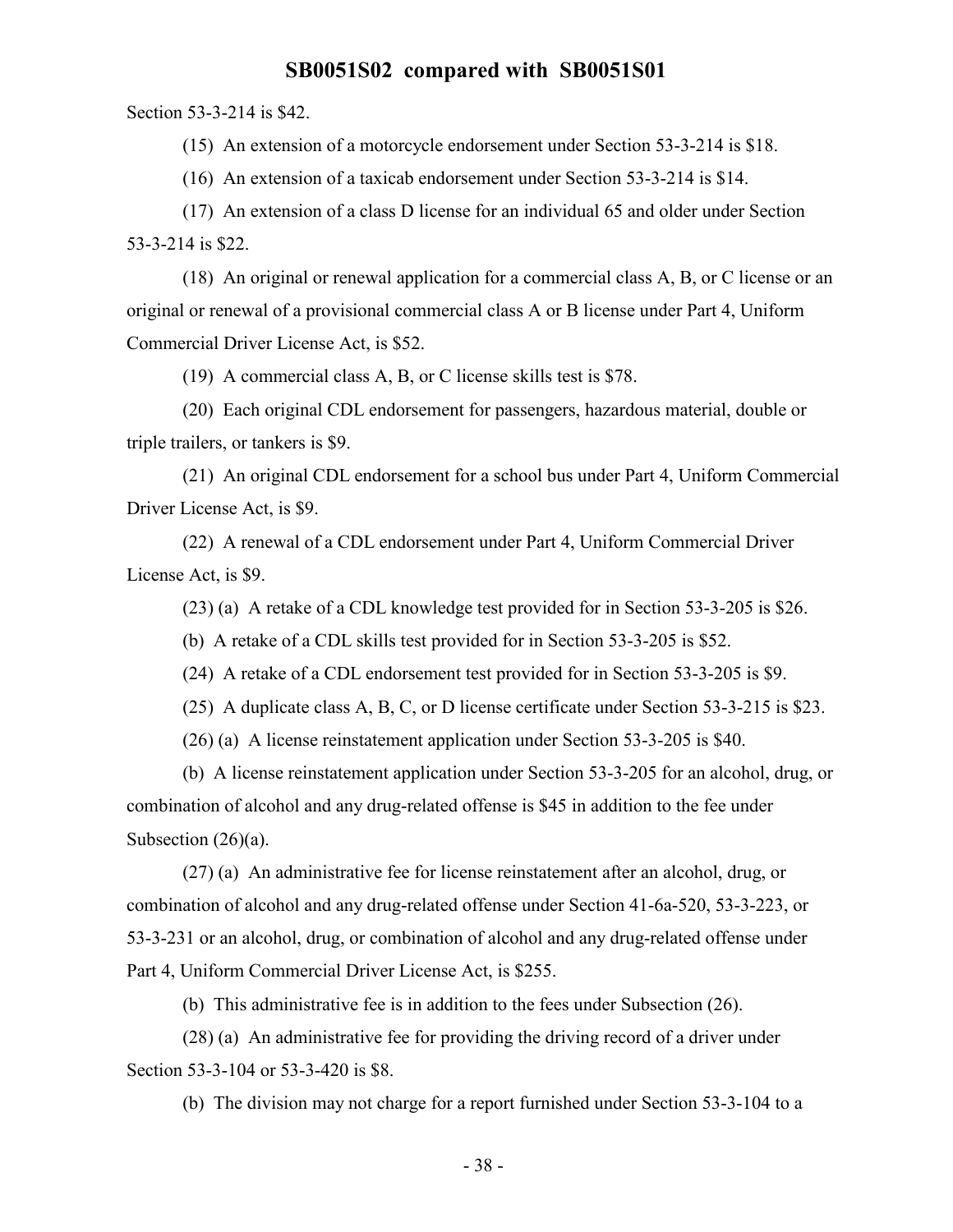municipal, county, state, or federal agency.

(29) A rescheduling fee under Section 53-3-205 or 53-3-407 is \$25.

(30) (a) Except as provided under Subsections (30)(b) and (c), an identification card application under Section 53-3-808 is \$23.

(b) An identification card application under Section 53-3-808 for a person with a disability, as defined in 42 U.S.C. Sec. 12102, is \$17.

(c) A fee may not be charged for an identification card application if the individual applying:

(i) (A) has not been issued a Utah driver license;

(B) is indigent; and

(C) is at least 18 years  $\lceil \text{of age} \rceil$  old; or

(ii) submits written verification that the individual is homeless, as defined in Section 26-18-411, a person who is homeless, as defined in Section 35A-5-302, or a child or youth who is homeless, as defined in 42 U.S.C. Sec. 11434a(2), from:

(A) a homeless shelter, as defined in Section  $[10-9a-526]$  35A-16-305;

(B) a permanent housing, permanent, supportive, or transitional facility, as defined in Section 35A-5-302;

(C) the Department of Workforce Services; or

(D) a local educational agency liaison for homeless children and youth designated under 42 U.S.C. Sec.  $11432(g)(1)(J)(ii)$ .

(31) (a) An extension of a regular identification card under Subsection 53-3-807(4) for a person with a disability, as defined in 42 U.S.C. Sec. 12102, is \$17.

(b) The fee described in Subsection  $(31)(a)$  is waived if the applicant submits written verification that the individual is homeless, as defined in Section 26-18-411, or a person who is homeless, as defined in Section 35A-5-302, or a child or youth who is homeless, as defined in 42 U.S.C. Sec. 11434a(2), from:

(i) a homeless shelter, as defined in Section  $[10-9a-526]$  35A-16-305;

(ii) a permanent housing, permanent, supportive, or transitional facility, as defined in Section 35A-5-302;

(iii) the Department of Workforce Services;

(iv) a homeless service provider as verified by the Department of Workforce Services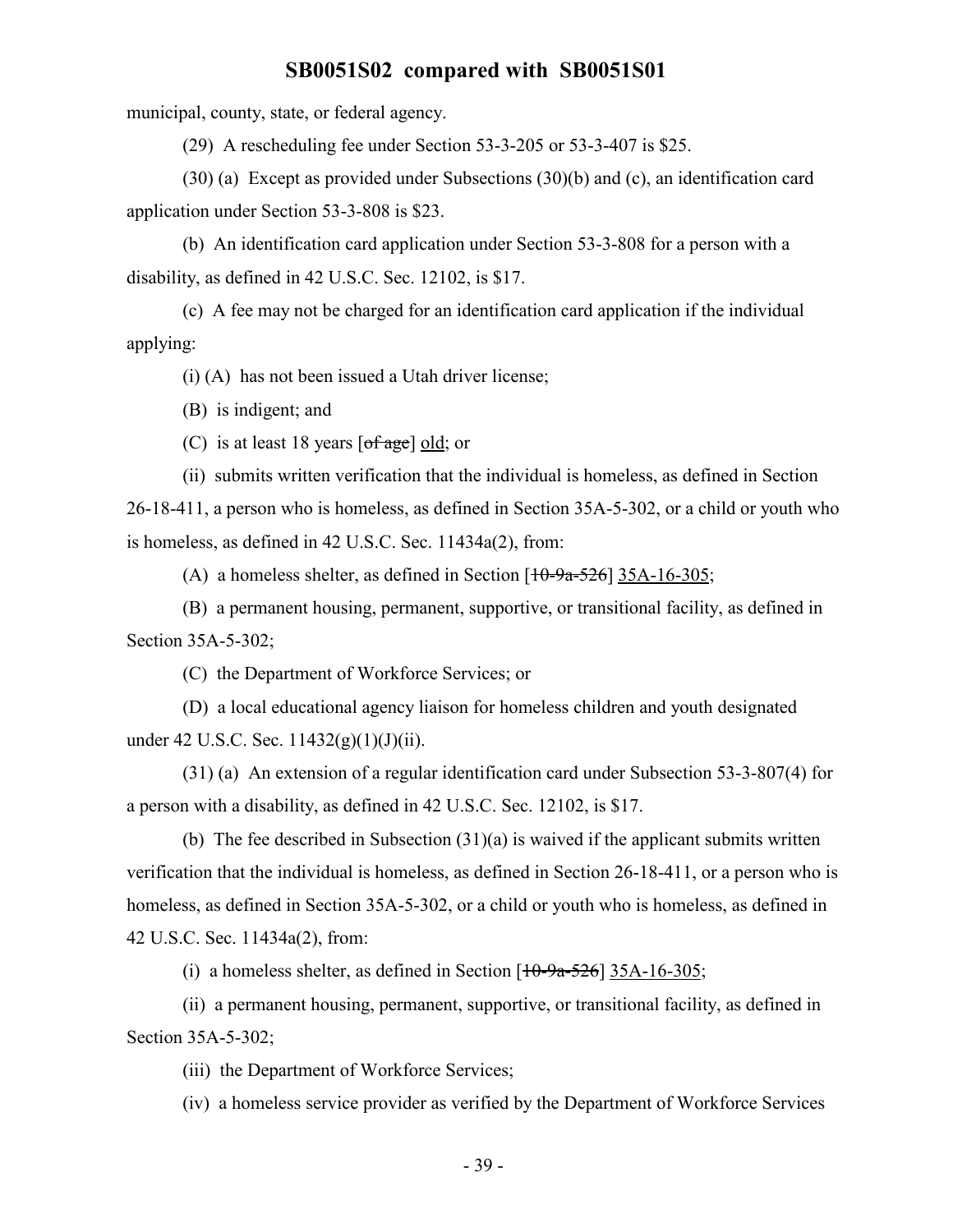as described in Section 26-2-12.6; or

(v) a local educational agency liaison for homeless children and youth designated under 42 U.S.C. Sec.  $11432(g)(1)(J)(ii)$ .

(32) (a) An extension of a regular identification card under Subsection 53-3-807(5) is \$23.

(b) The fee described in Subsection (32)(a) is waived if the applicant submits written verification that the individual is homeless, as defined in Section 26-18-411, or a person who is homeless, as defined in Section 35A-5-302, from:

(i) a homeless shelter, as defined in Section  $[10-9a-526]$  35A-16-305;

(ii) a permanent housing, permanent, supportive, or transitional facility, as defined in Section 35A-5-302;

(iii) the Department of Workforce Services; or

(iv) a homeless service provider as verified by the Department of Workforce Services as described in Section 26-2-12.6.

(33) In addition to any license application fees collected under this chapter, the division shall impose on individuals submitting fingerprints in accordance with Section 53-3-205.5 the fees that the Bureau of Criminal Identification is authorized to collect for the services the Bureau of Criminal Identification provides under Section 53-3-205.5.

(34) An original mobility vehicle permit application under Section 41-6a-1118 is \$30.

(35) A renewal of a mobility vehicle permit under Section 41-6a-1118 is \$30.

(36) A duplicate mobility vehicle permit under Section 41-6a-1118 is \$12.

Section  $\frac{12}{12}$  14. Section **53-3-219** is amended to read:

#### **53-3-219. Suspension of minor's driving privileges.**

(1) The division shall immediately suspend all driving privileges of any person upon receipt of an order suspending driving privileges under Section 32B-4-409, Section 32B-4-410, Subsection 76-9-701(1), or Section 80-6-707.

(2) (a) (i) Upon receipt of the first order suspending a person's driving privileges under Section 32B-4-409, Section 32B-4-410, Subsection 76-9-701(1), or Section 80-6-707, the division shall:

(A) impose a suspension for a period of one year;

(B) if the person has not been issued an operator license, deny the person's application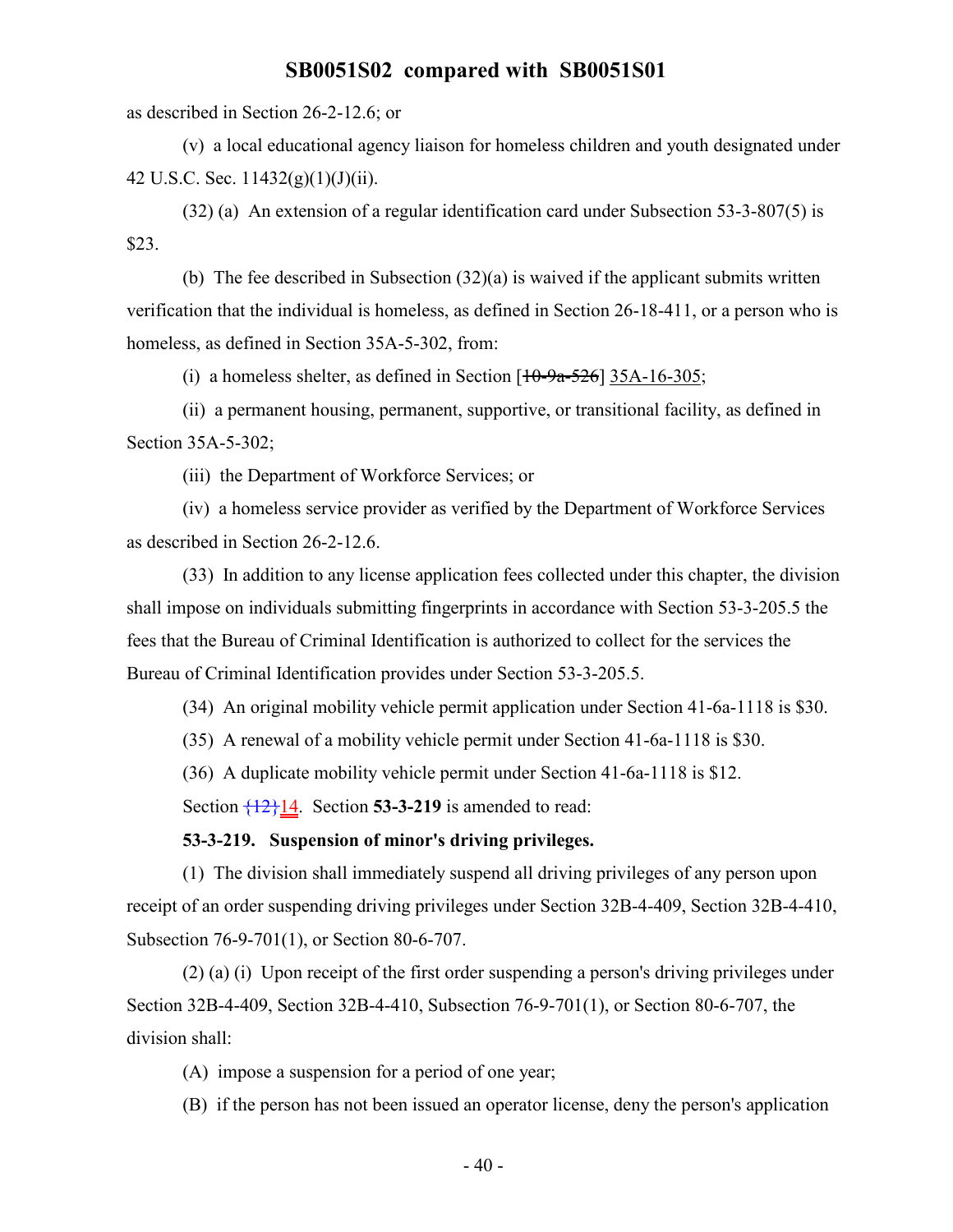for a license or learner's permit for a period of one year; or

(C) if the person is under the age of eligibility for a driver license, deny the person's application for a license or learner's permit beginning on the date of conviction and continuing for one year beginning on the date of eligibility for a driver license.

(ii) Upon receipt of the first order suspending a person's driving privileges under this section, the division shall reduce the suspension period under Subsection  $(2)(a)(i)(A)$ ,  $(B)$ , or (C) if ordered by the court in accordance with Subsection  $32B-4-409(5)(b)$ ,  $32B-4-410(4)(b)$ , 76-9-701(4)(b), or 80-6-707(3)(a).

(b) (i) Upon receipt of a second or subsequent order suspending a person's driving privileges under Section 32B-4-409, Section 32B-4-410, Subsection 76-9-701(1), or Subsection  $[80-4-707]$  80-6-707(3)(b), the division shall:

(A) impose a suspension for a period of two years;

(B) if the person has not been issued an operator license or is under the age of eligibility for a driver license, deny the person's application for a license or learner's permit for a period of two years; or

(C) if the person is under the age of eligibility for a driver license, deny the person's application for a license or learner's permit beginning on the date of conviction and continuing for two years beginning on the date of eligibility for a driver license.

(ii) Upon receipt of the second or subsequent order suspending a person's driving privileges under Section 32B-4-409, Section 32B-4-410, Subsection 76-9-701(1), or Section 80-6-707, the division shall reduce the suspension period if ordered by the court in accordance with Subsection 32B-4-409(5)(c), 32B-4-410(4)(c), 76-9-701(4)(c), or 80-6-707(3)(b).

(3) The Driver License Division shall subtract from any suspension or revocation period for a conviction of a violation of Section 32B-4-409 the number of days for which a license was previously suspended under Section 53-3-231, if the previous sanction was based on the same occurrence upon which the record of conviction is based.

(4) After reinstatement of the license described in Subsection (1), a report authorized under Section 53-3-104 may not contain evidence of the suspension of a minor's license under this section if the minor has not been convicted of any other offense for which the suspension under Subsection (1) may be extended.

Section {13}15. Section **59-12-2220** is amended to read: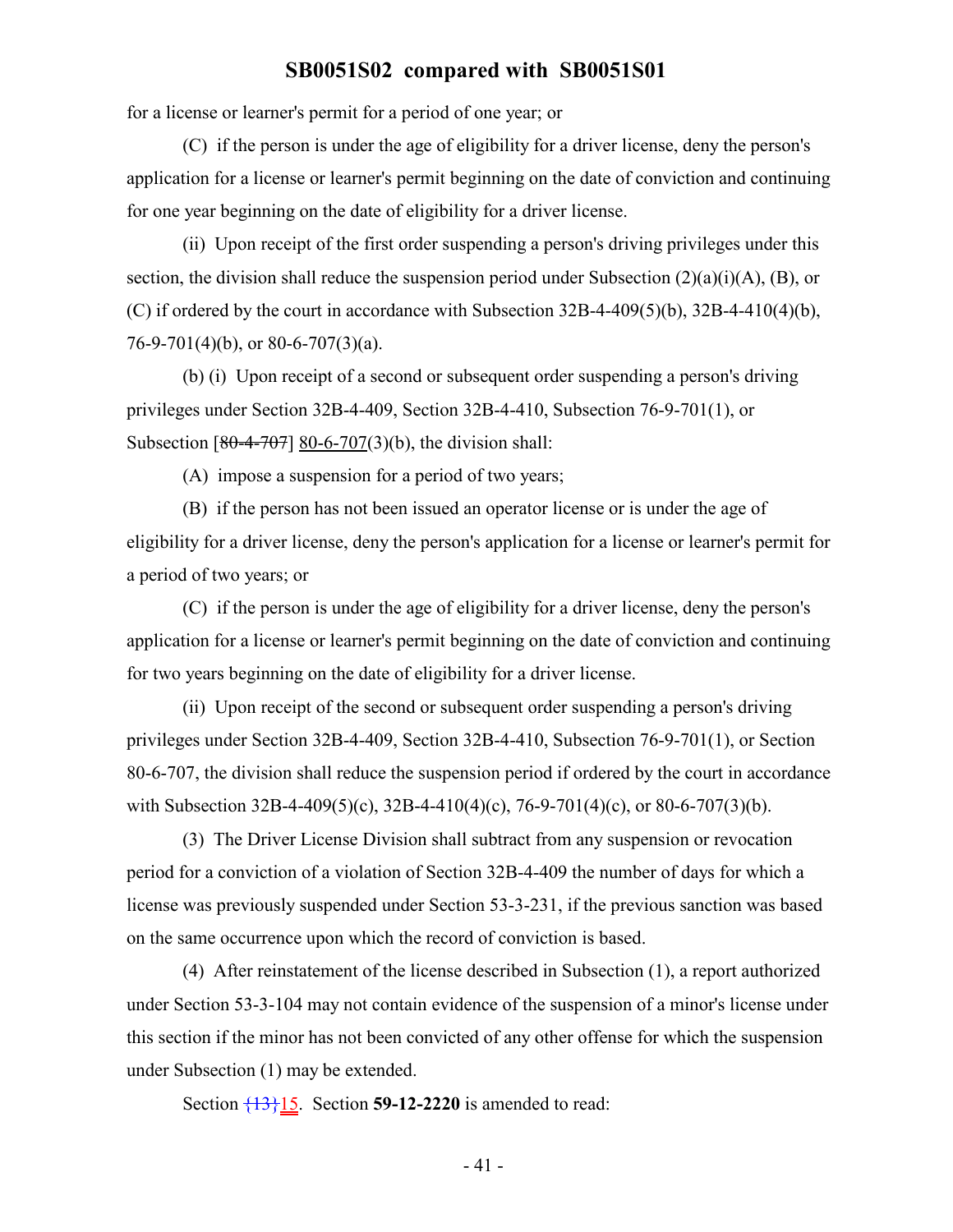# **59-12-2220. County option sales and use tax to fund a system for public transit -- Base -- Rate.**

(1) Subject to the other provisions of this part and subject to the requirements of this section, beginning on July 1, 2019, the following counties may impose a sales and use tax under this section:

(a) a county legislative body may impose the sales and use tax on the transactions described in Subsection 59-12-103(1) located within the county, including the cities and towns within the county if:

(i) the entire boundary of a county is annexed into a large public transit district; and

(ii) the maximum amount of sales and use tax authorizations allowed pursuant to Section 59-12-2203 and authorized under the following sections has been imposed:

- (A) Section 59-12-2213;
- (B) Section 59-12-2214;
- (C) Section 59-12-2215;
- (D) Section 59-12-2216;
- (E) Section 59-12-2217;
- (F) Section 59-12-2218; and
- (G) Section 59-12-2219;

(b) if the county is not annexed into a large public transit district, the county legislative body may impose the sales and use tax on the transactions described in Subsection 59-12-103(1) located within the county, including the cities and towns within the county if:

(i) the county is an eligible political subdivision as defined in Section 59-12-2219; or

(ii) a city or town within the boundary of the county is an eligible political subdivision as defined in Section 59-12-2219; or

(c) a county legislative body of a county not described in Subsection (1)(a) may impose the sales and use tax on the transactions described in Subsection 59-12-103(1) located within the county, including the cities and towns within the county, if there is a public transit district within the boundary of the county.

(2) For purposes of Subsection (1) and subject to the other provisions of this section, a county legislative body that imposes a sales and use tax under this section may impose the tax at a rate of .2%.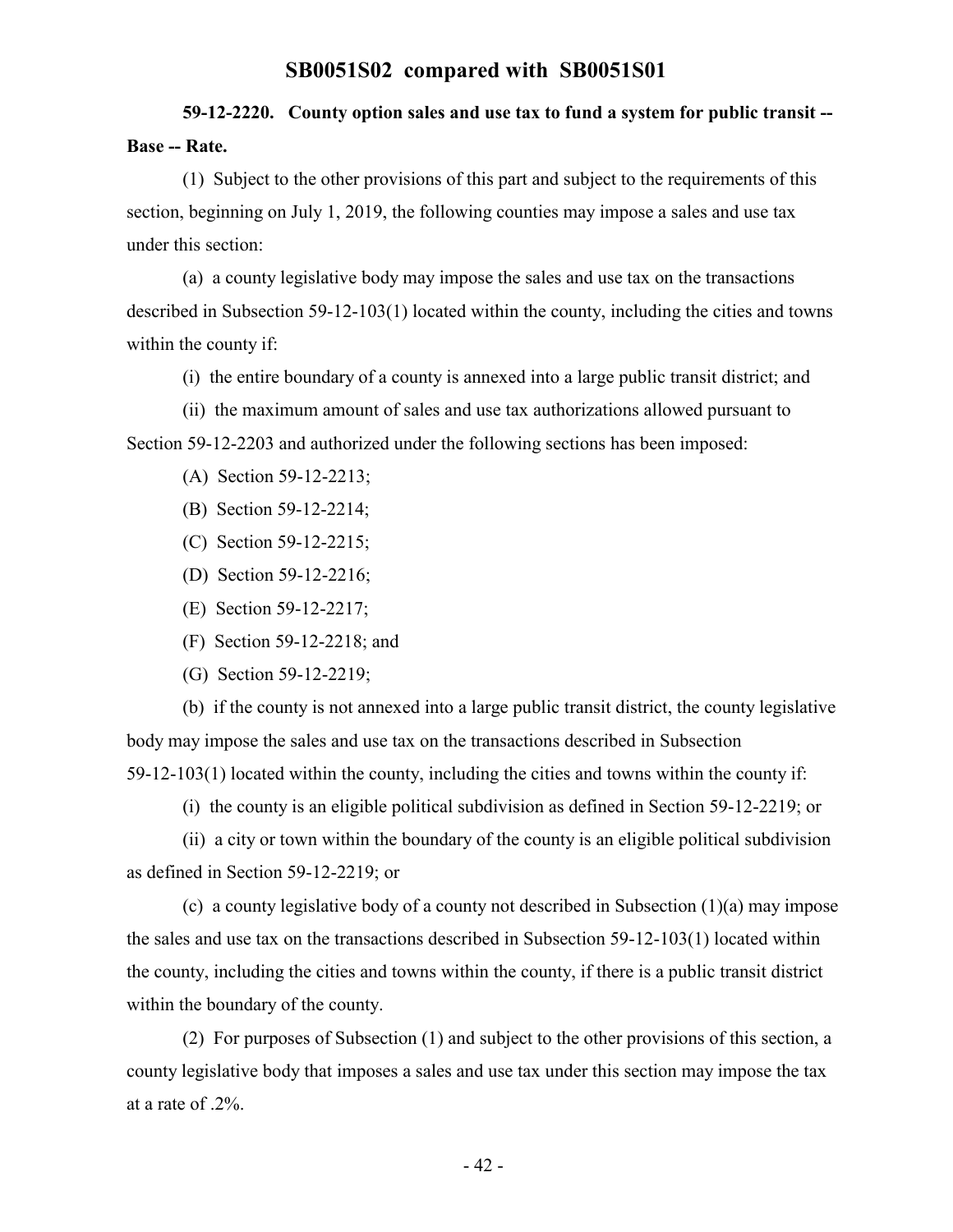(3) A county imposing a sales and use tax under this section shall expend the revenues collected from the sales and use tax for capital expenses and service delivery expenses of:

(a) a public transit district;

(b) an eligible political subdivision, as that term is defined in Section 59-12-2219; or

(c) another entity providing a service for public transit or a transit facility within the county as those terms are defined in Section 17B-2a-802.

(4) Notwithstanding Section 59-12-2208, a county legislative body may, but is not required to, submit an opinion question to the county's registered voters in accordance with Section 59-12-2208 to impose a sales and use tax under this section.

(5) (a) Notwithstanding any other provision in this section, if a county wishes to impose a sales and use tax under this section, the county legislative body shall pass the ordinance to impose a sales and use tax under this section on or before June 30, 2023.

(b) The county legislative body may not pass an ordinance to impose a sales and use tax under this section on or after July 1, 2023.

(c) Notwithstanding the deadline described in Subsection (5)(a), any sales and use tax imposed under this section on or before June 30, 2023, may remain in effect.

(6) (a) Revenue collected from a sales and use tax under this section may not be used to supplant existing General Fund appropriations that a county has budgeted for transportation or public transit as of the date the tax becomes effective for a county.

(b) The limitation under Subsection (6)(a) does not apply to a designated transportation or public transit capital or reserve account a county may have established prior to the date the tax becomes effective.

Section 16. Section **63B-31-103** is amended to read:

# **63B-31-103. Transportation bonds -- Maximum amount -- Use for State Infrastructure Bank Fund loans.**

(1) (a) Subject to the restriction in Subsection (1)(c), the total amount of bonds issued under this section may not exceed \$30,000,000.

(b) When the Department of Transportation certifies to the commission the amount of bond proceeds that the commission needs to provide funding for the purposes described in Subsection (2), the commission may issue and sell general obligation bonds in an amount equal to the certified amount plus costs of issuance.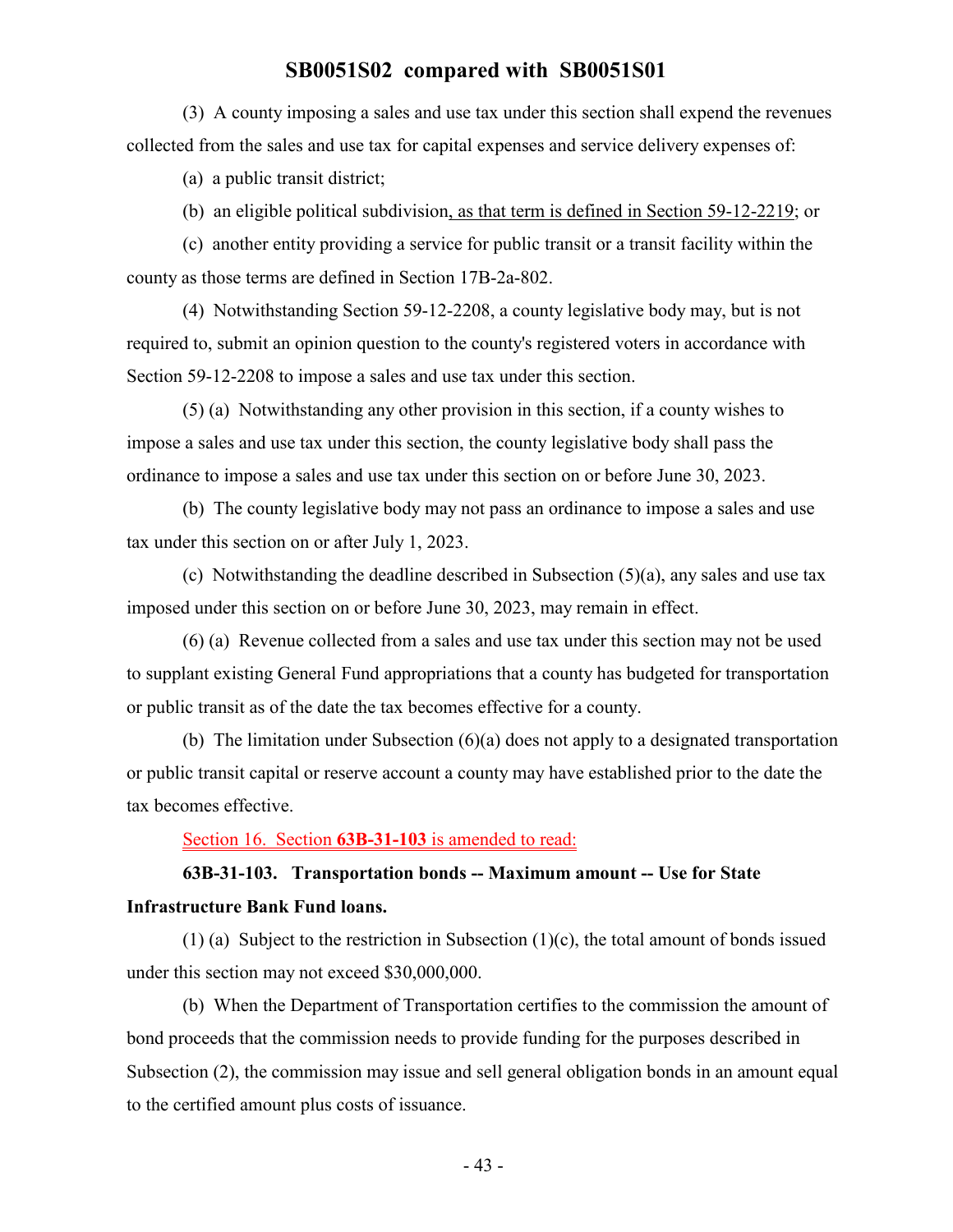(c) The commission may not issue general obligation bonds authorized under this section if the issuance for general obligation bonds would result in the total current outstanding general obligation debt of the state exceeding 50% of the limitation described in the Utah Constitution, Article XIV, Section 1.

(2) (a) Proceeds from the bonds issued under this section shall be provided to the Department of Transportation to transfer to the State Infrastructure Bank Fund created in Section 72-2-202 to be used to issue loans pursuant to Title 72, Chapter 2, Part 2, State Infrastructure Bank Fund.

(b) Any distribution from the State Infrastructure Bank Fund shall be contingent upon a commitment from the borrower that revenue is available to repay the loan from the State Infrastructure Bank Fund which shall be paid in whole or in part from revenue distributions described in Subsection 72-2-121(4) $\frac{[m]}{(k)}$ .

(c) Notwithstanding Subsection 72-2-204(2), a loan or assistance made with proceeds from bonds issued under this section shall bear an interest rate not to exceed .5% above the bond market interest rate available to the state for an issuance under this section.

Section 17. Section **63I-1-272** is amended to read:

#### **63I-1-272. Repeal dates, Title 72.**

(1) Subsection 72-2-121 $[(10)(9)]$ , which creates transportation advisory committees, is repealed July 1, 2022.

(2) Title 72, Chapter 4, Part 3, Utah State Scenic Byway Program, is repealed January 2, 2025.

Section 18. Section **63I-2-272** is amended to read:

**63I-2-272. Repeal dates -- Title 72.**

 $[(1)$  Subsections 72-1-213(2) and (3)(a)(i), related to the Road Usage Charge Advisory Committee, are repealed January 1, 2022.]

 $\lceil$ (2)] Section 72-1-216.1 is repealed January 1, 2023.

Section  $\frac{14}{19}$ . Section **72-1-213.1** is amended to read:

**72-1-213.{ Road usage charge study -- Recommendations.**

**(1) (a) The department shall study a road usage charge mileage-based revenue system, including a demonstration program, as an alternative to the motor and special tax.**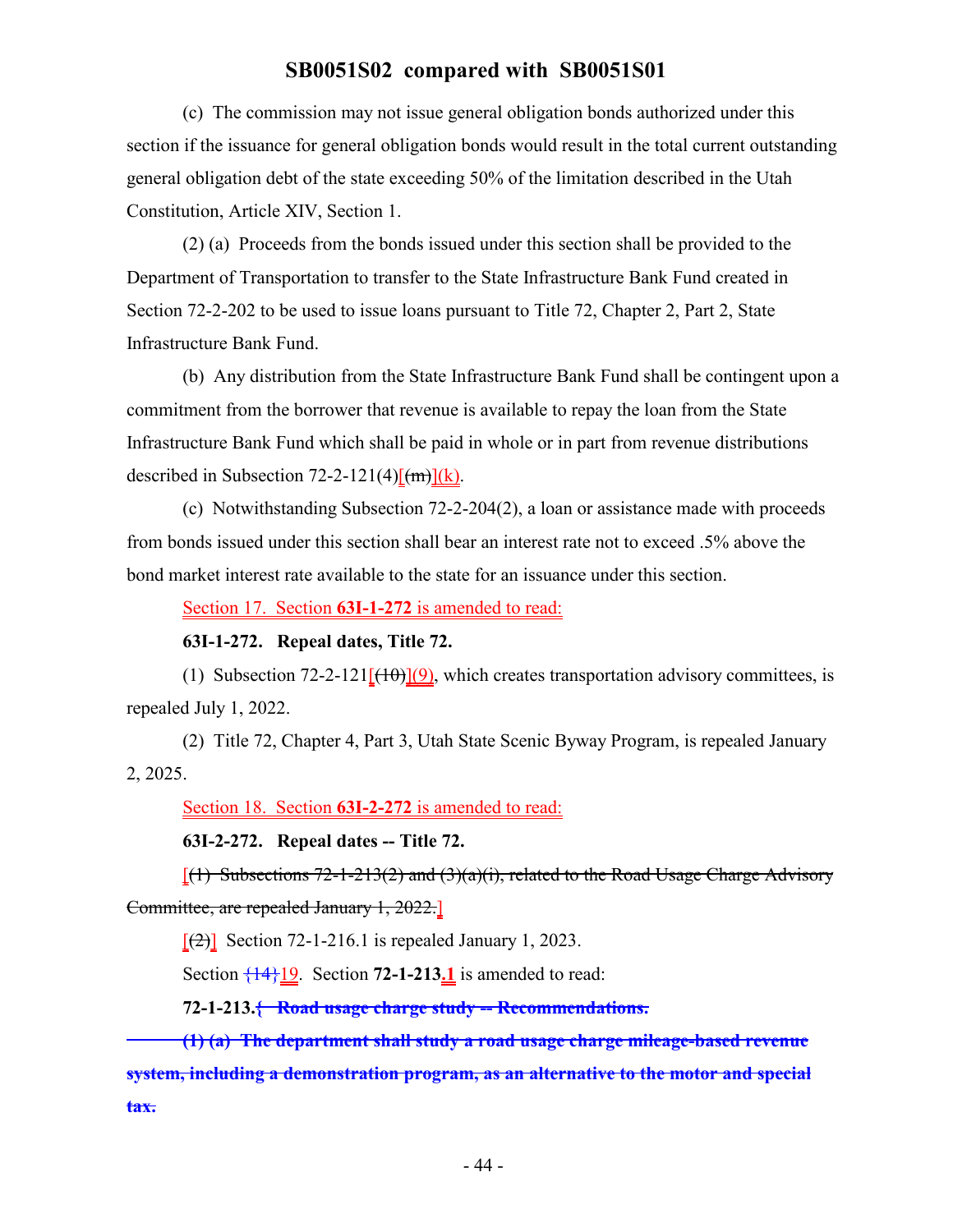**(b) The demonstration program may consider:**

**(i) the necessity of protecting all personally identifiable information used in reporting highway use;**

**(ii) alternatives to recording and reporting highway use;**

**(iii) alternatives to administration of a road usage charge program; and**

**(iv) other factors as determined by the department.**

**(2) (a) Beginning in 2019, and no later than September 30 of each year, the department shall prepare and submit a report of its findings based on the results of the road usage charge demonstration program to the:**

**(i) Transportation Commission;**

**(ii) Transportation Interim Committee of the Legislature; and**

**(iii) Revenue and Taxation Interim Committee of the Legislature.**

**(b) The report shall review the following issues:**

**(i) cost;**

**(ii) privacy, including recommendations regarding public and private access, including by law enforcement, to data collected and stored for purposes of the road usage charge to ensure individual privacy rights are protected;**

**(iii) jurisdictional issues;**

**(iv) feasibility;**

**(v) complexity;**

**(vi) acceptance;**

**(vii) use of revenues;**

**(viii) security and compliance, including a discussion of processes and security measures necessary to minimize fraud and tax evasion rates;**

**(ix) data collection technology, including a discussion of the advantages and disadvantages of various types of data collection equipment and the privacy implications and considerations of the equipment;**

**(x) potential for additional driver services; and**

**(xi) implementation issues.**

**(c) The report may make recommendations to the Legislature and other policymaking bodies on the potential use and future implementation of a road usage**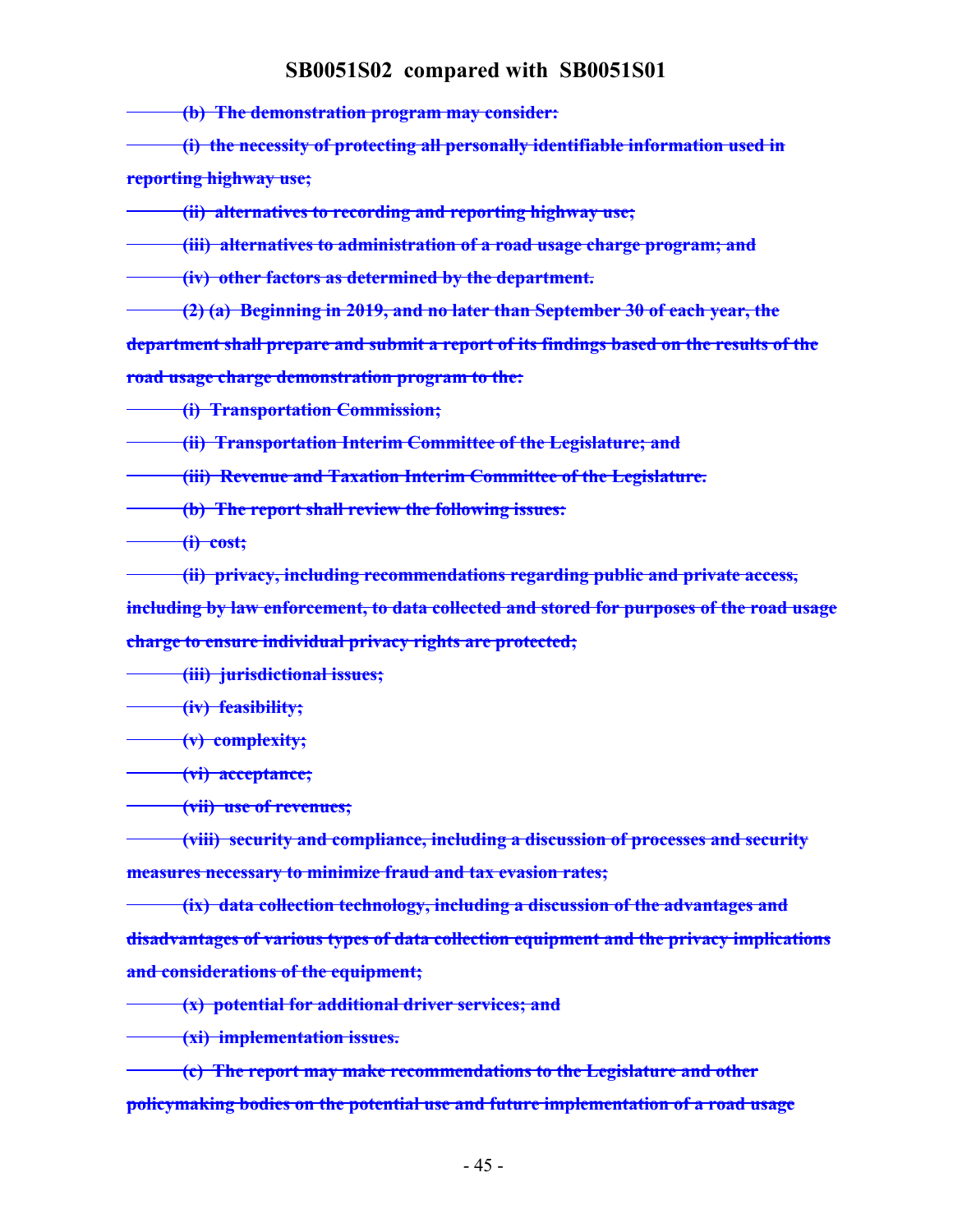**charge within the state.**

**(3) Upon full implementation of a road user charge program for alternative fuel vehicles, which shall occur no later than January 1, 2020, as set forth in Section 72-1-213.1, the department, in coordination with the Motor Vehicle Division, shall offer the option to an owner of an alternative fuel vehicle as defined in Section 41-1a-102 to: (a) pay an increased motor vehicle registration fee required in Subsection**

**41-1a-1206(1)(h) or (2)(b); or**

**(b) participate in a road user charge program.**

**Section 15. Section 72-1-213.1 is amended to read:**

**72-1-213.}1. Road usage charge program.**

(1) As used in this section:

(a) "Account manager" means an entity under contract with the department to administer and manage the road usage charge program.

(b) "Alternative fuel vehicle" means the same as that term is defined in Section 41-1a-102.

(c) "Payment period" means the interval during which an owner is required to report mileage and pay the appropriate road usage charge according to the terms of the program.

(d) "Program" means the road usage charge program established and described in this section.

(2) There is established a road usage charge program as described in this section.

(3) (a) The department shall implement and oversee the administration of the program, which shall begin on January 1, 2020.

(b) To implement and administer the program, the department may contract with an account manager.

(4) (a) The owner or lessee of an alternative fuel vehicle may apply for enrollment of the alternative fuel vehicle in the program.

(b) If an application for enrollment into the program is approved by the department, the owner or lessee of an alternative fuel vehicle may participate in the program in lieu of paying the fee described in Subsection 41-1a-1206(1)(h) or  $(2)(b)$ .

(5) (a) In accordance with Title 63G, Chapter 3, Utah Administrative Rulemaking Act, and consistent with this section, the department: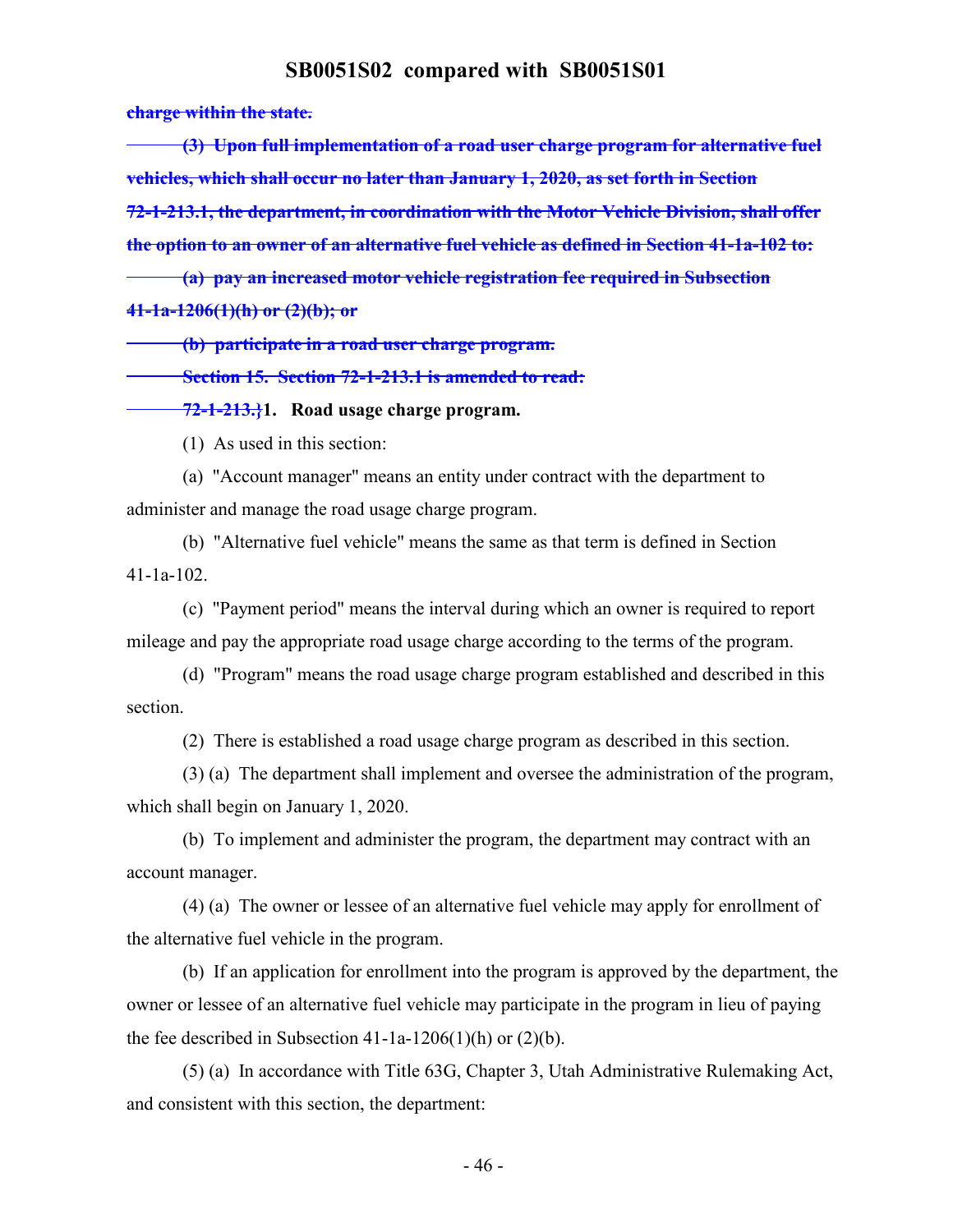(i) shall make rules to establish:

(A) processes and terms for enrollment into and withdrawal or removal from the program;

(B) payment periods and other payment methods and procedures for the program;

(C) standards for mileage reporting mechanisms for an owner or lessee of an alternative fuel vehicle to report mileage as part of participation in the program;

(D) standards for program functions for mileage recording, payment processing, account management, and other similar aspects of the program;

(E) contractual terms between an owner or lessee of an alternative fuel vehicle owner and an account manager for participation in the program;

(F) contractual terms between the department and an account manager, including authority for an account manager to enforce the terms of the program;

(G) procedures to provide security and protection of personal information and data connected to the program, and penalties for account managers for violating privacy protection rules;

(H) penalty procedures for a program participant's failure to pay a road usage charge or tampering with a device necessary for the program; and

(I) department oversight of an account manager, including privacy protection of personal information and access and auditing capability of financial and other records related to administration of the program; and

(ii) may make rules to establish:

(A) an enrollment cap for certain alternative fuel vehicle types to participate in the program;

(B) a process for collection of an unpaid road usage charge or penalty; or

(C) integration of the program with other similar programs, such as tolling.

(b) The department shall make recommendations to and consult with the commission regarding road usage mileage rates for each type of alternative fuel vehicle.

(6) In accordance with Title 63G, Chapter 3, Utah Administrative Rulemaking Act, and consistent with this section, the commission shall, after consultation with the department, make rules to establish the road usage charge mileage rate for each type of alternative fuel vehicle.

(7) Revenue generated by the road usage charge program and relevant penalties shall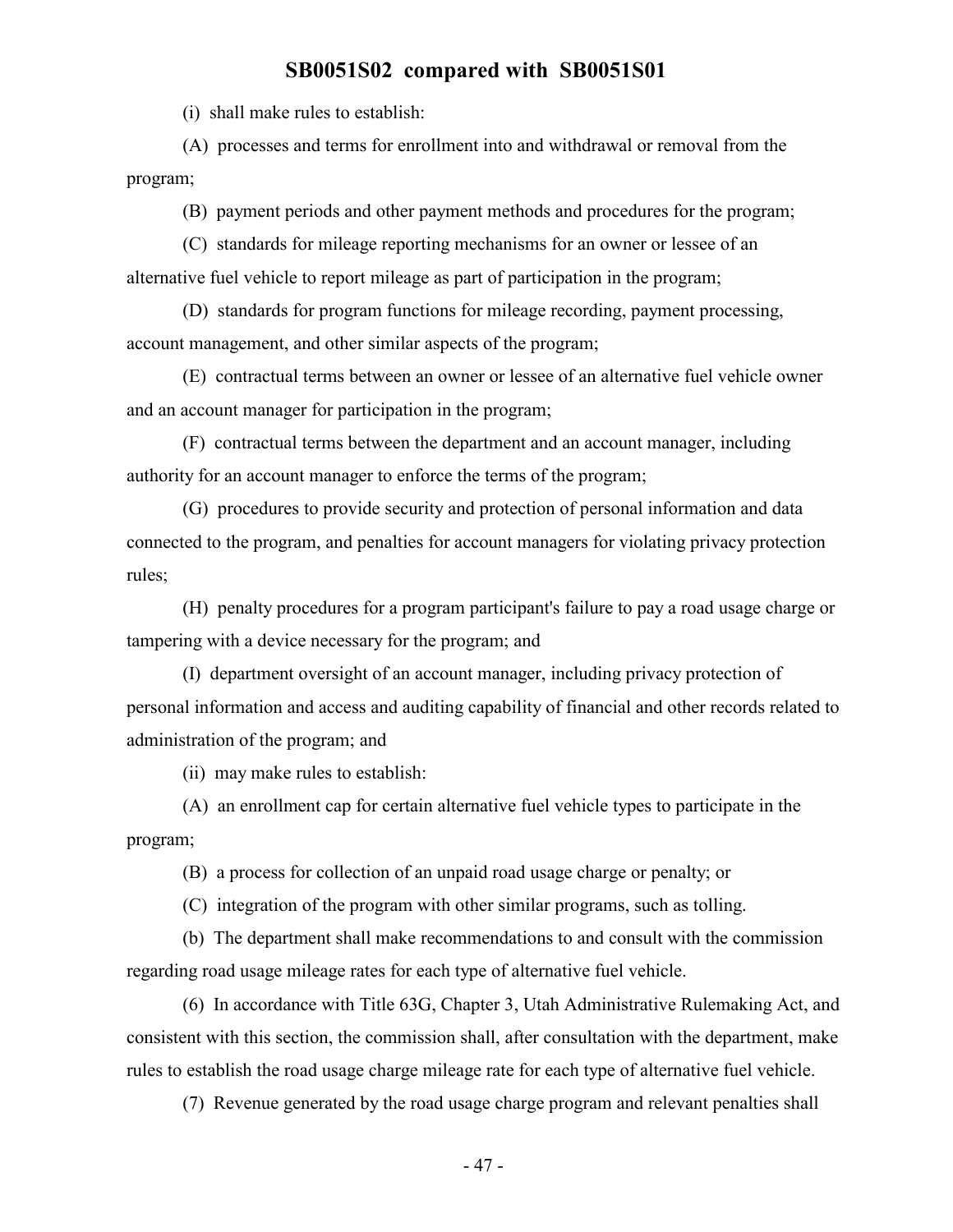be deposited into the Road Usage Charge Program Special Revenue Fund.

(8) (a) The department may:

(i) (A) impose a penalty for failure to timely pay a road usage charge according to the terms of the program or tampering with a device necessary for the program; and

(B) request that the Division of Motor Vehicles place a hold on the registration of the owner's or lessee's alternative fuel vehicle for failure to pay a road usage charge according to the terms of the program;

(ii) send correspondence to the owner of an alternative fuel vehicle to inform the owner or lessee of:

(A) the road usage charge program, implementation, and procedures;

(B) an unpaid road usage charge and the amount of the road usage charge to be paid to the department;

(C) the penalty for failure to pay a road usage charge within the time period described in Subsection (8)(a)(iii); and

(D) a hold being placed on the owner's or lessee's registration for the alternative fuel vehicle, if the road usage charge and penalty are not paid within the time period described in Subsection (8)(a)(iii), which would prevent the renewal of the alternative fuel vehicle's registration; and

(iii) require that the owner or lessee of the alternative fuel vehicle pay the road usage charge to the department within 30 days of the date when the department sends written notice of the road usage charge to the owner or lessee.

(b) The department shall send the correspondence and notice described in Subsection (8)(a) to the owner of the alternative fuel vehicle according to the terms of the program.

(9) (a) The Division of Motor Vehicles and the department shall share and provide access to information pertaining to an alternative fuel vehicle and participation in the program including:

(i) registration and ownership information pertaining to an alternative fuel vehicle;

(ii) information regarding the failure of an alternative fuel vehicle owner or lessee to pay a road usage charge or penalty imposed under this section within the time period described in Subsection  $(8)(a)(iii)$ ; and

(iii) the status of a request for a hold on the registration of an alternative fuel vehicle.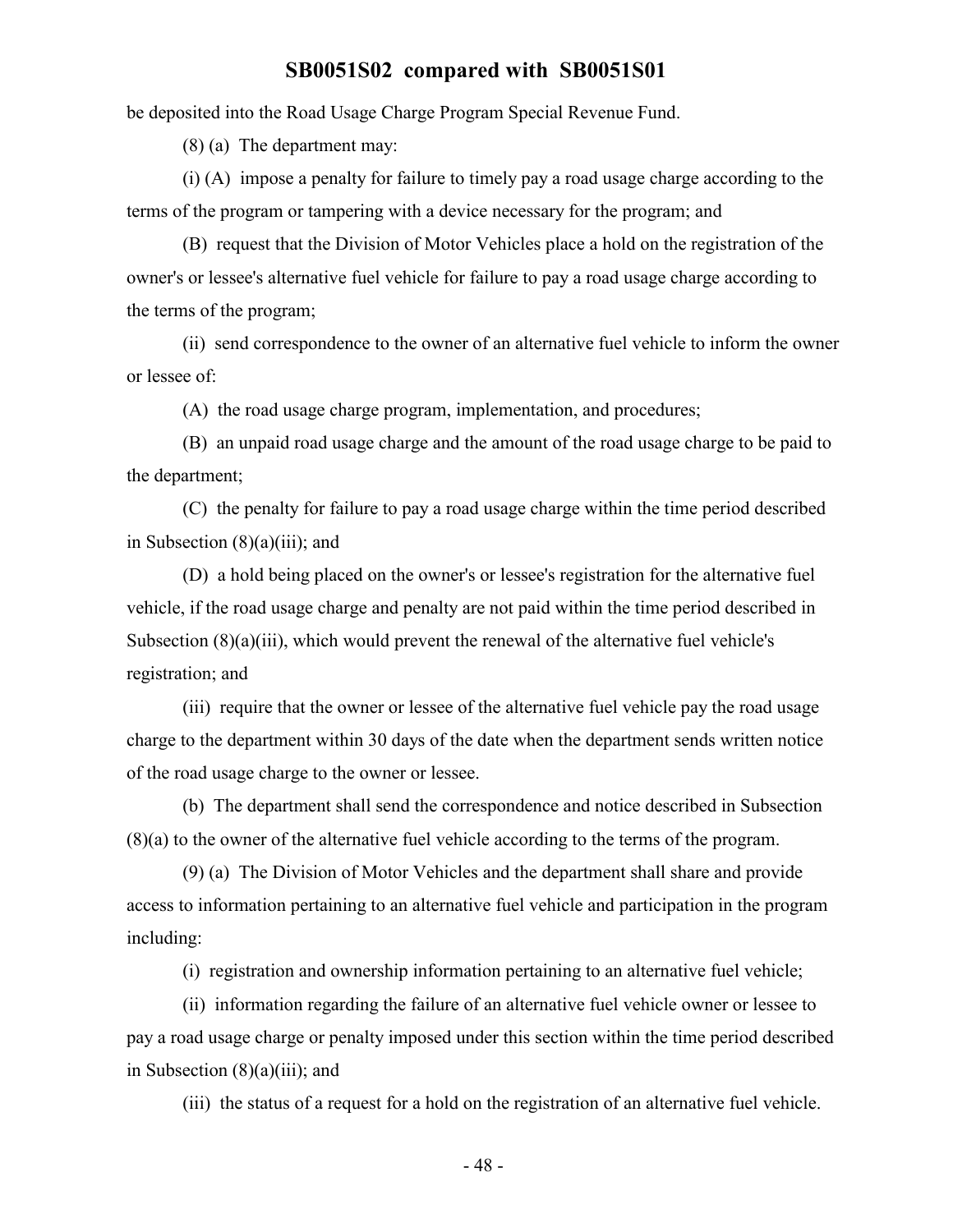(b) If the department requests a hold on the registration in accordance with this section, the Division of Motor Vehicles may not renew the registration of a motor vehicle under Title 41, Chapter 1a, Part 2, Registration, until the department withdraws the hold request.

(10) The owner of an alternative fuel vehicle may apply for enrollment in the program or withdraw from the program according to the terms established by the department pursuant to rules made under Subsection (5).

(11) If enrolled in the program, the owner or lessee of an alternative fuel vehicle shall:

(a) report mileage driven as required by the department pursuant to Subsection (5);

(b) pay the road usage fee for each payment period as set by the department and the commission pursuant to Subsections (5) and (6); and

(c) comply with all other provisions of this section and other requirements of the program.

 $[(12)$  (a) On or before June 1, 2021, and except for the vehicles excluded in Subsection (12)(b), the department shall submit to a legislative committee designated by the Legislative Management Committee a written plan to enroll all vehicles registered in the state in the program by December 31, 2031.]

 $[(b)$  The plan described in Subsection  $(12)(a)$  may exclude authorized carriers described in Subsection  $59-12-102(17)(a)$ .

[(c) Beginning in 2021, on or before October 1 of each year, the department shall submit annually an electronic report recommending strategies to expand enrollment in the program to meet the deadline provided in Subsection  $(12)(a)$ .

 $[ (13) ]$  (12) Beginning in 2021, the department shall submit annually, on or before October 1, to the [legislative committee that receives the report described in Subsection  $(12)(a)$ ] Transportation Interim Committee, an electronic report that:

(a) states for the preceding fiscal year:

(i) the amount of revenue collected from the program;

(ii) the participation rate in the program; and

(iii) the department's costs to administer the program; and

(b) provides for the current fiscal year, an estimate of:

(i) the revenue that will be collected from the program;

(ii) the participation rate in the program; and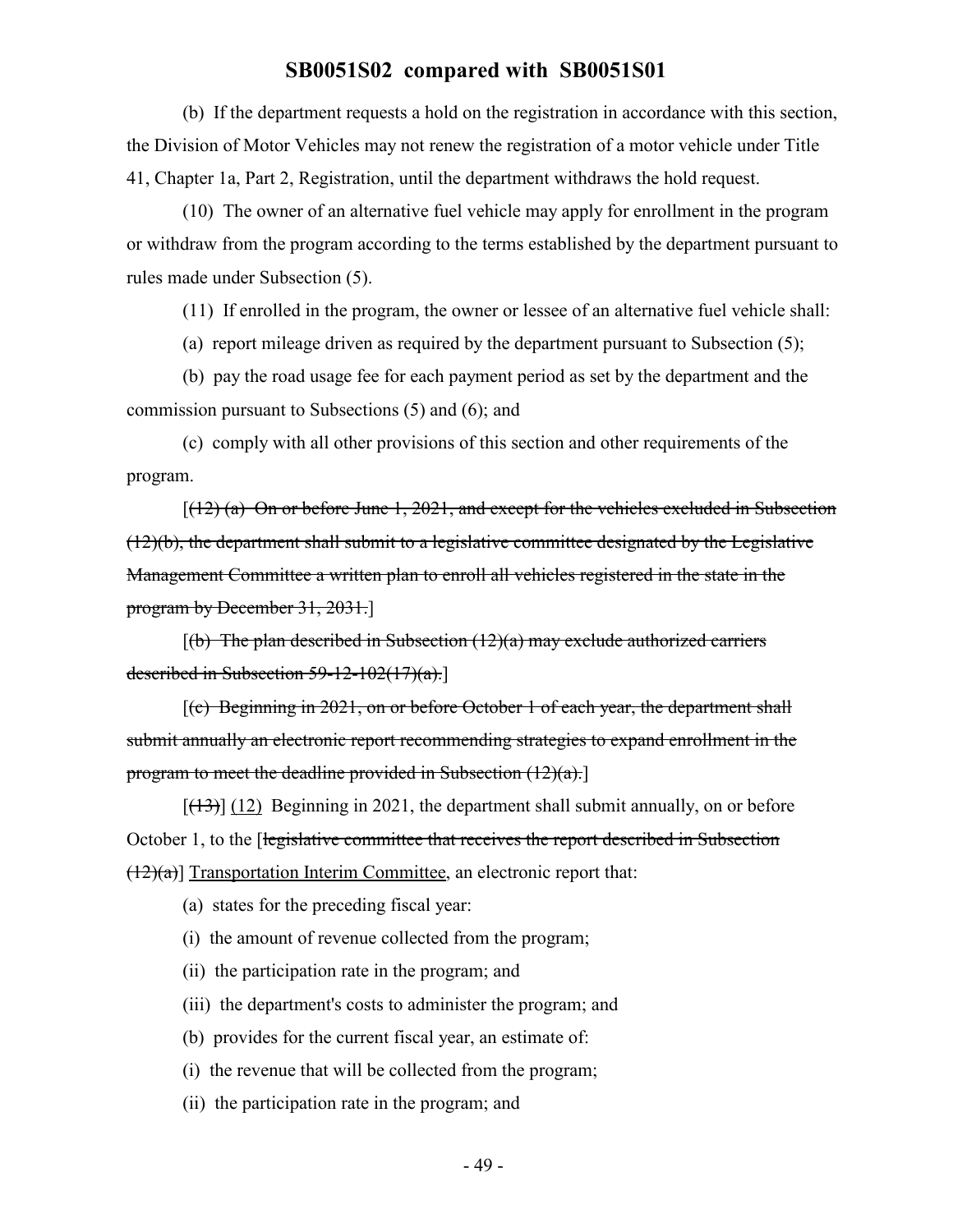(iii) the department's costs to administer the program.

Section  $\frac{16}{20}$ . Section **72-1-213.2** is amended to read:

### **72-1-213.2. Road Usage Charge Program Special Revenue Fund -- Revenue.**

(1) There is created a special revenue fund within the Transportation Fund known as the "Road Usage Charge Program Special Revenue Fund."

(2) (a) The fund shall be funded from the following sources:

 $[\hat{a}]$  (i) revenue collected by the department under Section 72-1-213.1;

 $[\phi]$  (ii) appropriations made to the fund by the Legislature;

 $[\text{f}\text{e}]$  (iii) contributions from other public and private sources for deposit into the fund;

[(d)] (iv) interest earnings on cash balances; and

 $[\text{e}(\text{e})]$  (v) money collected for repayments and interest on fund money.

(b) If the revenue derived from the sources described in Subsection (2)(a) is insufficient to cover the costs of administering the road usage charge program, subject to Subsection 72-2-107(1), the department may transfer into the fund revenue deposited into the Transportation Fund from the fee described in Subsections 41-1a-1206(1)(h) and (2)(b) in an amount sufficient to enable the department to administer the road usage charge program.

(3) (a) Revenue generated by the road usage charge program and relevant penalties shall be deposited into the Road Usage Charge Program Special Revenue Fund.

(b) Revenue in the Road Usage Charge Program Special Revenue Fund is nonlapsing.

(4) Upon appropriation by the Legislature, the department may use revenue deposited into the Road Usage Charge Program Special Revenue Fund:

(a) to cover the costs of administering the program; and

(b) for state transportation purposes.

Section 21. Section **72-2-121** is amended to read:

#### **72-2-121. County of the First Class Highway Projects Fund.**

(1) There is created a special revenue fund within the Transportation Fund known as the "County of the First Class Highway Projects Fund."

(2) The fund consists of money generated from the following revenue sources:

(a) any voluntary contributions received for new construction, major renovations, and improvements to highways within a county of the first class;

(b) the portion of the sales and use tax described in Subsection 59-12-2214(3)(b)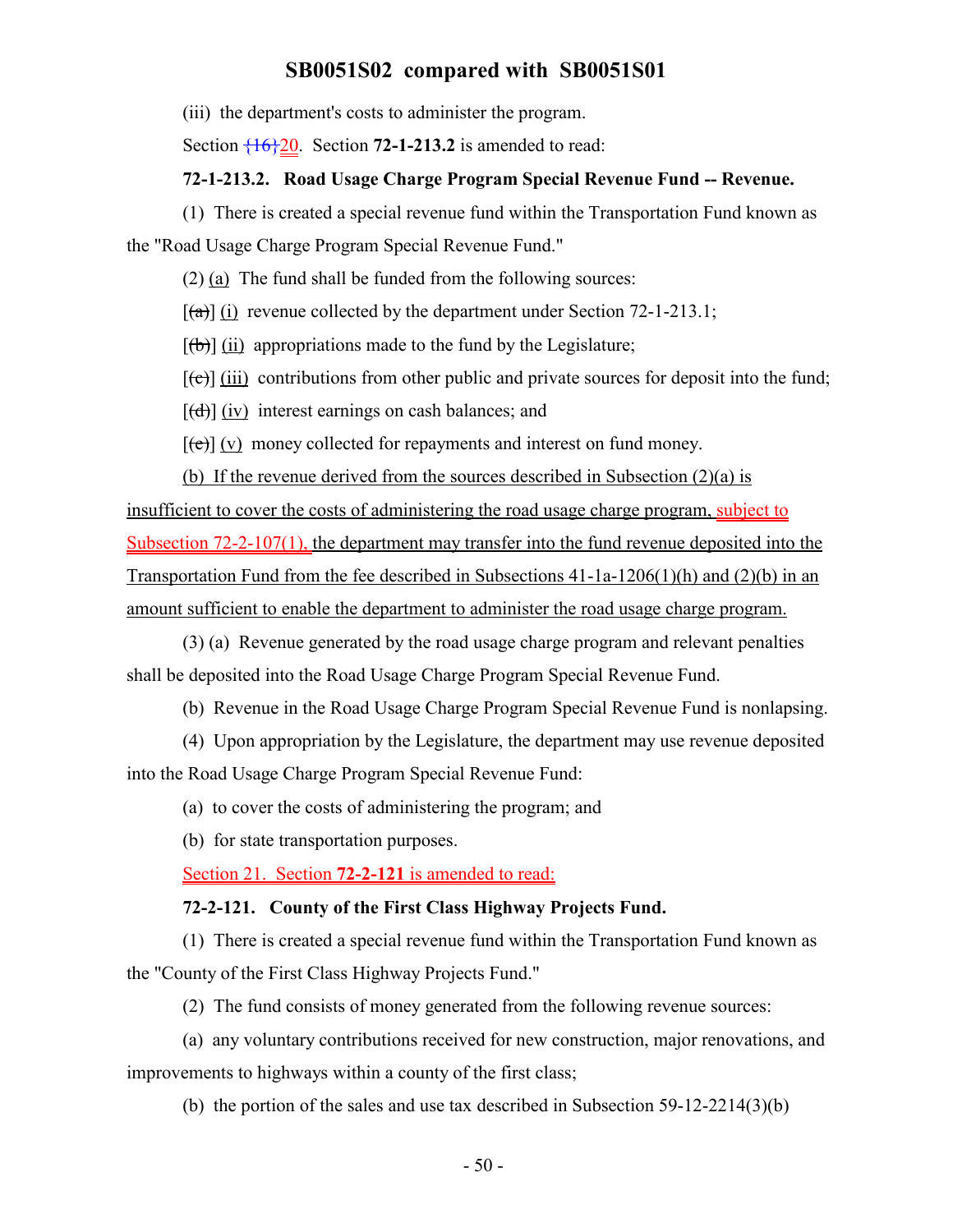deposited into or transferred to the fund;

(c) the portion of the sales and use tax described in Section 59-12-2217 deposited into or transferred to the fund; and

(d) a portion of the local option highway construction and transportation corridor preservation fee imposed in a county of the first class under Section 41-1a-1222 deposited into or transferred to the fund.

(3) (a) The fund shall earn interest.

(b) All interest earned on fund money shall be deposited into the fund.

(4) The executive director shall use the fund money only:

(a) to pay debt service and bond issuance costs for bonds issued under Sections 63B-16-102, 63B-18-402, and 63B-27-102;

(b) for right-of-way acquisition, new construction, major renovations, and improvements to highways within a county of the first class and to pay any debt service and bond issuance costs related to those projects, including improvements to a highway located within a municipality in a county of the first class where the municipality is located within the boundaries of more than a single county;

- (c) for the construction, acquisition, use, maintenance, or operation of:
- (i) an active transportation facility for nonmotorized vehicles;
- (ii) multimodal transportation that connects an origin with a destination; or
- (iii) a facility that may include a:
- (A) pedestrian or nonmotorized vehicle trail;
- (B) nonmotorized vehicle storage facility;
- (C) pedestrian or vehicle bridge; or
- (D) vehicle parking lot or parking structure;

(d) to transfer to the 2010 Salt Lake County Revenue Bond Sinking Fund created by Section 72-2-121.3 the amount required in Subsection 72-2-121.3(4)(c) minus the amounts transferred in accordance with Subsection 72-2-124(4)(a)(iv);

(e) for a fiscal year beginning on or after July 1, 2013, to pay debt service and bond issuance costs for \$30,000,000 of the bonds issued under Section 63B-18-401 for the projects described in Subsection 63B-18-401(4)(a);

(f) for a fiscal year beginning on or after July 1, 2013, and after the department has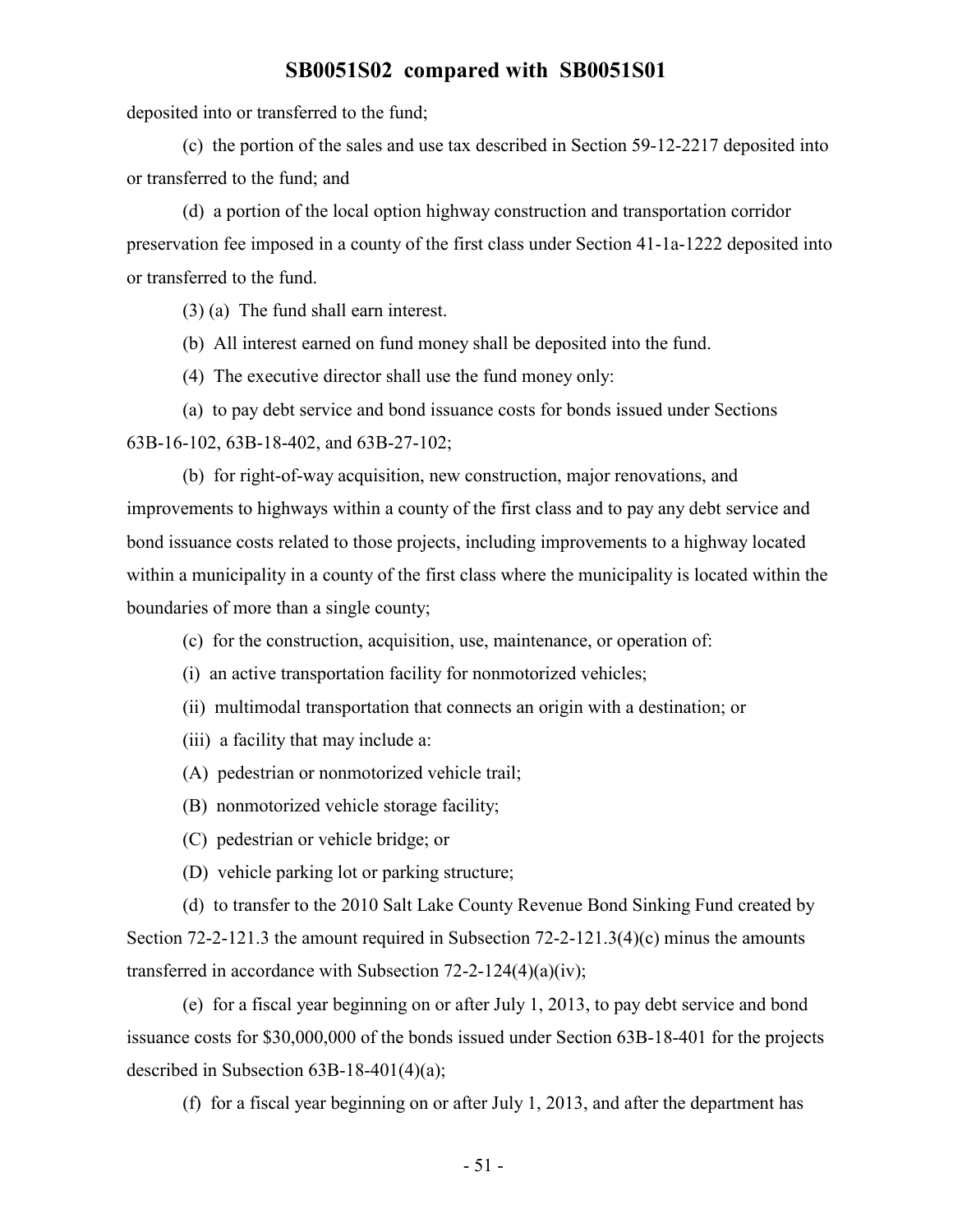verified that the amount required under Subsection 72-2-121.3(4)(c) is available in the fund, to transfer an amount equal to 50% of the revenue generated by the local option highway construction and transportation corridor preservation fee imposed under Section 41-1a-1222 in a county of the first class:

- (i) to the legislative body of a county of the first class; and
- (ii) to be used by a county of the first class for:
- (A) highway construction, reconstruction, or maintenance projects; or
- (B) the enforcement of state motor vehicle and traffic laws;

 $[(g)$  for fiscal year 2015-16 only, and after the department has verified that the amount required under Subsection 72-2-121.3(4)(c) is available in the fund and the transfer under Subsection (4)(e) has been made, to transfer an amount equal to \$25,000,000:

 $[(i)$  to the legislative body of a county of the first class; and

 $[(iii)$  to be used by the county for the purposes described in this section;

 $[(h)]$  (g) for a fiscal year beginning on or after July 1, 2015, after the department has verified that the amount required under Subsection 72-2-121.3(4)(c) is available in the fund and the transfer under Subsection (4)(e) has been made, to annually transfer an amount of the sales and use tax revenue imposed in a county of the first class and deposited into the fund in accordance with Subsection 59-12-2214(3)(b) equal to an amount needed to cover the debt to:

(i) the appropriate debt service or sinking fund for the repayment of bonds issued under Section 63B-27-102; and

 $[(ii)$  the Transportation Fund created in Section 72-2-102 until \$28,079,000 has been deposited into the Transportation Fund; and]

 $[\overline{\text{(iii)}}]$  (ii) the appropriate debt service or sinking fund for the repayment of bonds issued under Sections 63B-31-102 and 63B-31-103;

 $[\overrightarrow{(t)}]$  (h) after the department has verified that the amount required under Subsection 72-2-121.3(4)(c) is available in the fund and after the transfer under Subsection (4)(d), the payment under Subsection (4)(e), and the *[transfers under Subsections (4)(h)(i) and (ii) have*] transfer under Subsection  $(4)(g)(i)$  has been made, to annually transfer \$2,000,000 to a public transit district in a county of the first class to fund a system for public transit;

 $[\text{H}(\mathbf{i})]$  (i) for a fiscal year beginning on or after July 1, 2018, after the department has verified that the amount required under Subsection 72-2-121.3(4)(c) is available in the fund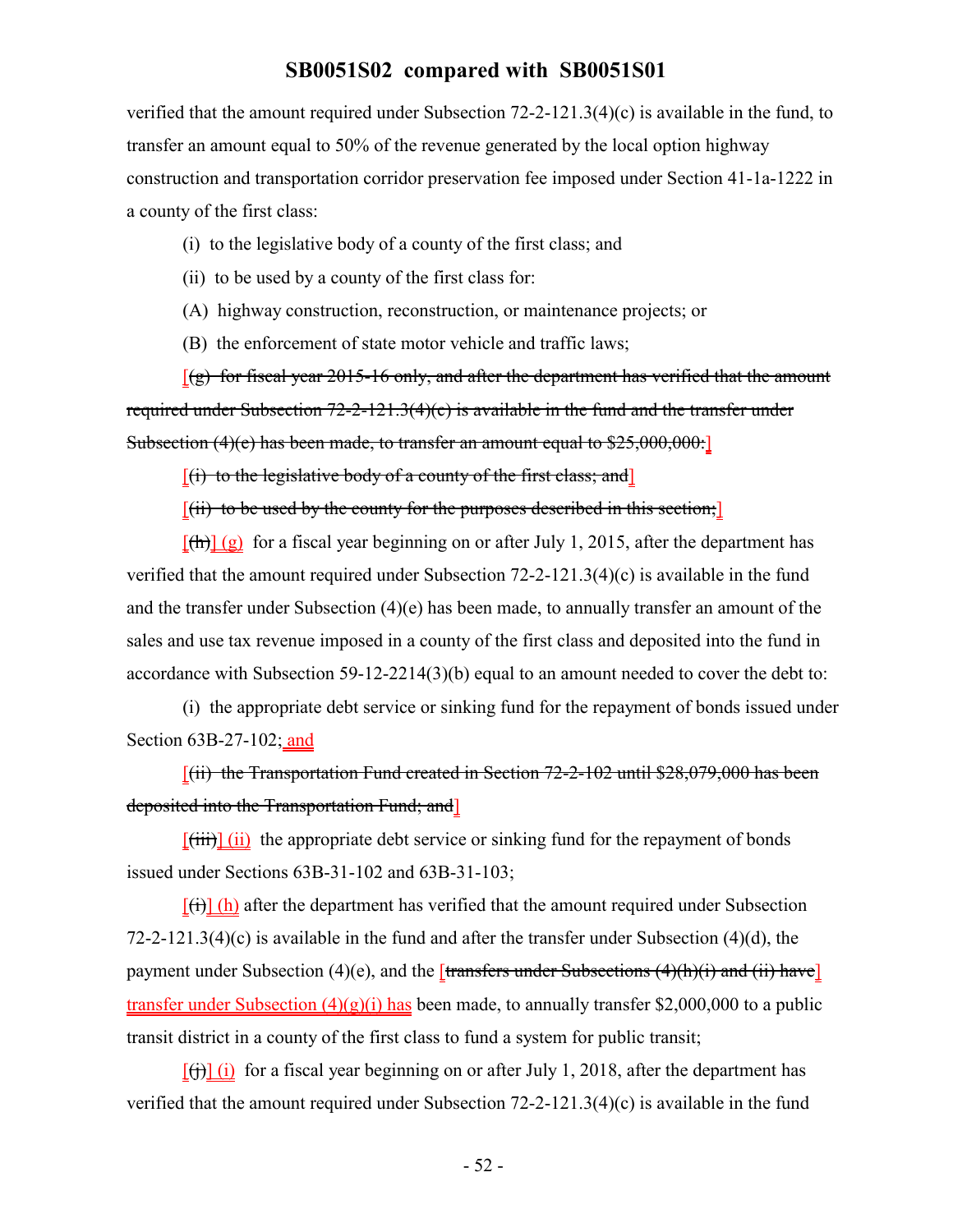and after the transfer under Subsection (4)(d), the payment under Subsection (4)(e), and the [transfers under Subsections  $(4)(h)(i)$  and  $(ii)$  have] transfer under Subsection  $(4)(g)(i)$  has been made, to annually transfer 20% of the amount deposited into the fund under Subsection (2)(b):

(i) to the legislative body of a county of the first class; and

(ii) to fund parking facilities in a county of the first class that facilitate significant economic development and recreation and tourism within the state;

 $[\frac{f(k)}{k}]$  (i) for the 2018-19 fiscal year only, after the department has verified that the amount required under Subsection 72-2-121.3(4)(c) is available in the fund and after the transfer under Subsection (4)(d), the payment under Subsection (4)(e), and the transfers under Subsections  $[(4)(h), (i),$  and  $(i)]$   $(4)(g)$ ,  $(h)$ , and  $(i)$  have been made, to transfer \$12,000,000 to the department to distribute for the following projects:

(i) \$2,000,000 to West Valley City for highway improvement to 4100 South;

(ii) \$1,000,000 to Herriman for highway improvements to Herriman Boulevard from 6800 West to 7300 West;

(iii) \$1,100,000 to South Jordan for highway improvements to Grandville Avenue;

(iv) \$1,800,000 to Riverton for highway improvements to Old Liberty Way from 13400 South to 13200 South;

(v) \$1,000,000 to Murray City for highway improvements to 5600 South from State Street to Van Winkle;

(vi) \$1,000,000 to Draper for highway improvements to Lone Peak Parkway from 11400 South to 12300 South;

(vii) \$1,000,000 to Sandy City for right-of-way acquisition for Monroe Street;

(viii) \$900,000 to South Jordan City for right-of-way acquisition and improvements to 10200 South from 2700 West to 3200 West;

(ix) \$1,000,000 to West Jordan for highway improvements to 8600 South near Mountain View Corridor;

(x) \$700,000 to South Jordan right-of-way improvements to 10550 South; and

(xi) \$500,000 to Salt Lake County for highway improvements to 2650 South from 7200 West to 8000 West; and

 $[(1)$  subject to Subsection (5), for the 2020-2021 fiscal year only, after the department has verified that the amount required under Subsection 72-2-121.3(4)(c) is available in the fund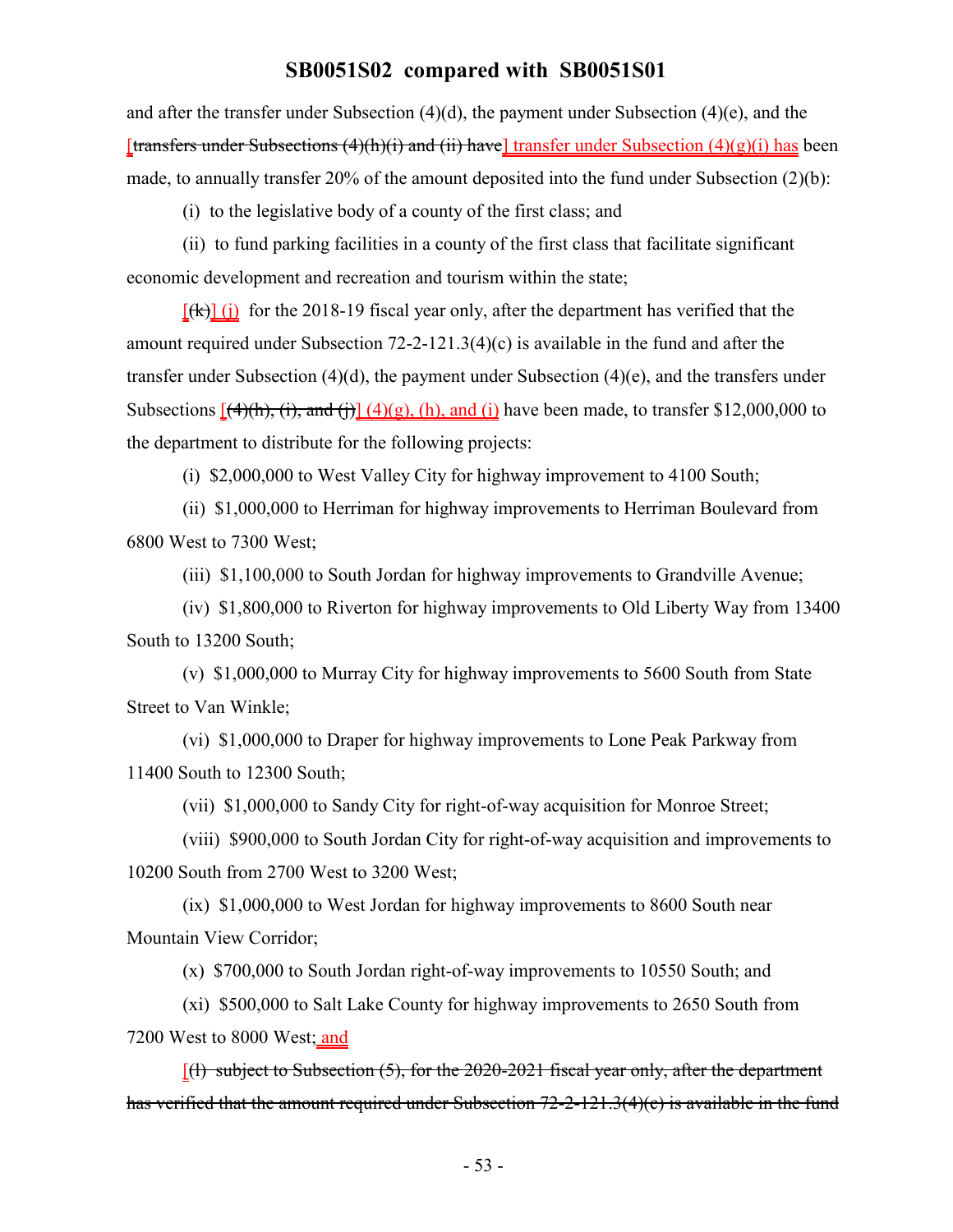and after the transfer under Subsection  $(4)(d)$ , the payment under Subsection  $(4)(e)$ , and the transfers under Subsections (4)(h), (i), and (j) have been made, to transfer the following amounts to the following cities:]

 $[(i)$  \$2,600,000 to South Salt Lake City;

 $[(ii)$  \$1,100,000 to Salt Lake City;

 $[(iii)$  \$1,100,000 to West Valley City;

 $[(iv)$  \$1,000,000 to Millcreek;

 $[(v) $700,000$  to Sandy;

 $[(vi) $700,000$  to West Jordan;

 $[(\text{vii}) \, \$500,000 \text{ to Murray}]$ 

[(viii) \$500,000 to South Jordan; and]

 $[(ix)$  \$500,000 to Taylorsville; and

 $[\text{fm}]$  (k) subject to Subsection (5), for a fiscal year beginning on or after July 1, 2021, and for 15 years thereafter, to annually transfer the following amounts to the following cities, metro townships, and the county of the first class for priority projects to mitigate congestion and improve transportation safety:

 $[(i)$  \$1,100,000 to Salt Lake City;

 $[(ii)$  \$1,100,000 to Sandy;

 $[(iii)$  \$1,100,000 to Taylorsville;

(i) \$2,000,000 to Sandy;

(ii) \$2,000,000 to Taylorsville;

(iii) \$1,100,000 to Salt Lake City;

(iv) \$1,100,000 to West Jordan;

(v) \$1,100,000 to West Valley City;

(vi) \$800,000 to Herriman;

(vii) \$700,000 to Draper;

(viii) \$700,000 to Riverton;

(ix) \$700,000 to South Jordan;

(x)  $$500,000$  to  ${Midvale}$ Bluffdale;

 $[(x)]$  (xi) \$500,000 to Midvale;

 $[\overrightarrow{xii}]$  (xii) \$500,000 to Millcreek;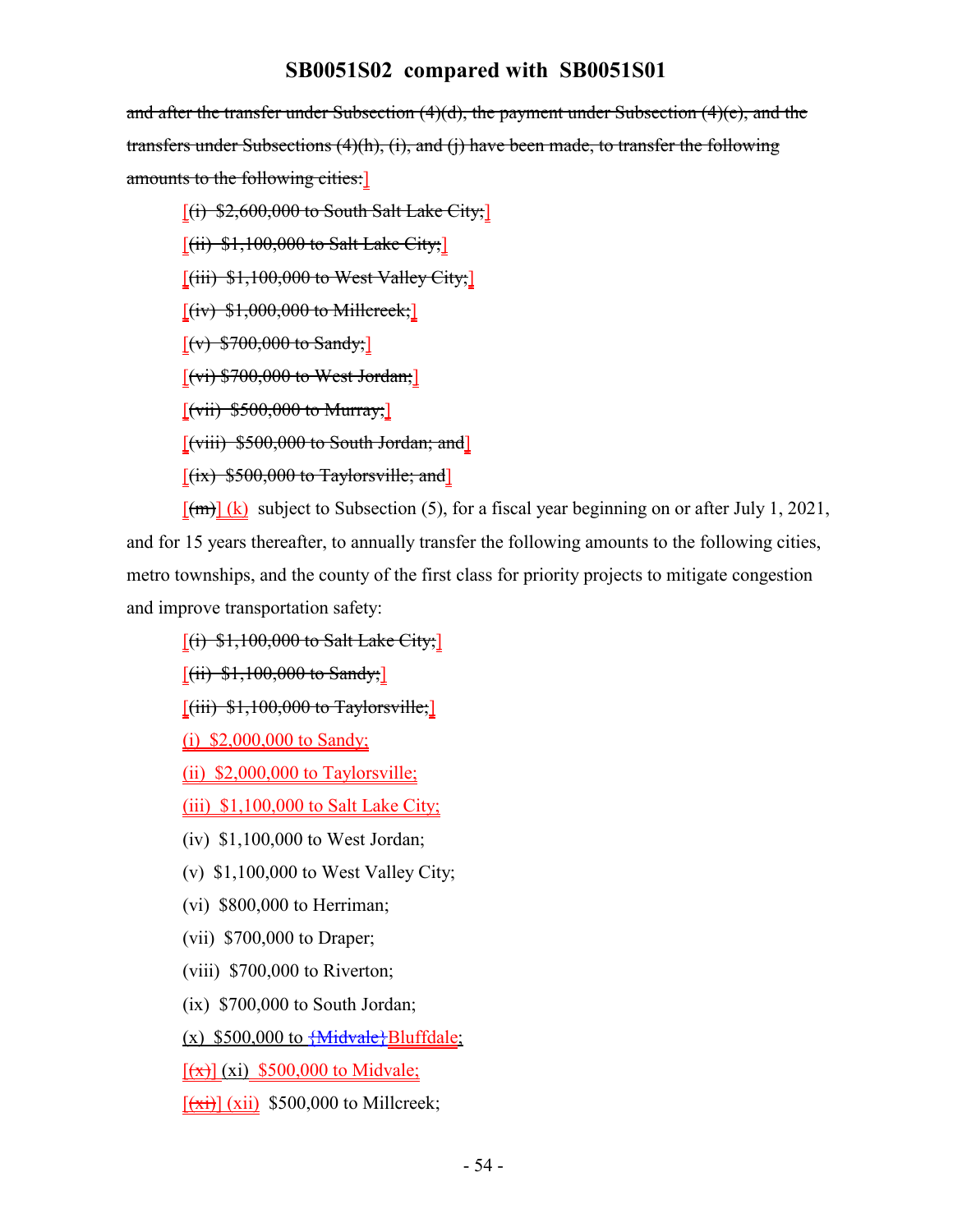$[\overrightarrow{xii}]$  (xiii) \$500,000 to Murray;

 $[\overline{xiii}]$  (xiv) \$400,000 to Cottonwood Heights; and

 $[\overline{(xiv)}](xy)$  \$300,000 to Holladay.

(5) (a) If revenue in the fund is insufficient to satisfy all of the transfers described in Subsection (4)(m), the executive director shall proportionately reduce the amounts transferred as described in Subsection  $[(4)(m)] (4)(k)$ .

(b) A local government entity, as that term is defined in Section 63J-1-220, is exempt from entering into an agreement as described in Section 63J-1-220 pertaining to the receipt or expenditure of any funding described in Subsection  $[(4)(1)$  or  $(m)] (4)(k)$ .

(c) A local government may not use revenue described in  $[Subsections (4)(1) and (m)]$ Subsection  $(4)(k)$  to supplant existing class B or class C road funds that a local government has budgeted for transportation projects.

(d) (i) A municipality or county that received a transfer of funds described in Subsection  $\left[\frac{(4)}{k}\right]$  (4)(i) shall submit to the department a statement of cash flow and progress pertaining to the municipality's or county's respective project described in Subsection  $[ (4)(k) ]$  $(4)(i)$ .

(ii) After the department is satisfied that the municipality or county described in Subsection  $[(4)(k)] (4)(i)$  has made substantial progress and the expenditure of funds is programmed and imminent, the department may transfer to the same municipality or county the respective amounts described in  $[Subsections (4)(1) and (m)] Subsection (4)(k).$ 

(6) The revenues described in Subsections (2)(b), (c), and (d) that are deposited into the fund and bond proceeds from bonds issued under Sections 63B-16-102, 63B-18-402, and 63B-27-102 are considered a local matching contribution for the purposes described under Section 72-2-123.

(7) The additional administrative costs of the department to administer this fund shall be paid from money in the fund.

(8) Notwithstanding any statutory or other restrictions on the use or expenditure of the revenue sources deposited into this fund, the Department of Transportation may use the money in this fund for any of the purposes detailed in Subsection (4).

 $(9)$  (a) For a fiscal year beginning on or after July 1, 2018, at the end of each fiscal year, after all programmed payments and transfers authorized or required under this section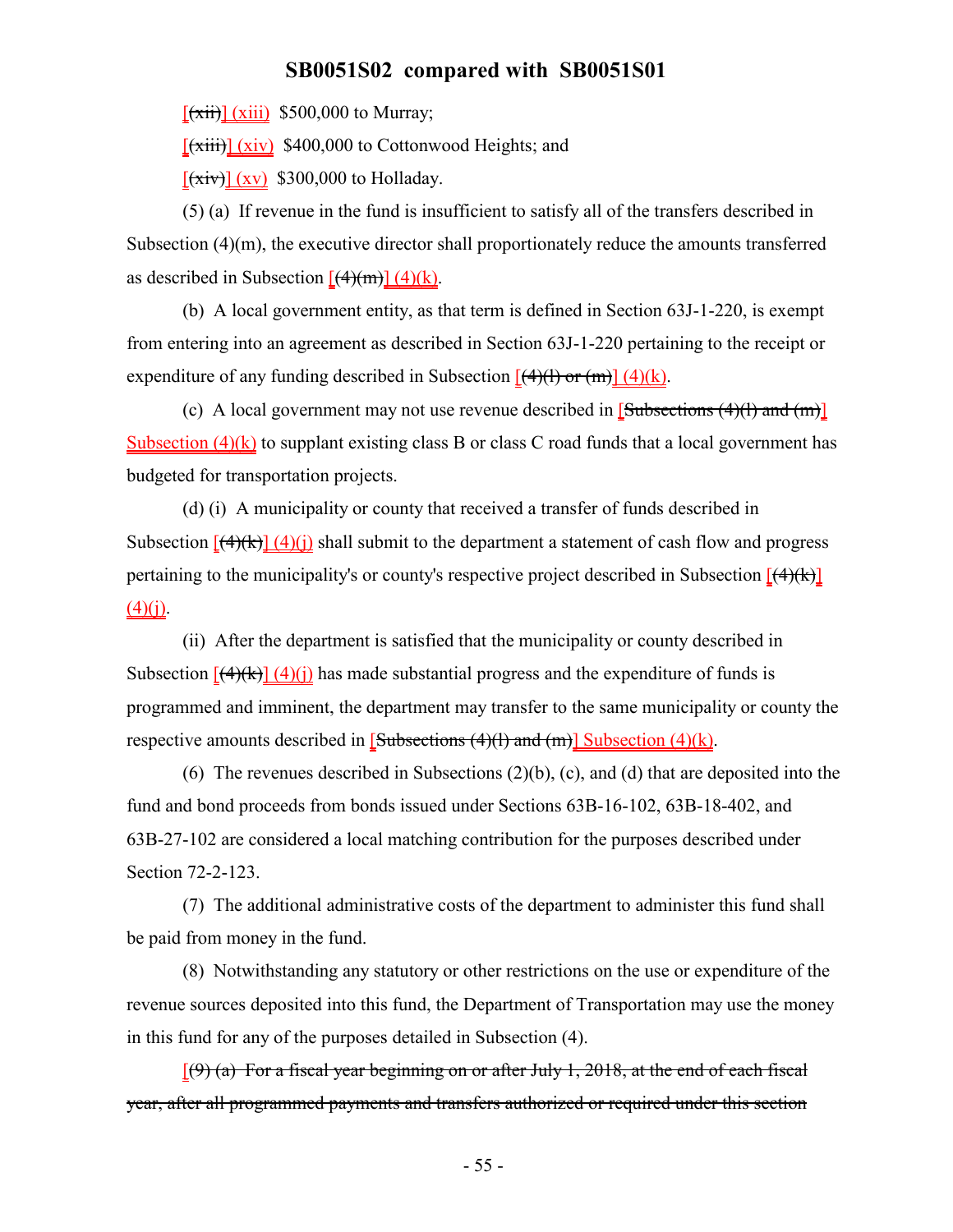have been made, on November 30 the department shall transfer the remainder of the money in the fund to the Transportation Fund to reduce the amount owed to the Transportation Fund under Subsection (4)(h)(ii).]

 $[(b)$  The department shall provide notice to a county of the first class of the amount transferred in accordance with this Subsection (9).]

 $[({10})]$  (9) (a) Any revenue in the fund that is not specifically allocated and obligated under Subsections (4) through (8) is subject to the review process described in this Subsection  $[\left(\left(\frac{1}{10}\right)\right]\left(9\right)]$ .

(b) A county of the first class shall create a county transportation advisory committee as described in Subsection  $[(10)(e)]$  to review proposed transportation and, as applicable, public transit projects and rank projects for allocation of funds.

(c) The county transportation advisory committee described in Subsection  $[ (10)(b) ]$ shall be composed of the following 13 members:

(i) six members who are residents of the county, nominated by the county executive and confirmed by the county legislative body who are:

(A) members of a local advisory council of a large public transit district as defined in Section 17B-2a-802;

(B) county council members; or

(C) other residents with expertise in transportation planning and funding; and

(ii) seven members nominated by the county executive, and confirmed by the county legislative body, chosen from mayors or managers of cities or towns within the county.

(d) (i) A majority of the members of the county transportation advisory committee constitutes a quorum.

(ii) The action by a quorum of the county transportation advisory committee constitutes an action by the county transportation advisory committee.

(e) The county body shall determine:

(i) the length of a term of a member of the county transportation advisory committee;

(ii) procedures and requirements for removing a member of the county transportation advisory committee;

(iii) voting requirements of the county transportation advisory committee;

(iv) chairs or other officers of the county transportation advisory committee;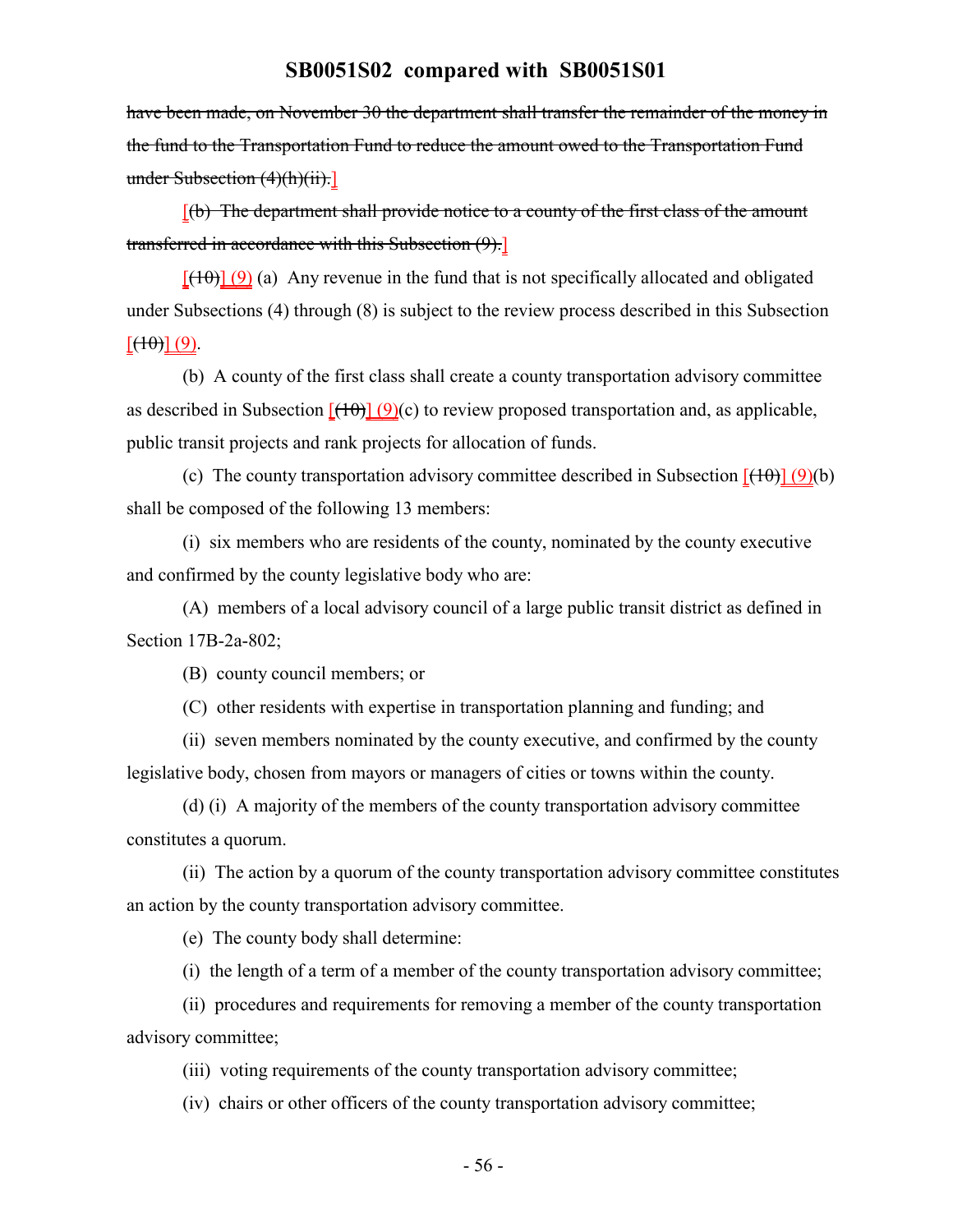(v) how meetings are to be called and the frequency of meetings, but not less than once annually; and

(vi) the compensation, if any, of members of the county transportation advisory committee.

(f) The county shall establish by ordinance criteria for prioritization and ranking of projects, which may include consideration of regional and countywide economic development impacts, including improved local access to:

- (i) employment;
- (ii) recreation;
- (iii) commerce; and
- (iv) residential areas.

(g) The county transportation advisory committee shall evaluate and rank each proposed public transit project and regionally significant transportation facility according to criteria developed pursuant to Subsection  $[(10)(f)]$ .

(h) (i) After the review and ranking of each project as described in this section, the county transportation advisory committee shall provide a report and recommend the ranked list of projects to the county legislative body and county executive.

(ii) After review of the recommended list of projects, as part of the county budgetary process, the county executive shall review the list of projects and may include in the proposed budget the proposed projects for allocation, as funds are available.

(i) The county executive of the county of the first class, with information provided by the county and relevant state entities, shall provide a report annually to the county transportation advisory committee, and to the mayor or manager of each city, town, or metro township in the county, including the following:

(i) the amount of revenue received into the fund during the past year;

- (ii) any funds available for allocation;
- (iii) funds obligated for debt service; and

(iv) the outstanding balance of transportation-related debt.

 $[(11)] (10)$  As resources allow, the department shall study in 2020 transportation connectivity in the southwest valley of Salt Lake County, including the feasibility of connecting major east-west corridors to U-111.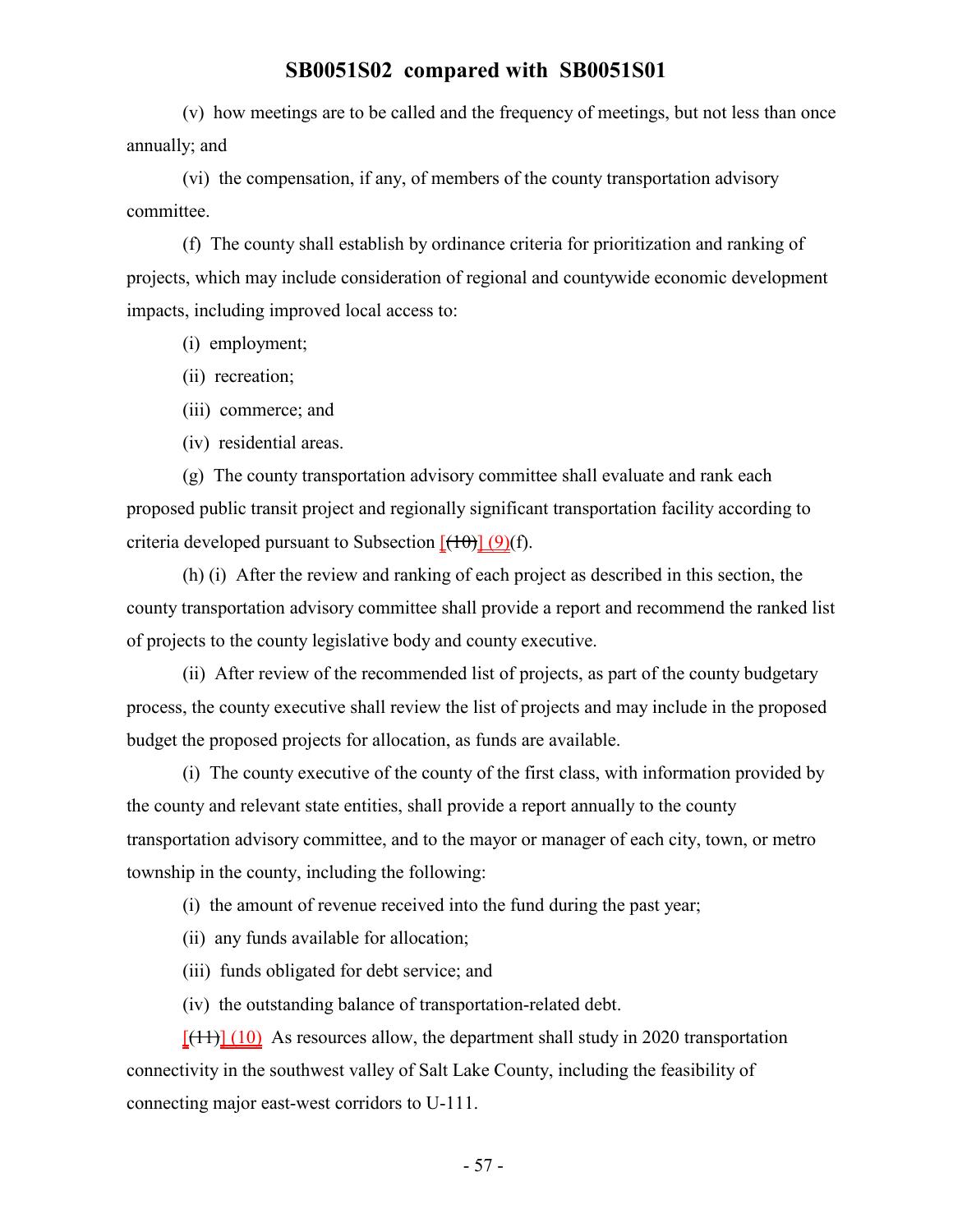Section {17}22. Section **72-5-309** is amended to read:

#### **72-5-309. Acceptance of rights-of-way -- Notice of acknowledgment required.**

(1) The governor or the governor's designee may assess whether the grant of the R.S. 2477 has been accepted with regard to any right-of-way so as to vest title of the right-of-way in the state and the applicable political subdivision as provided for in Section 72-5-103.

(2) If the governor or governor's designee concludes that the grant has been accepted as to any right-of-way, the governor or a designee shall issue a notice of acknowledgment of the acceptance of the R.S. 2477 grant as to that right-of-way.

(3) A notice of acknowledgment of the R.S. 2477 grant shall include:

(a) a statement of reasons for the acknowledgment;

(b) a general description of the right-of-way or rights-of-way subject to the notice of acknowledgment, including the county in which it is located, and notice of where a center-line description derived from Global Positioning System data may be viewed or obtained;

(c) a statement that the owner of the servient estate in the land over which the right-of-way or rights-of-way subject to the notice runs or any person with a competing dominant estate ownership claim may file a petition with the district court for a decision regarding the correctness or incorrectness of the acknowledgment; and

(d) a statement of the time limit provided in Section 72-5-310 for filing a petition.

(4) (a) (i) The governor or the governor's designee may record a notice of acknowledgment, and any supporting affidavit, map, or other document purporting to establish or affect the state's property interest in the right-of-way or rights-of-way, in the office of the county recorder in the county where the right-of-way or rights-of-way exist.

(ii) (A) A notice of acknowledgment recorded in the county recorder's office is not required to be accompanied by a paper copy of the center-line description.

(B) A paper copy of each center-line description together with the notice of acknowledgment shall be placed in the state archives created in Section 63A-12-101 and made available to the public upon request in accordance with Title 63G, Chapter 2, Government Records Access and Management Act.

(C) An electronic copy of the center-line description identified in a notice of acknowledgment shall be available upon request at:

(I) the county recorder's office; or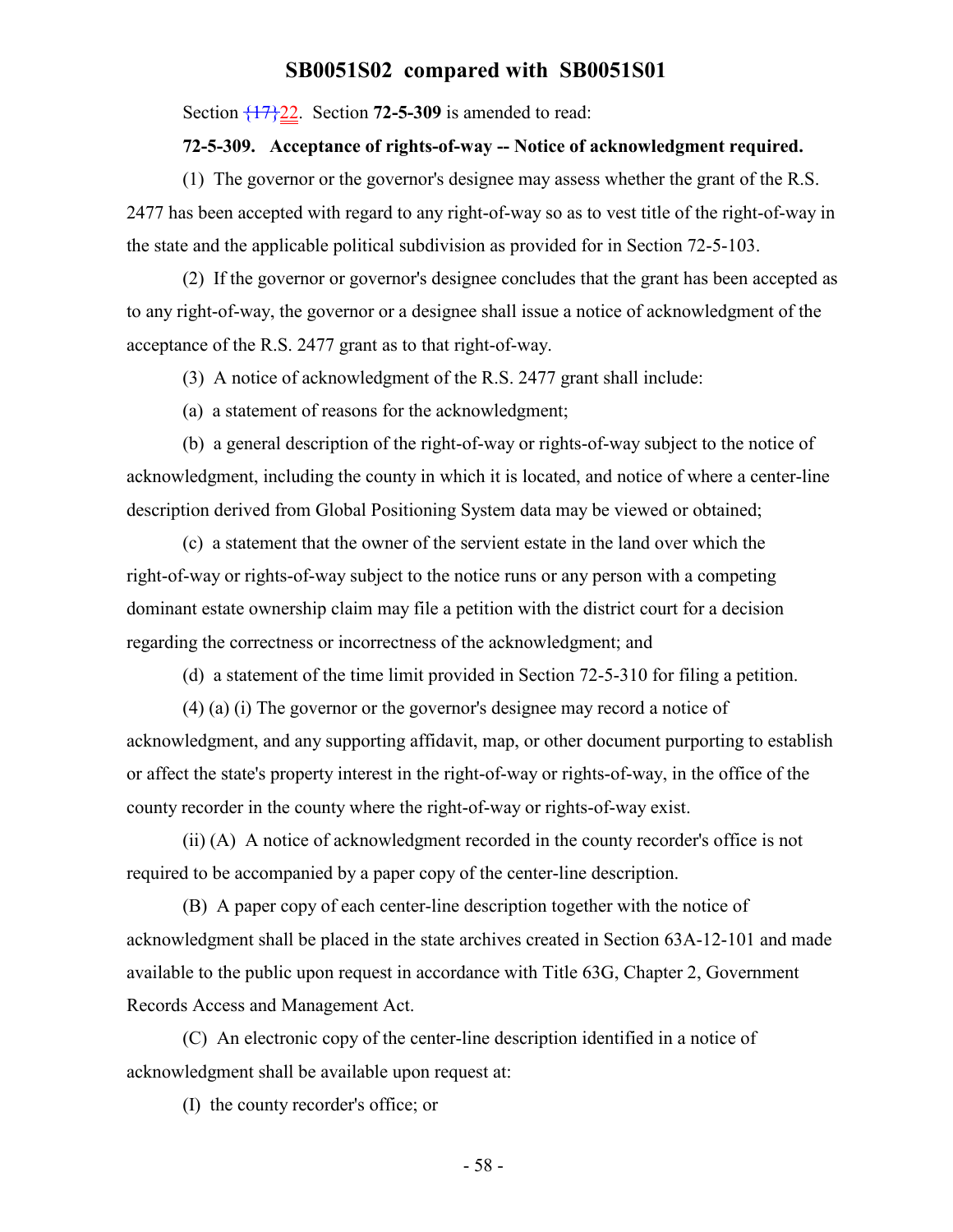(II) the Utah Geospatial Resource Center created in Section [63F-1-506] 63A-16-505.

(b) A notice of acknowledgment recorded in the county recorder's office is conclusive evidence of acceptance of the R.S. 2477 grant upon:

(i) expiration of the 60-day period for filing a petition under Section 72-5-310 without the filing of a petition; or

(ii) a final court decision that the notice of acknowledgment was not incorrect.

Section  $\frac{18}{23}$ . Section **72-5-403** is amended to read:

#### **72-5-403. Transportation corridor preservation powers.**

(1) The department, counties, and municipalities may:

(a) act in cooperation with one another and other government entities to promote planning for and enhance the preservation of transportation corridors and to more effectively use the money available in the Marda Dillree Corridor Preservation Fund created in Section 72-2-117;

(b) undertake transportation corridor planning, review, and preservation processes; and

(c) acquire fee simple rights and other rights of less than fee simple, including easement and development rights, or the rights to limit development, including rights in alternative transportation corridors, and to make these acquisitions up to a projected 30 years in advance of using those rights in actual transportation facility construction.

(2) In addition to the powers described under Subsection (1), counties and municipalities may:

(a) limit development for transportation corridor preservation by land use regulation and by official maps; and

(b) by ordinance prescribe procedures for approving limited development in transportation corridors until the time transportation facility construction begins.

(3) (a) The department shall identify and the commission shall approve transportation corridors as high priority transportation corridors for transportation corridor preservation.

(b) The department shall notify a county or municipality if the county or municipality has land within its boundaries that is located within the boundaries of a high priority transportation corridor.

(c) The department may, on a voluntary basis, acquire private property rights within the boundaries of a high priority transportation corridor for which a notification has been received